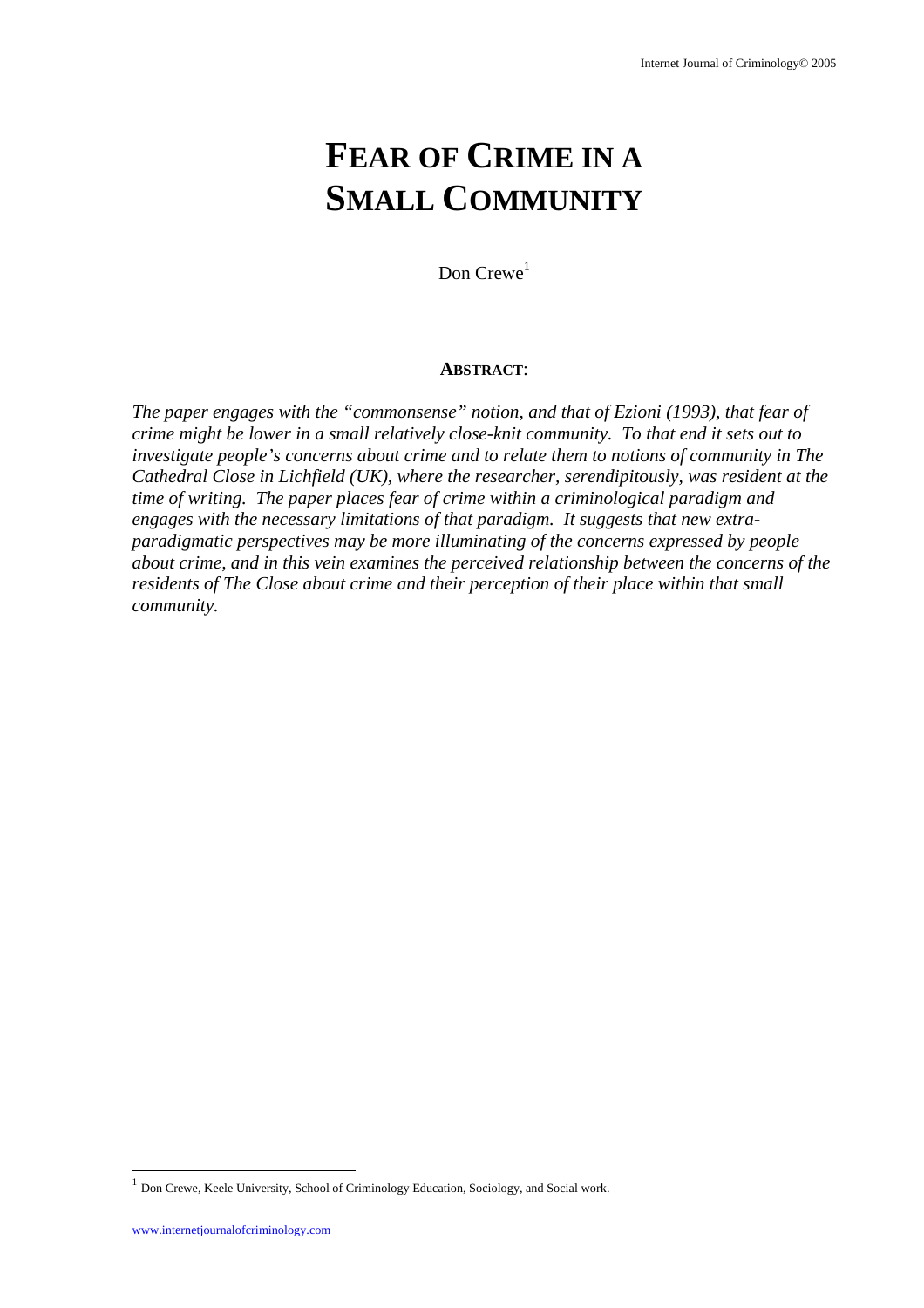#### **1. INTRODUCTION**

The fear of crime has become of significant importance in recent years both in the political arena and in the discourses of the social sciences. It has become a touchstone for victimologists and a focus of significant concern for social and criminological theorists and especially for those theorising methodological issues. It has become a cynosure for theoretical disputes, a cause of disagreement for practitioners and has 'assumed a heavy polemical charge' (Sparks 1992: 119) in political circles. The fear of crime has become an issue in these terms, it is argued, as a result of the privileging of the victim, which has arisen out of the development of "realist" criminology in the 1970s. However, whilst the issue of the fear of crime is perforce an important one for those who experience it, and of considerable interest to sociologists and policy makers, significant concerns have been raised over the conceptualisation of the frames of reference, not least in the debate about the real or rational nature of the problem. The result is that many studies fail in their attempts at explaining or interpreting the fear of crime as either an individual or collective experience or as a fact of contemporary social life.

In this paper, I intend to explore the notion of the fear of crime and its relationship to concepts of community and neighbourhood in the small community resident in The Close at Lichfield Cathedral, colloquially known as "The Cathedral Close". I shall explore through engagement with extant research and by my own empirical study, the relationship between the residents conceptualisations of fear of crime and their feelings about living within the community of The Close. I shall further explore what this might mean for the explanation or interpretation of the fear of crime as a personal or as a social experience.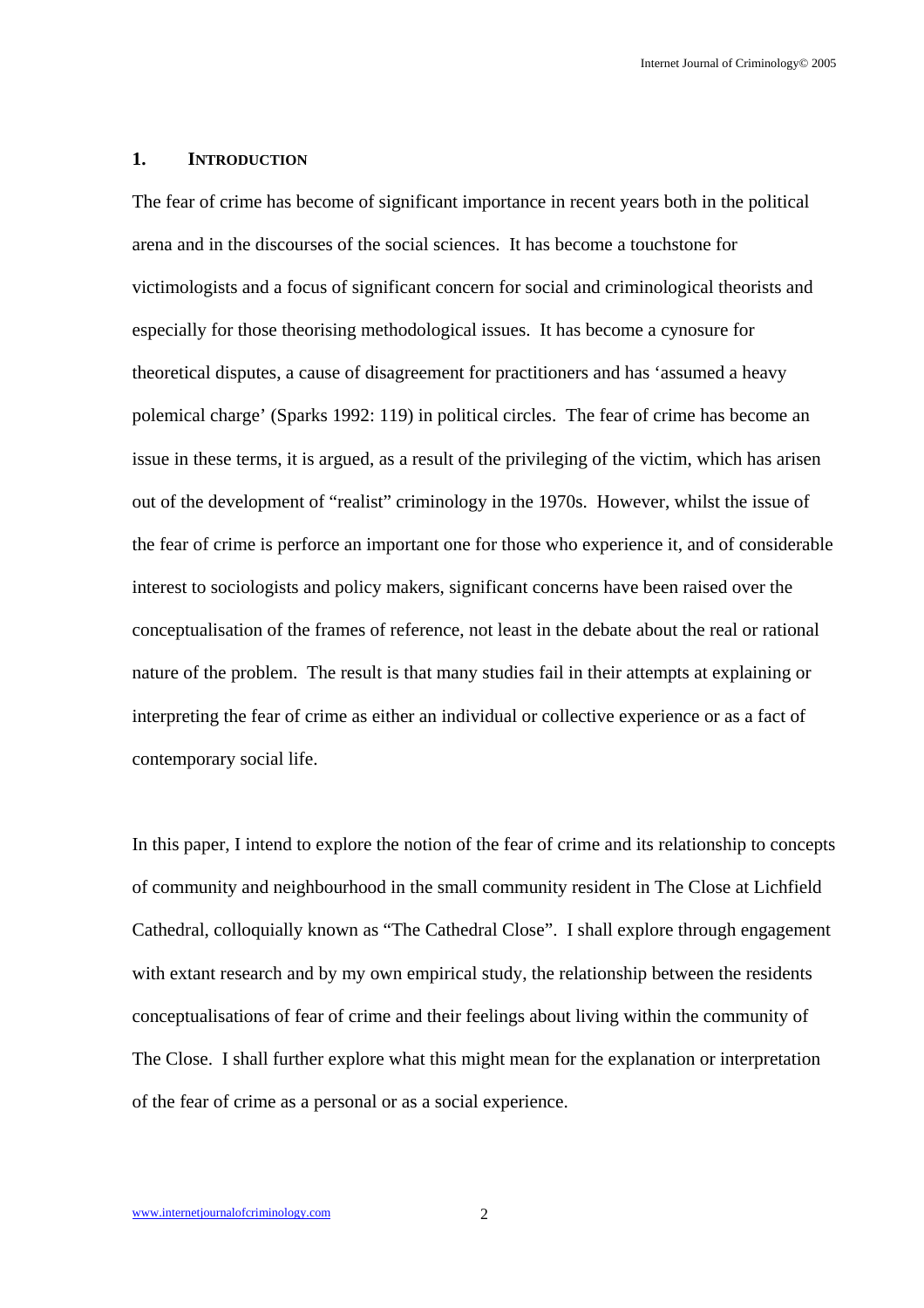I will begin with a critique of quantitative research into fear of crime. This I intend to do by analysing the 120 questions from forty six different studies used by Ferraro and Lagrange (1987) in their overview of the literature. It is necessary to point out that I use these questions simply for the convenience of having a readily collated body of research questions, it does not assume any comment on Ferraro and Lagrange's own study although I do criticise this as a part of the literature as a whole. I shall continue by examining work in the field post 1987 and then progress to a short discussion of three recent works and their influence on the design of this study. Following this, I shall outline the methods used in my study and the methodological problems. I shall continue with the transcription and analysis of selected portions of the recorded text and I will briefly conclude. Hannah Arendt has pointed out in her letters concerning her writing of 'Eichmann in Jerusalem: a Report on the Banality of Evil' (1977) that any piece of research is a journey of discovery and that it is impossible to know what it is about until it is finished. It is so with this piece. It began with the commonsense notion that people who were more embedded in a discrete community would experience less fear of crime; it became a piece, in part, about the death of a paradigm.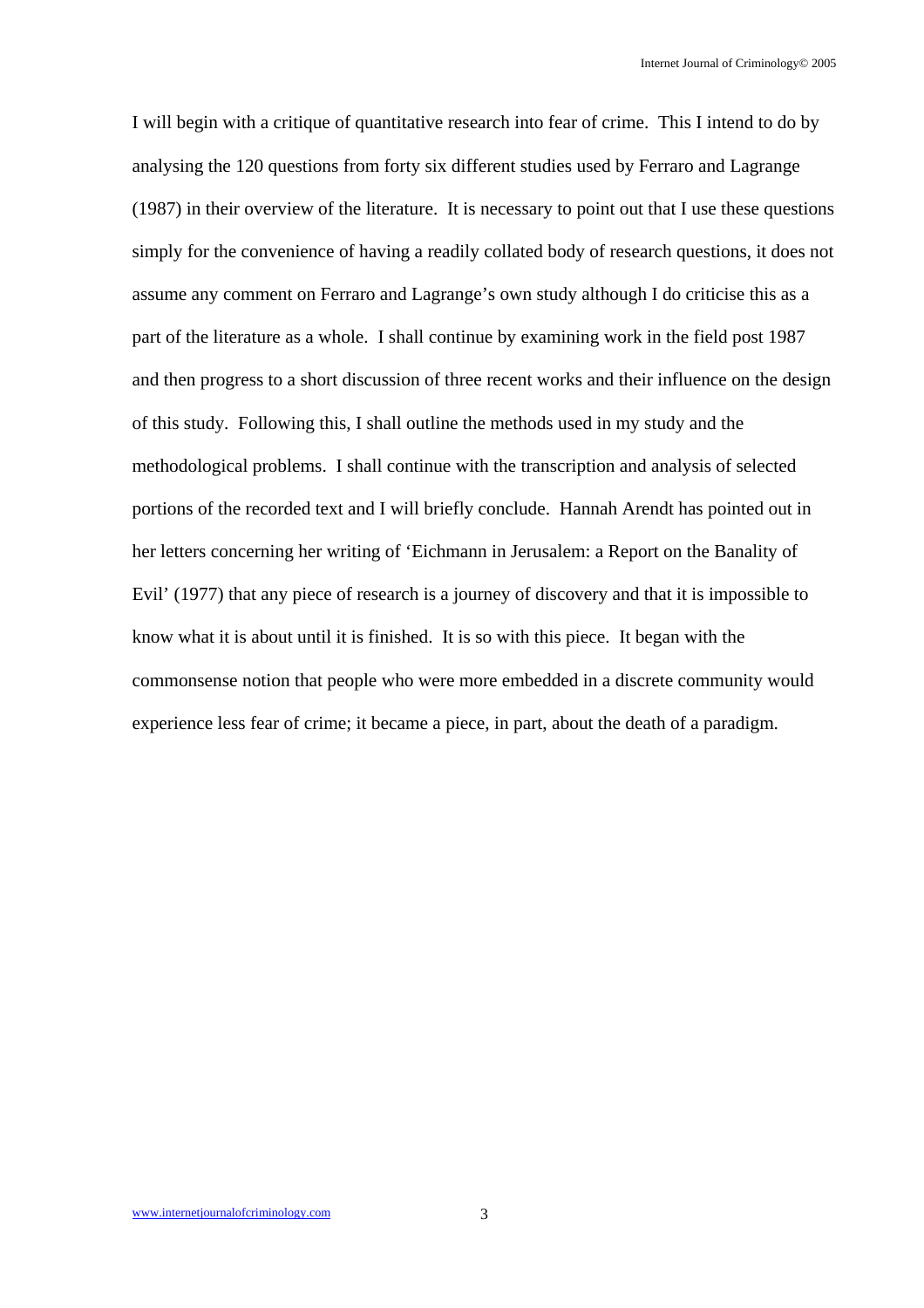#### **2. QUANTIFYING AND QUALIFYING THE FEAR OF CRIME**

## **2.1.1. EARLY STUDIES**

It is commonplace when outlining the course of any research, to "operationalize the concepts". However, failure adequately to define the concepts of fear or of crime has proved one of the most significant obstacles in attempts to understand the phenomenon of the fear of crime. As DuBow et al. point out '"[F]ear of crime" refers to a wide variety of subjective and emotional assessments and behavioural reports. There is a serious lack of both consistence and specificity in these reports' (1979:1). Indeed, even a cursory view of the literature reveals that the concept "fear of crime" has gained so many and contradictory meanings that it's utility has become virtually negligible (Ferraro & Lagrange 1986). It has been assumed by many researchers into the fear of crime that we all carry the same conceptualisations of terms such as "fear" and "crime" and that what fear means to the researcher is the same as what fear means to the research subject. Furthermore, it has been assumed that if the same words are used in the same context, those unified meanings so communicated and responses so recorded will offer good grounds for assuming reliability, replicability, validity and thus by inference, comparability and through extrapolation, the ability to generalise. Indeed, it is one of the contentions of this paper that the expectation that research will provide adequate generalisations at all in this field has proved a major obstacle to providing meaningful analyses.

Research methodology is a diverse field situated within debates about quantification or otherwise of data, about induction and deduction or identifying cultural patterns and seeking scientific laws (Madil et al. 2000). It poses the methodological dichotomy between the scientific, the hermeneutic, and the theoretical dichotomy between the paradigmatic and the narrative. For the researcher working within a "realist" framework, crime is a real event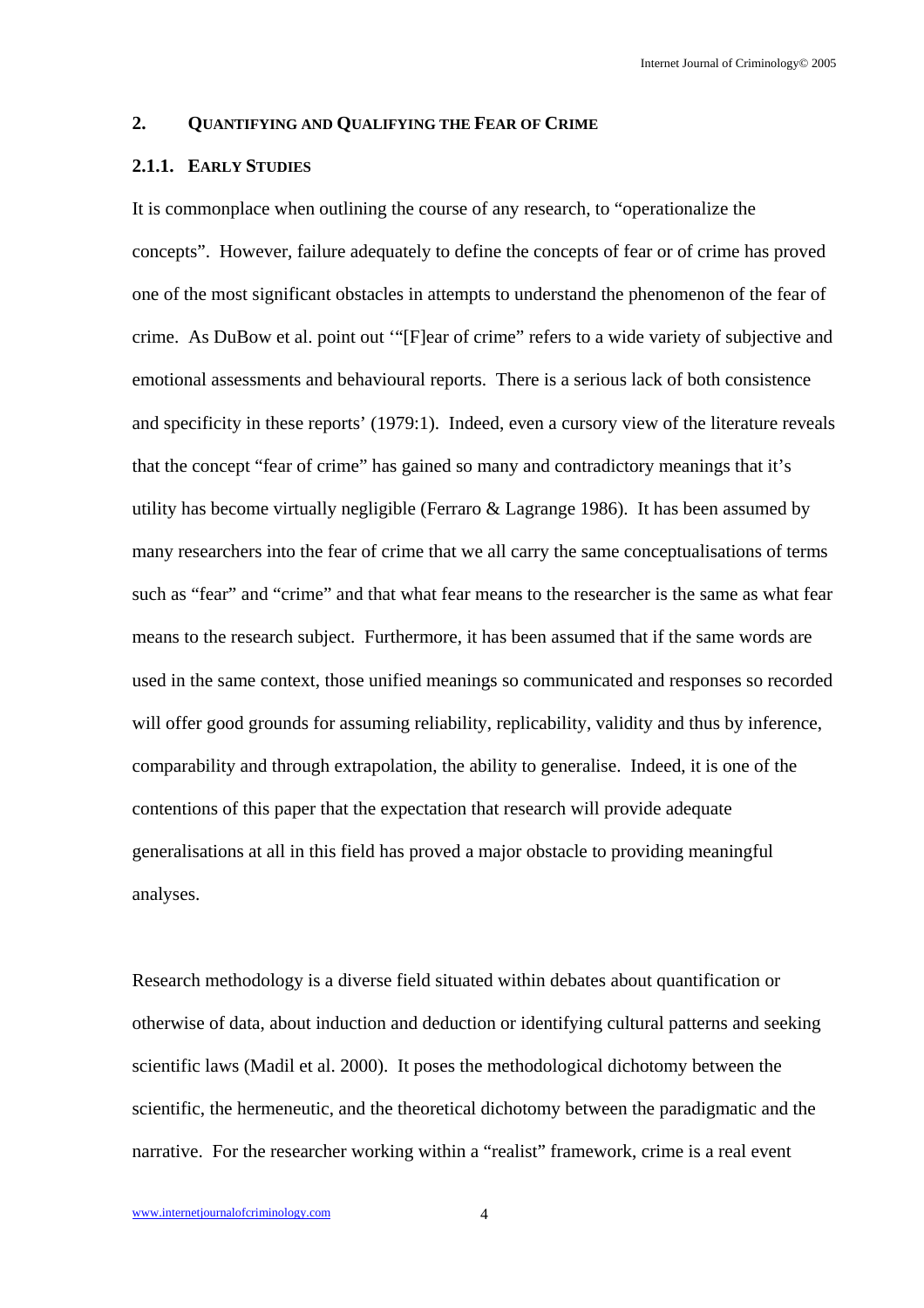which happens to real people and as such is seen as a relatively unproblematic homogenous whole which can be represented by figures showing significant and rising levels of particular kinds of crime in specific locations at limited times of day and amongst particular groups of the population. It is assumed that the "real" nature of crime, the experience of victimisation or the fear of criminal activity can reliably be measured and instruments of prediction generated from the figures thus derived. However, measurement of the experiences and codifying of the data requires, for the purpose of statistical analysis, that categories and divisions be created such that comparisons between those divisions can be shown. Groups may be defined in terms of gender, age, race, location, socio-economic level, status or any number of other categories that have little or no meaning to the individual's personal experience of victimisation or fear, or indeed any other contact that they may have with the real world experience of crime. In other words, such compartmentalisation robs the subjects' experience of any meaning, or as Mishler puts it:

The problem raised by such radical decontextualisation … is that respondent's answers are disconnected from essential socio-cultural grounds of meaning. Each answer is a fragment removed both from its setting in the organized discourse of the interview and from the life setting of the respondent. (1986: 23)

Such fragmented responses are of course reassembled, as Mishler goes on to say, into 'artificial aggregates that have no direct representation in the real world' (Mishler 1986: 26) and which, in consequence can have little or no relationship to the meanings attached to those concepts by the respondents. 'When we aggregate people, treating diversity as error variance, in search of what is common to all, we often learn about what is true of no one in particular'. (Josselson 1995: 32) Hence, one might argue, attempts to generalise in this field are doomed to failure by the polysemic nature of the experience in the first place and by the polysemic nature of the means of communicating that experience.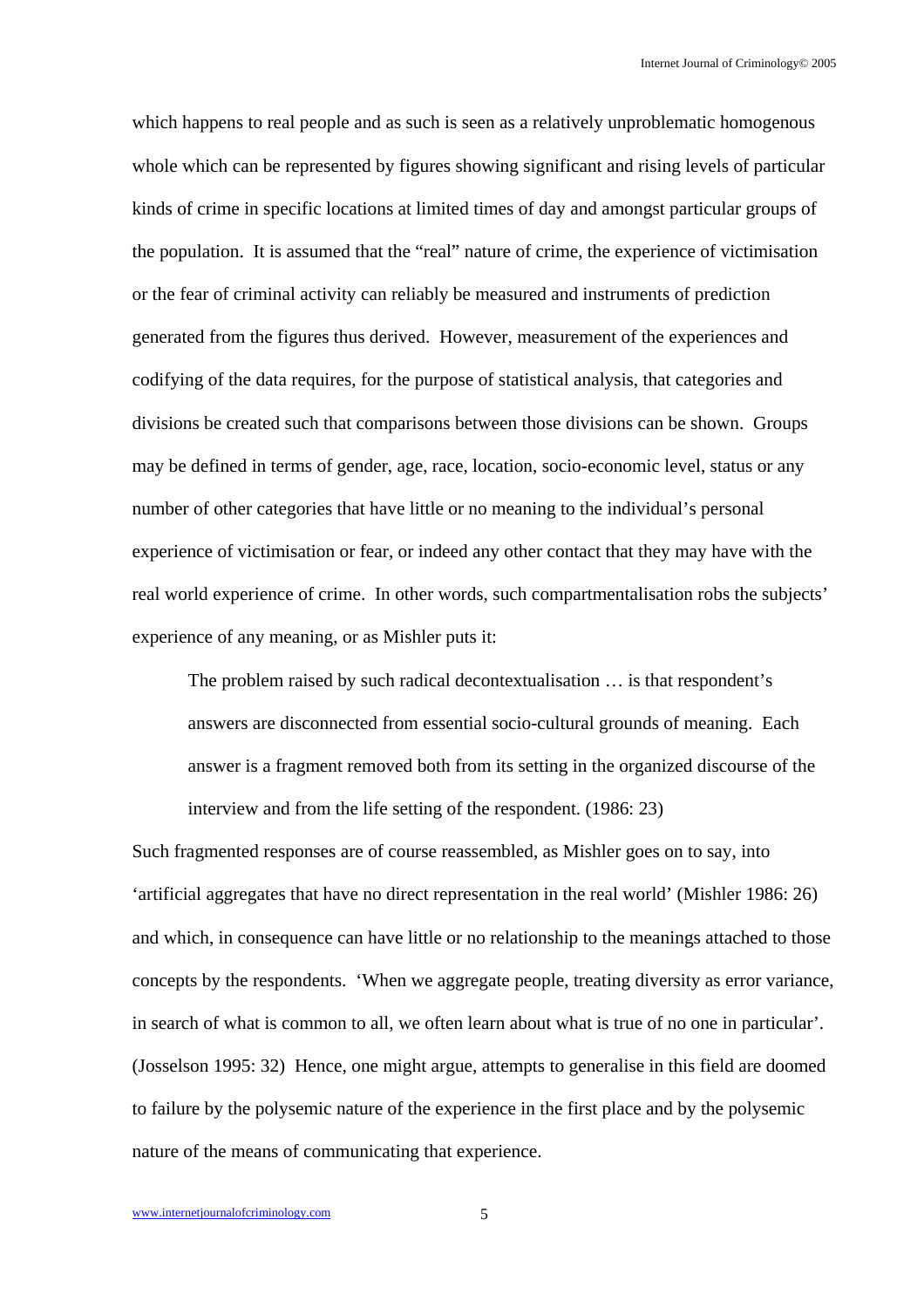Further unsubstantiated assumptions are made by researchers. It is assumed that there is an implicit relationship between fear and safety such that the two are at opposite ends of a continuum of feeling about safety. (see appendix.) The opposite of safety is not fear but danger; hence, a low score on the safety issue does not indicate fear at all but the perception of danger or risk. Danger does not equate to fear or to crime automatically, one may experience danger in the form of things falling from ladders or in the form of road traffic or of contracting some illness or any one of a myriad of ordinary life hazards and undeniably, a life free of danger of one sort or another would be a dull one indeed. Consequently, it may be argued, of the one hundred and twenty survey questions examined (from Ferraro and Lagrange 1985) the forty-eight which mention safety must be called into question – and by inference the results thus gained – on the grounds of inadequate conceptualisation of the relationship between safety and fear of crime.

Further criticism of much fear of crime research may be levelled at the conceptualisation of the word 'fear' itself. Many questions used in fear of crime surveys contain images of walking alone in the dark. Freud tells us that three images define human anxiety, solitude, darkness and the presence of a stranger, (Bowlby 1970/71: 83). Indeed it has been argued by Croake & Knox (1971) that concern about a threat from future or theoretical events, which are dissociated from the immediate experience, constitutes anxiety rather than fear. Of the one hundred and twenty questions quoted in Ferraro and Lagrange, thirty-eight contained references to solitude and or darkness. Most of these thirty-eight questions involve two of those elements, some of them all three. The consequence of this observation is that it calls into question the suitability of those questions on the grounds that it is not clear whether the questioner is measuring pre-existing fear, or an anxious response to future or theoretical events engendered by the question itself. In addition, these notions of solitude and darkness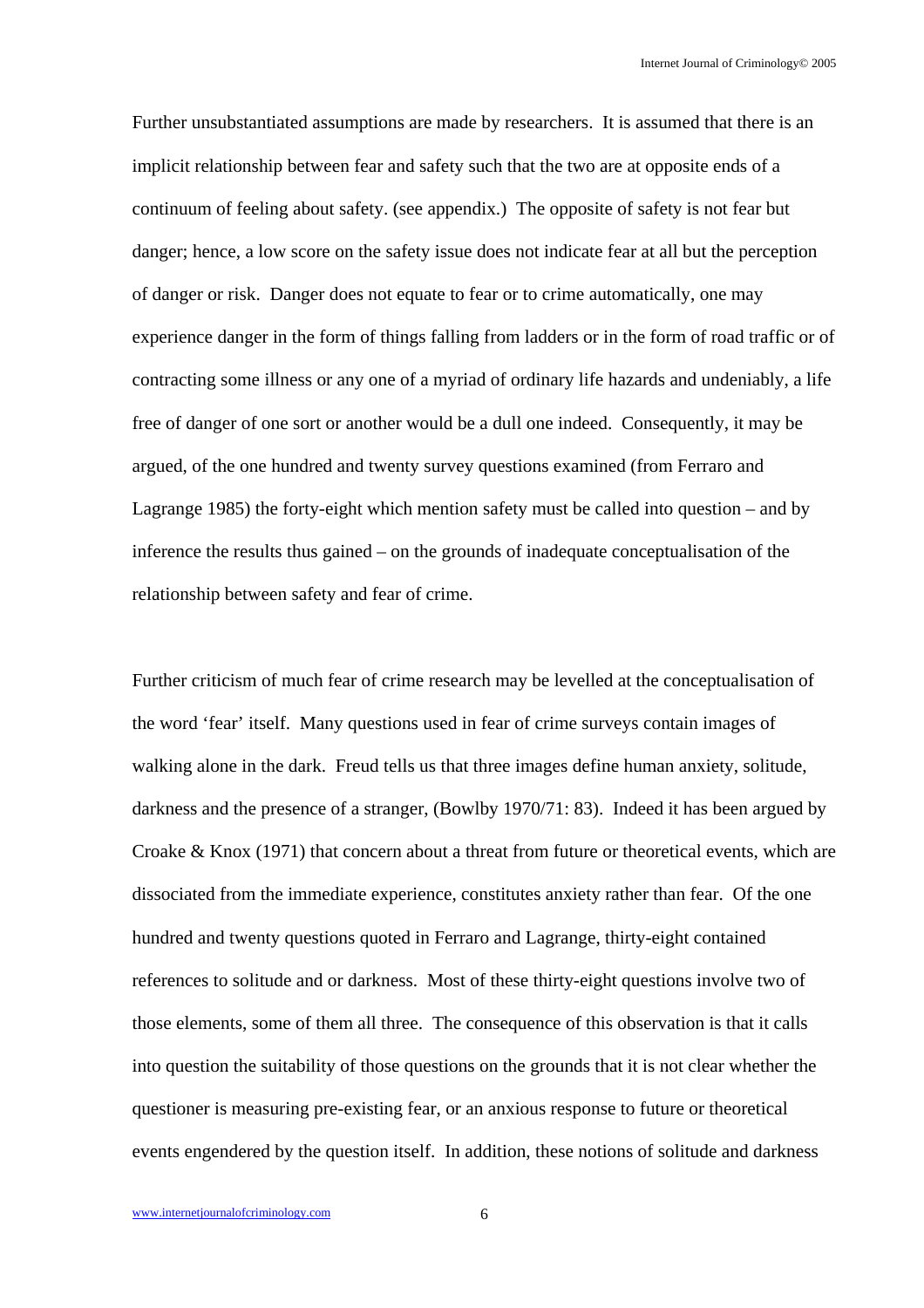connote different things to different people; they are likely to mean very different things to the adolescent male than they will mean to the elderly woman for example. Hence, as Croake and Hinkle (1976) point out, '[m]any studies that report fears may actually have investigated anxiety, and many reporting the results of anxiety studies may have been researching fears', a condition attested to in considerable depth by Hollway and Jefferson (2000). The situation is not simplified by the fact that fear and anxiety, whilst being different phenomena, are frequently related, however, the way in which they are related is complex and underdetermined and simple causal relationships, such that one may stand for the other for the purposes of research into fear are not evident. Croake and Knox also found that reporting of levels of fear was called into question by the fact that people respond differently to questions concerning their fearfulness when questioned in a group of their peers or when questioned individually, suggesting that respondents modify their responses according to their perception of their peer group norms.

The above calls into question the common assumption that the subject and the researcher share meanings with one another. Words are polysemic, as are the scenarios that the researcher intends to illicit in the imagination of the research subject by use of them. Furthermore, the assumption that the words and concepts and the scenarios real and imagined of the research subject can be meaningfully communicated to the researcher in an unambiguous way must be viewed with considerable scepticism.

Further assumptions are made about the subject's ability accurately to quantify feelings – from "fairly safe" to "a bit unsafe" (Hollway and Jefferson 2000: 11), and to be able to remember those quantifications over long periods - Erskine (1974) for example has these questions (among others which require temporal judgements) 'Would you say that there is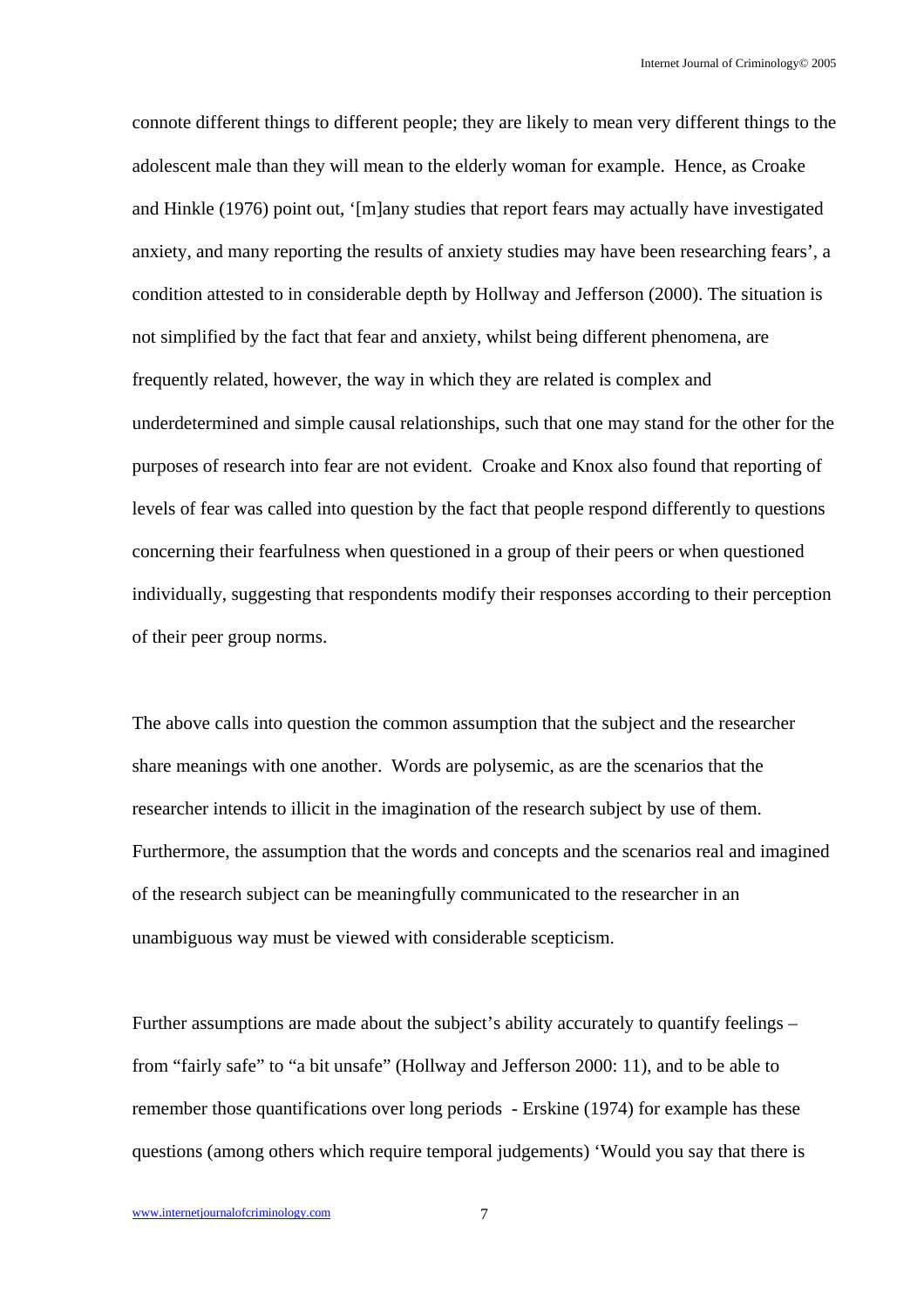more crime in this community now that there was five years ago, or less?' or 'Compared to a year ago do you feel more afraid and uneasy on the streets today, less uneasy or not much different from the way you felt a few years ago?' It is worthy of note that in the second of these two questions Erskine expects the respondent to assess change – better or worse – over a period of one year, or stasis over 'a few years', that is, to make judgements of emotional states covering two different time scales simultaneously. This question most certainly – if not the other six of Erskine's ten questions that require significant temporal judgements – must be regarded as being invalid on the grounds that it cannot possibly produce reliable replicable answers.

Respondents are assumed by some questioners to have reliable knowledge of crime, - Smith and Patterson (1984) for example 'Respondents were asked how likely they thought it was that they would be the victims of a) robbery, b) burglary, c) vandalism, during the next year'. This question also expects respondents to distinguish between "robbery" and "burglary", a distinction that one suspects people commonly would be unable to make. Furthermore, the question required respondents to make predictions of the risk of being robbed or burgled spanning a year. Of Erskine's twelve questions, seven required the respondent to evaluate his or her perception of crime over a period of a year and one question required an evaluation covering five years. In reality, Erskine's study is less about any notion of 'fear of crime' and more about the respondent's perception of changes in crime rates, despite her claim that the study is about 'Fear of Violence and Crime'. Of the one hundred and twenty questions listed in Ferraro and LaGrange, sixteen required respondents to have accurate knowledge of victimisation rates. Wiltz (1982), for example asks 'What is the possibility of being burglarised?', 'What is the possibility of having your purse snatched?' and perhaps most extraordinarily, 'What is the likelihood of your being victimized in the future?'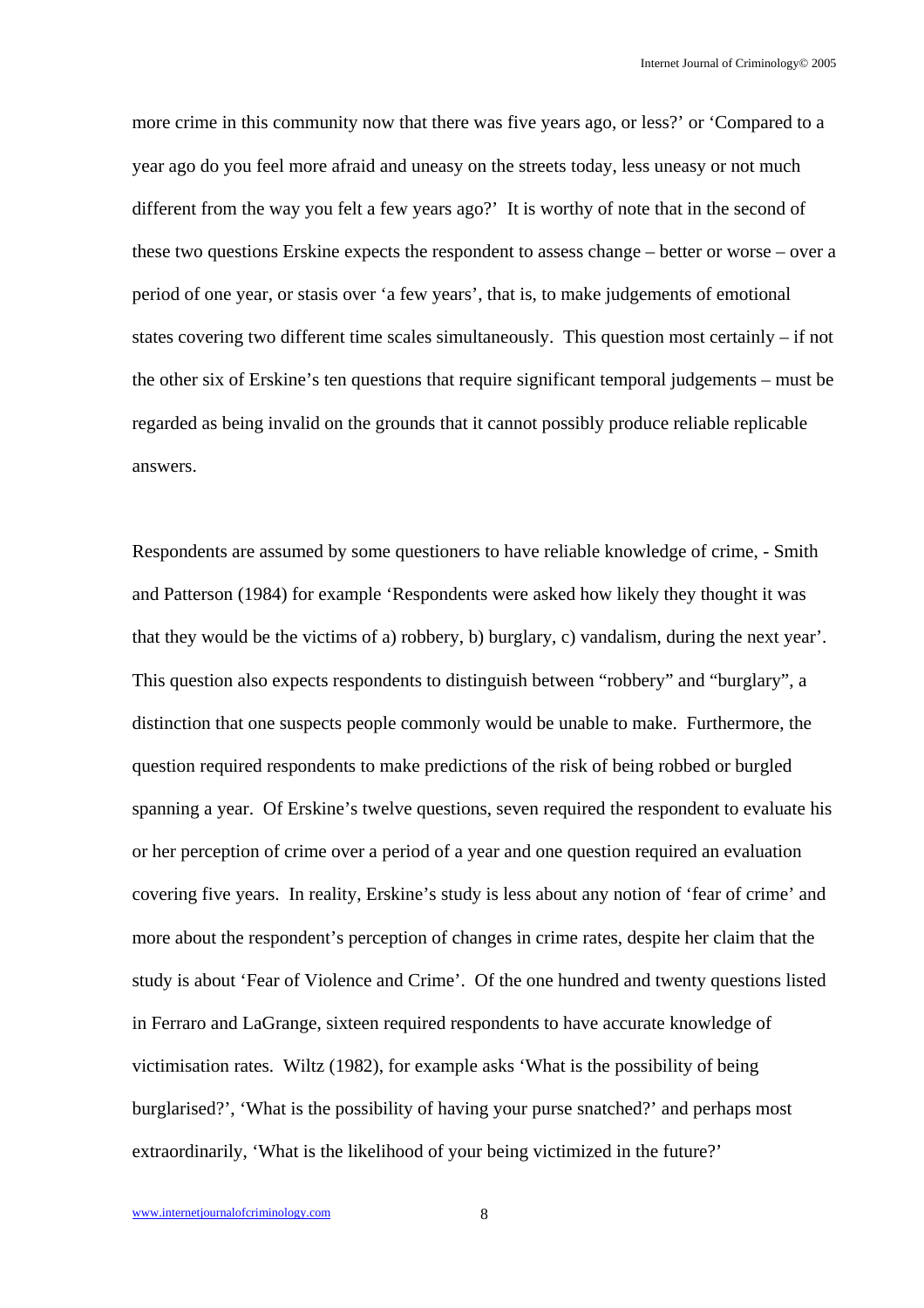The unified meaning of concepts is further assumed when geographic variables are introduced into the study. Of the questions surveyed 51% contained references to geographic displacement. These include references to one's 'own home', 'out', 'on the streets', 'block', 'around here', 'this area', 'within a mile', 'community', 'city' or 'downtown', but by far the most common geographical concept, occurring in twenty six questions was that of 'neighbourhood'. This is of interest for two reasons. First, because it is indeterminate, as indeed are all the geographical terms used except "own home", "block" or "within a mile", but second, and perhaps more interesting following from notions of polysemy noted above, is that the word neighbourhood is not a particularly common word in (British) English usage. The word "neighbourhood" does not carry the same connotations on this side of the Atlantic as it does in the U.S.A. Similarly, the notion of community has different meanings either side of the Atlantic, whereas in American usage community has geographic connotations, in British usage the word refers more commonly to groups of individuals centred around common interests. For example, we refer to a "farming community", which has a geographical location, "the village", or we refer to "a steel making community", which has a geographical location "the city". In other words, we tend to refer to communities of practice. Thus, neither the concept of community nor of neighbourhood can be said to have precise geographical meanings, and this is particularly so in British usage. Furthermore, geographical notions may indicate surrogate fears, in that the respondent is expected to answer on behalf of the community or neighbourhood as in Clarke and Lewis (1982) 'Do you think that people in this neighbourhood are safe in their own homes at night?'. In this circumstance, it is not clear who has the fear if there is any, or if the response is reliable at all.

Further criticisms may be levelled against the design of the questions in much of the quantitative research undertaken on fear of crime not least that many of the questions are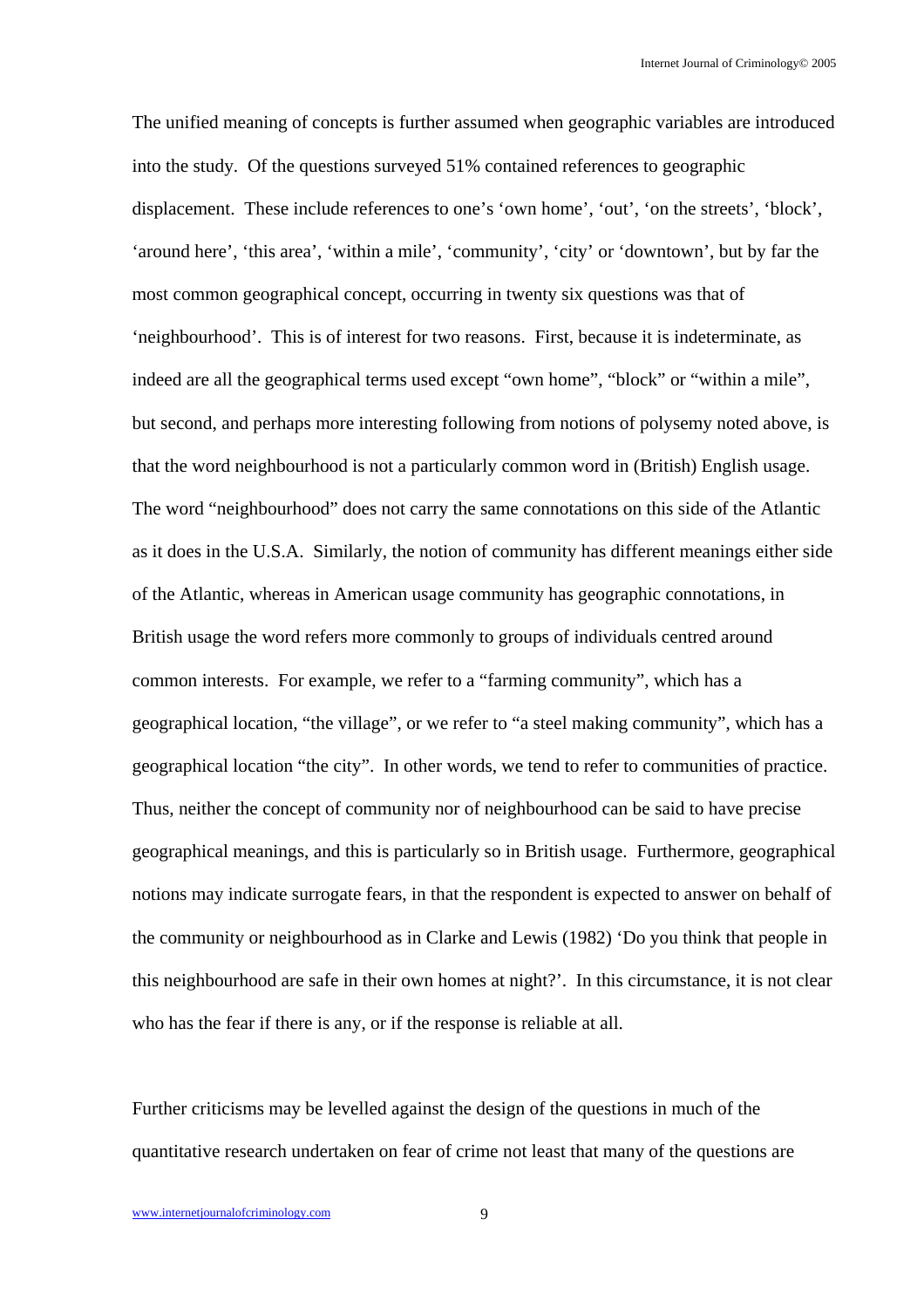leading. Perhaps the most startling example of such a "leading" question is this from Riger et al (1978) 'The last time you worried about rape, how afraid or scared did you feel?'. It is difficult to grasp what reliable data could be derived from such a question or what understanding. In Lee's (1982a) mixture of questions and statements we find the following, 'If someone assaulted me I could protect myself.' This surely is likely to elicit information about whether the respondent was in the habit of arming themselves (in the USA), whether they were big or small, fit or unfit, or perhaps had taken karate classes. Some of which may be related to fear of crime but the ability to protect oneself *per se* is not an indicator of fear or otherwise, indeed it is difficult to see whether the researcher intended it as an indicator of fear or confidence. Other questions mix hypothetical and actual assessments 'do you feel – would you feel' (Baumer 1985; Garofalo 1979; Liska et al. 1982; Maxfield 1984; Riger et al. 1978). In the light of such criticisms, many of the studies mentioned must be viewed with a degree of scepticism, in fact, of the forty six studies reviewed in this section, all but nine commit one or more of the above mentioned offences and as such must be regarded as 'largely invalid' (Ferraro & LaGrange).

## **2.1.2. LATER STUDIES**

If the above studies may be called into question that is not to say that other later studies are not guilty similar or other failures. Ferraro and LaGrange, from whose 1986 study the above surveyed questions were taken embark upon an attempt to make more sophisticated the measurement of fear. They contend that earlier work tends to conflate various kinds of fear and in support of this illustrate that of the forty six studies mentioned above, forty percent rely on a 'single-item indicator of fear of crime' and a further twenty eight point three percent 'employ more than one "fear" measure yet analyze (sic) them individually rather than as a multiple-item construct.' (p: 74) The primary trend of the majority of the literature, they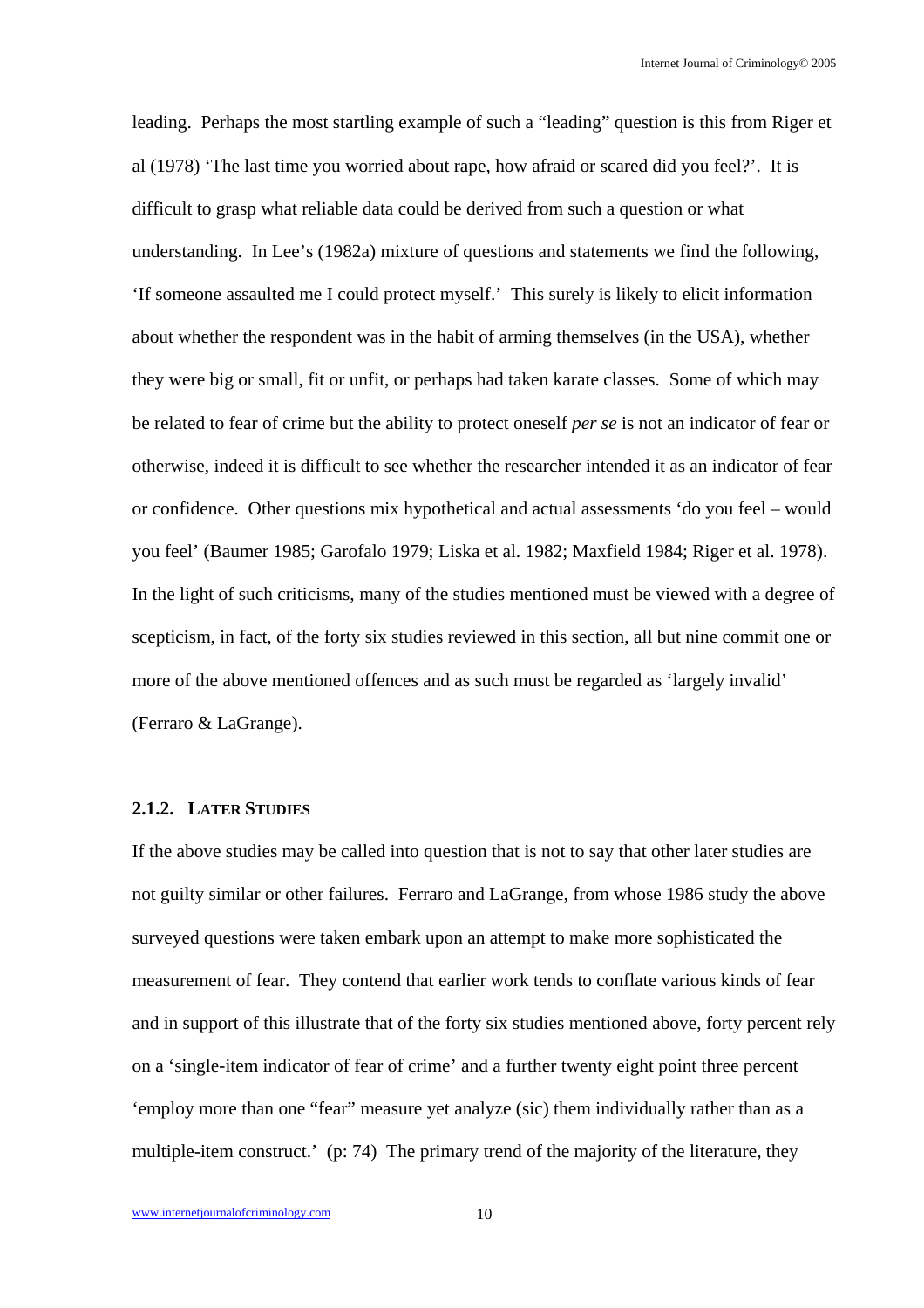contend, is to conflate fear of crime with judgements of the risk of victimisation as in Baker et al. (1983) 'How safe would you feel walking alone at night in your neighbourhood?'. This is to confuse general concerns with personal concerns. Further questions they argue represent values – 'Are you personally concerned about becoming a victim of crime?' (Jaehnig et al 1981) – and others emotions 'I worry a great deal about the safety of my loved ones from crime and criminals' (Lee 1982a). In consequence, Ferraro and LaGrange call for fear of crime to be divided into six separate categories in two main groups namely; general judgements, general values and general emotions, personal judgements personal values and personal emotions. However, to so divide the notion of fear of crime is to ignore the undoubted fact that fear and indeed crime has different meanings for each individual and serves to reduce the entire diversity of human and social experience of fear of crime into six measurable boxes. Farrall et al. (1997) in their comprehensive review of methodological problems that have beset fear of crime research have this to say.

From its very inception, this field has relied almost exclusively upon quantitative surveys … However, doubts about the nature of the instruments used to investigate this phenomenon have cumulatively raised the possibility that the fear of crime has been significantly misrepresented. … [O]ur understanding of the fear of crime is a product of the way it has been researched rather than the way that it is

Nonetheless, Farrall et al. go on to produce a recommendation for a research survey that incorporates both qualitative and quantitative methods, that is, both closed and open questions. However, some concern must be expressed about the quantitative portion of the survey, which consists of questions (see appendix) that fall into exactly the same traps as those outlined above.

www.internetjournalofcriminology.com 11 During the period that research has been conducted into the fear of crime, the results of surveys have shown an inexorable rise in its quantity and severity. This is despite the now commonplace assertion that crime rates have been falling since the late nineteen eighties on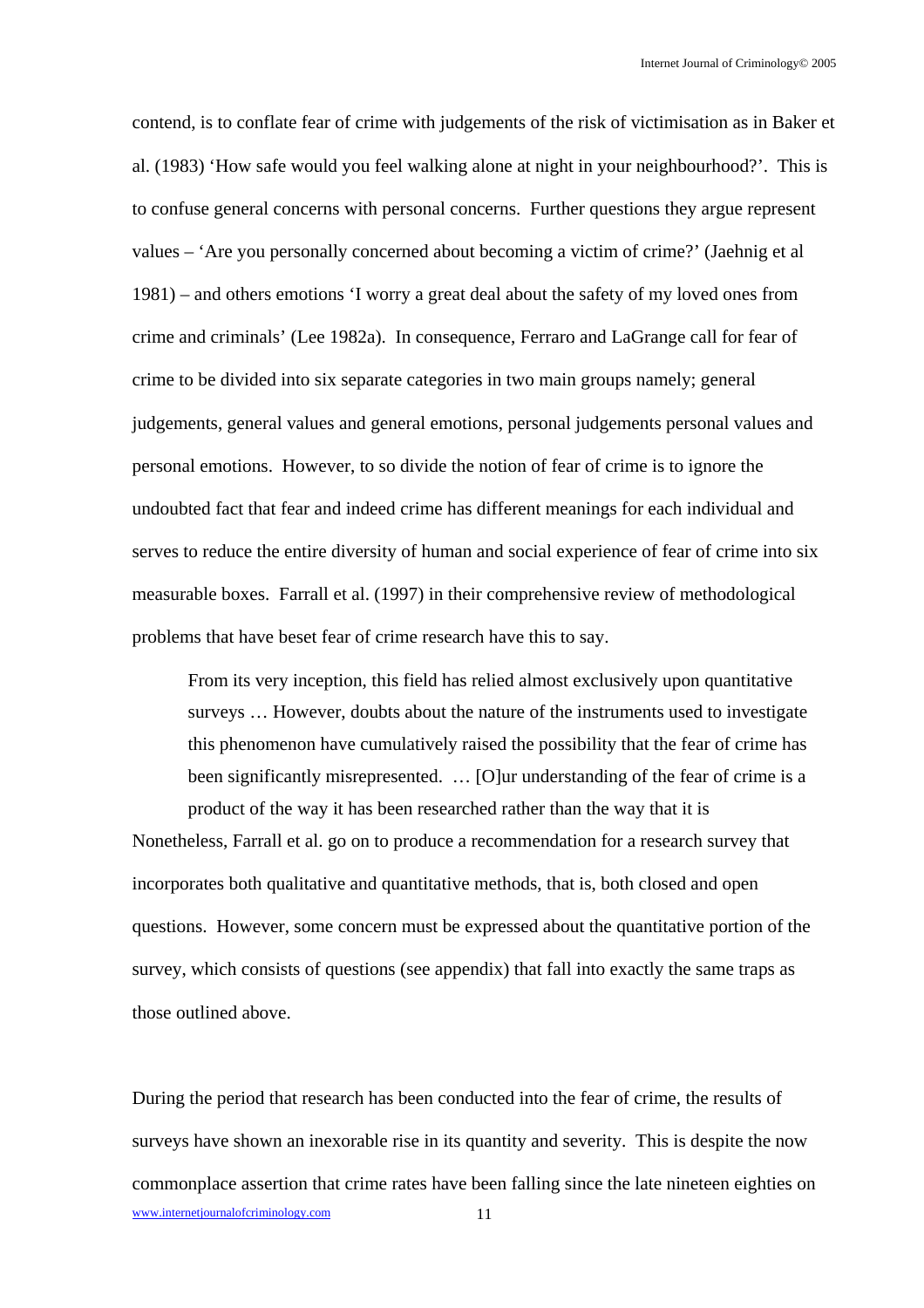both sides of the Atlantic (Mauer [*inter alia*] 2001:7). Furthermore, surveys have shown that those at least risk of victimisation display the greatest fear of crime (Furstenburg 2000) (Hough 1995). This discrepancy has been put down *inter alia* to the fear of crime being irrational. This is obviously problematic in the situation where the notion of the fear of crime was introduced and initially privileged by the "realist" school of criminology, which clearly viewed the fear of crime as a very real criminological fact. The problem arises from the act of quantification. As we have seen, quantitative methods of research have displayed significant methodological flaws. The need to quantify fear arises not only out of the philosophical position that fear of crime is real and measurable but from the epistemological assertion that only quantitative research is reliable by virtue of being replicable. This replicates the epistemological hubris of the quantitative sciences, which contends not only that replicability in research is essential to knowledge production, but also that reliability and validity equate to one another, since no knowledge can be valid if it is methods are not seen to be reliable, and methods are considered unreliable if their results are not replicable. However as we have seen, and as has been elegantly pointed out by Mishler (above), attempts to quantify fear, anxiety or crime for that matter, strike at the heart of the validity of research into the fear of crime by removing the meanings that give the fear of crime validity as a personal or social experience. Further to this, it must be noted that large quantitative surveys are costly and require support from research councils who are accountable to government. The political utility of "fear of crime" relies entirely on its being quantified (Farrall et al. 1997) indeed it seems to this writer that this is the only reason that fear of crime research persists in its quantitative forms.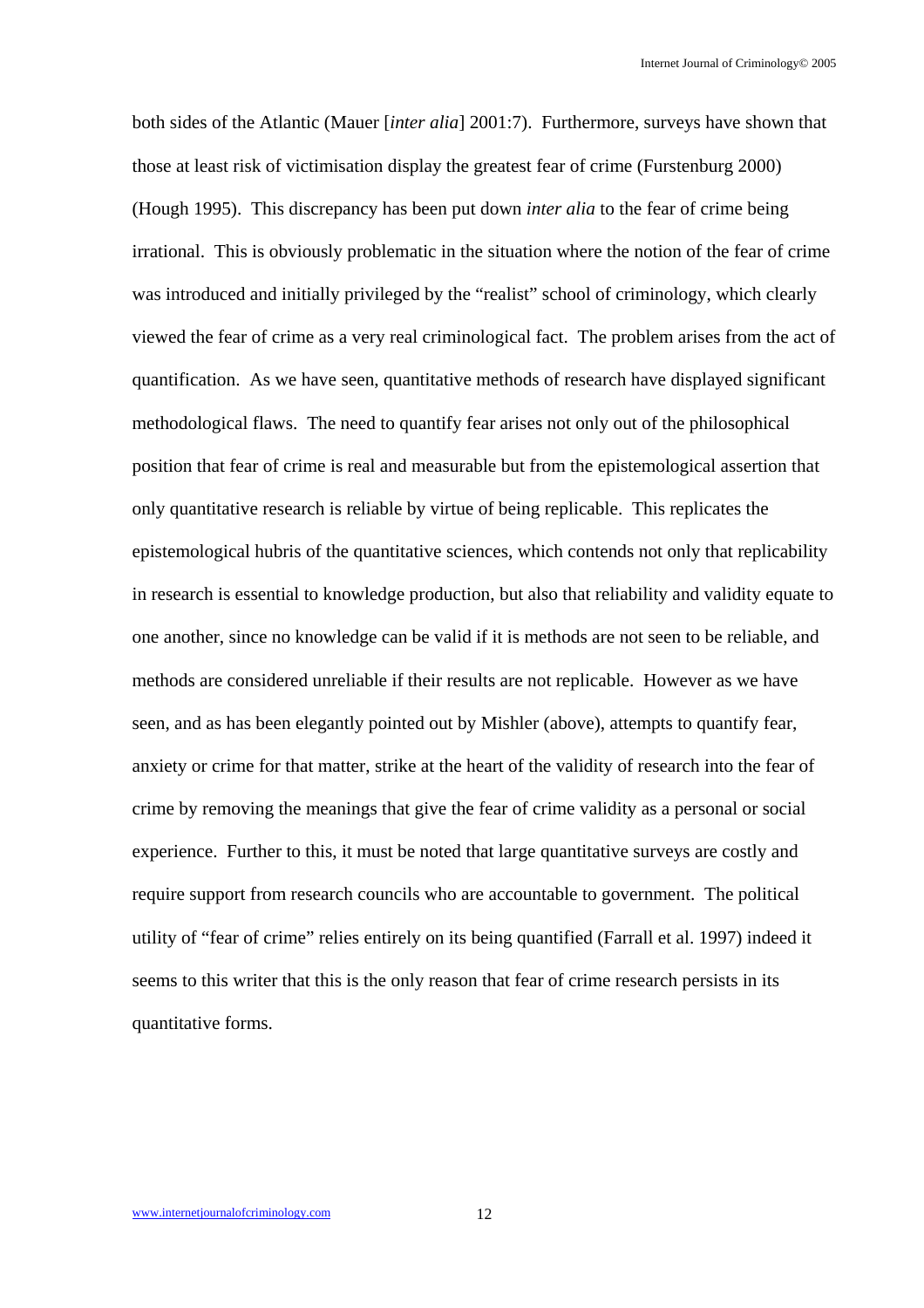#### **2.2. A NEW PARADIGM**

Kuhn tells us that a paradigm represents the arena of work of 'normal science' (Kuhn 1962); periods of everyday, non-revolutionary work where science practitioners are involved in 'routine puzzle solving'. During these periods a consensus exists across the scientific community about acceptable theoretical and methodological frameworks, about the problems that it is acceptable to investigate and the standards by which the knowledge so produced is to be judged true. Training in the discipline involves adoption of the paradigm by the student such that the paradigm becomes hegemonic in Gramsci's terms. Nonetheless, a paradigm must be seen to offer convincing resolutions to existing problems and to provide sufficient new problems for continuing work. Fear of crime has been seen until recently as just such a paradigm. Kuhn also tells us that the nature of scientific revolution is that the tenets of the existing paradigm become strained such that the truth of its findings is called into question and its capacity for generating new problems becomes exhausted. In this circumstance claims Kuhn the old paradigm is abandoned in favour of an insipient new paradigm, a process which he calls paradigm shift. In this process, many aspects of the old paradigm are abandoned as worthless. Fear of crime may have become just such a paradigm. As we have seen, significant doubts have arisen concerning its conceptualisations of its frames of reference and of its methods, furthermore, avenues of exploration within the paradigm have become ever more exhausted as has been shown by research critical of old work falling foul of the same errors. Fear of crime, it has become increasingly apparent, is a construct of the social sciences. To misappropriate a phrase Hulsman (1968: 71) fear of 'crime has no ontological reality, it is not the object but the product of criminological study'.

It is the contention of this essay that three recent studies constitute work within a nascent new paradigm, or at least make significant contributions outside the fear of crime paradigm. The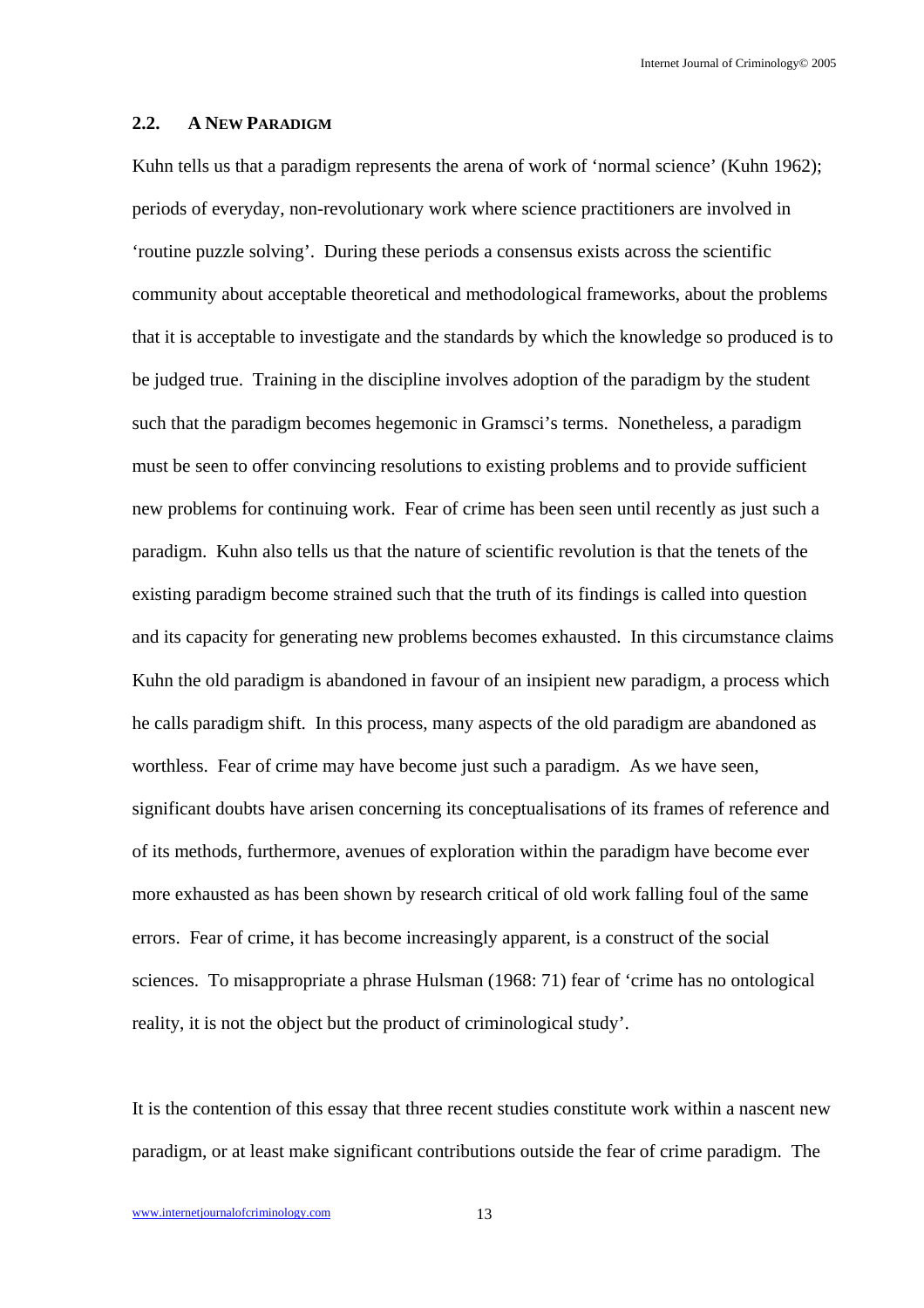first, the work of Hollway and Jefferson (2000), continues to use the phrase "fear of crime". However, the authors make clear that such a notion is unique to each research subject, that it is a product of the assumed meanings – the intersubjectivities –generated between researcher and subject and of the subject's unique 'psycho-social' attributes; that is those things 'psychic and social' which the subject has acquired as a part of his life history. It is the contention of this study that, following from Klein (1998 a  $&$  b), that throughout their lives and in response to their experiences, beginning with the inability to feed at the breast, people acquire anxieties and means of avoiding or negating those anxieties of which indulging in "fear of crime" discourse is just one. The feature of this study to my mind is its focus on the unique experience of the subject. Nonetheless, there is the continuing attempt to generalise fear of crime as an anxious response.

Perhaps more promising is the work of Sasson (1995) whose work 'Crime talk' abandons the notion of fear of crime altogether and allows his subjects to talk about crime in general and their reactions to it. The study is of interest in that it follows the work of Glaser and Strauss (1967), which allows subjects to generate their own "sensitising concepts". Subjects are allowed to generate their own 'thick description' (Geertz 1975). The focus of this study was: The reason that crime has such a prominent place in American Public life. Identifying five "frames" (Gamson 1988, 1992, Gamson and Modigliani 1989, 1987, Neuman et al. 1992 and Becket 1994) for analysis; 'faulty system', 'blocked opportunities', 'social breakdown', 'media violence' and 'racist system', Sasson analysed the discourses in his interviews identifying them with one or other of these frames. What is further of interest is that many of his respondents use discourse familiar to fear of crime researchers, nonetheless, Sasson does not classify it as such and in consequence it is allowed to give voice to the subject's intended meaning. The methods chosen for my study follow closely from this work. The work of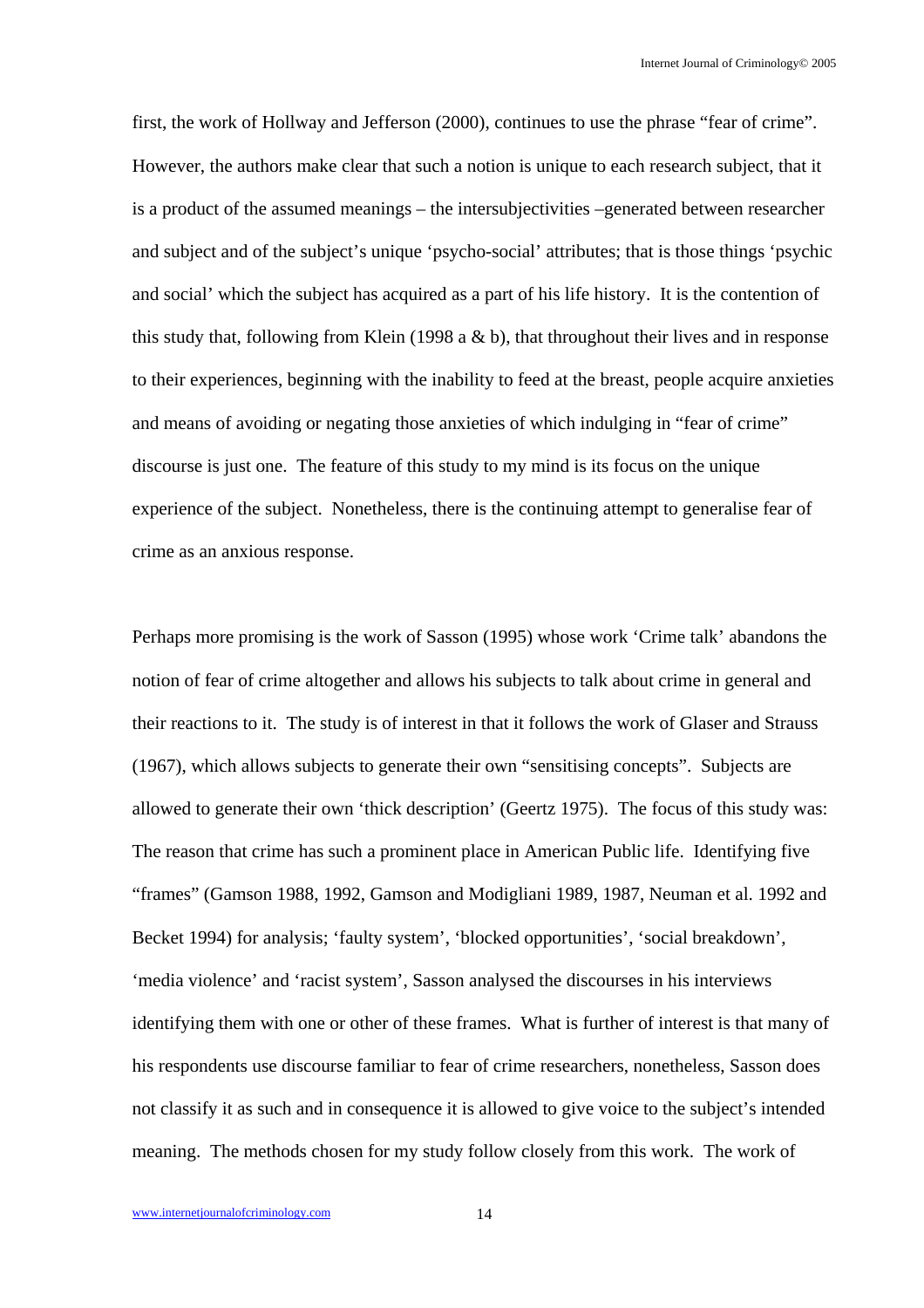Girling et al. similarly allows the subjects to express their own meanings, however, unlike Sasson; this study explores the problem in relation to space. They

propose that some of the more perplexing and seemingly anomalous discoveries of the 'fear of crime' literature (especially those that have given rise to the extended and in the main unhelpful debate on the rationality or otherwise of public responses to the perceived risks of crime) become substantially more intelligible in the light of thicker contextual understanding of place. (Girling *et al* 2000)

This then is the context, the departure point for my own study in Lichfield.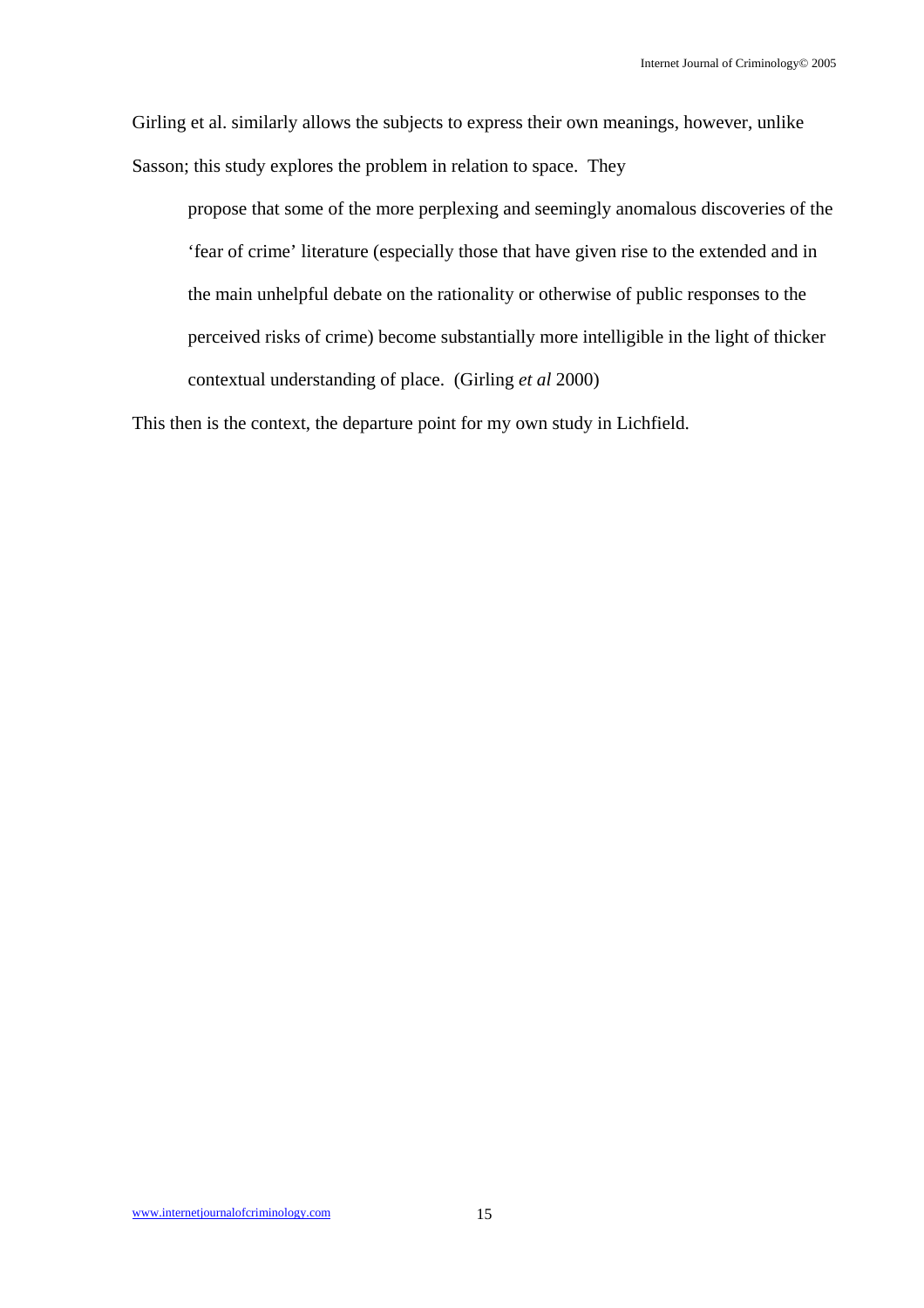#### **3. THE EMPIRICAL STUDY INTO FEAR OF CRIME IN LICHFIELD**

The possibility of producing simultaneously reliable and valid knowledge of fear of crime by quantitative methods has been called into question above and by writers such as Danziger (1990), Harré & Secord (1972), Manicas (1987), Sherrard (1998). However, this is not to say that qualitative methods are without their problems. Where the problem for quantitative research is validity in the form of reproducing the hermeneutic, the problem for qualitative research is reliability and replicability. Replicability in qualitative research is, more or less, impossible – depending on the degree of accuracy of replication required – and reliability it is contended, may be seen to rely entirely upon the authority of the researcher (Madill et al. p:2). Nonetheless, it is to qualitative methods that this study will turn in an attempt to examine some of the meanings contained within the notion of the fear of crime and I shall outline those methods below.

## **3.1. SAMPLING**

The research, the account of which follows was carried out within the community comprising the residents of "The Cathedral Close" in Lichfield. Opportunity to make use of this population arose out of my employment by the Dean and Chapter – the governing body of the Cathedral – as a Lay Vicar Choral and of my own residence in the portion of The Close historically allocated to the vicars choral for their residence since 1315, known as Vicars' Close. The Cathedral Close is the remnant of the medieval walled city of Lichfield, built originally in 700 AD as fortification for the new Cathedral of St. Chad. All the properties are in the ownership of the Dean and Chapter and are rented to the residents of whom there are about eighty in all<sup>2</sup>. Residents do not have to be members of the Cathedral (or any other) congregation though many are. Indeed one of the couples that were interviewed has no

<sup>&</sup>lt;sup>2</sup> The database made available to me by the Dean and Chapter contained several errors, including two residents recently deceased and two residents who had moved to different flats within The Close.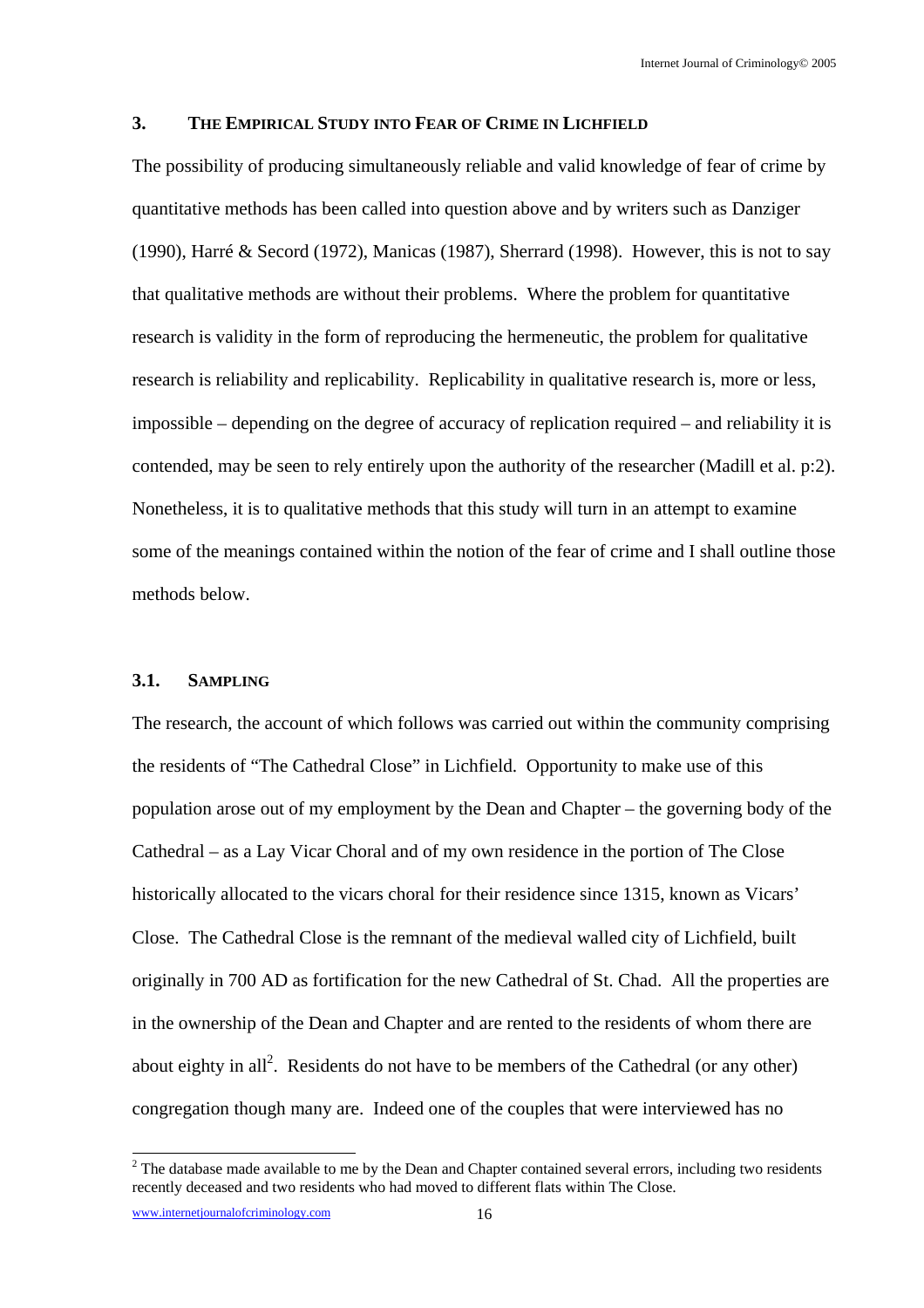association with the business of the Cathedral other than paying their rent. The population of The Close includes the Bishop, the Dean, and the Cathedral Canons, the local M.P. and a Judge. It includes the gardener and the school caretaker, it includes people who were simply in need of housing when there was a property vacant and who were unable to rent privately by virtue of being unemployed or of being pregnant for example. It includes a large number of retired or semi-retired people but it also houses a family with three young children and the junior adult members of the Choral Foundation, the Scholars Choral, who are typically aged eighteen to twenty one. It is home during the day to two hundred school children and at night to two dozen or so boarders. It will be seen therefore that whilst the urban poor are not represented and there are no people from ethnic minority groups, The Close is a moderately diverse community. On the other hand, whilst it is not possible for me to calculate the average age of the residents, I would estimate that a significant majority are over retirement age and of my sample, 65% are retired.

The particularly valuable attribute of The Close for the purposes of this research however is that it has clearly defined boundaries such that it is relatively easy to extract the meanings attached to neighbourhood and community. It is small and in consequence, outsiders are easily identified, as is their behaviour. The actual level of victimisation is very low but it abuts the City centre with its problems on the south and one of two ex-council estates to the north with its attendant crime problems. The Close is a *cul de sac* for the purposes of motorised traffic although there is a right of way on foot from the City centre to the main road north. Such attributes make the identification of both the geographical and the social concepts of community more easily identifiable, and so in consequence is the participant's sense of place.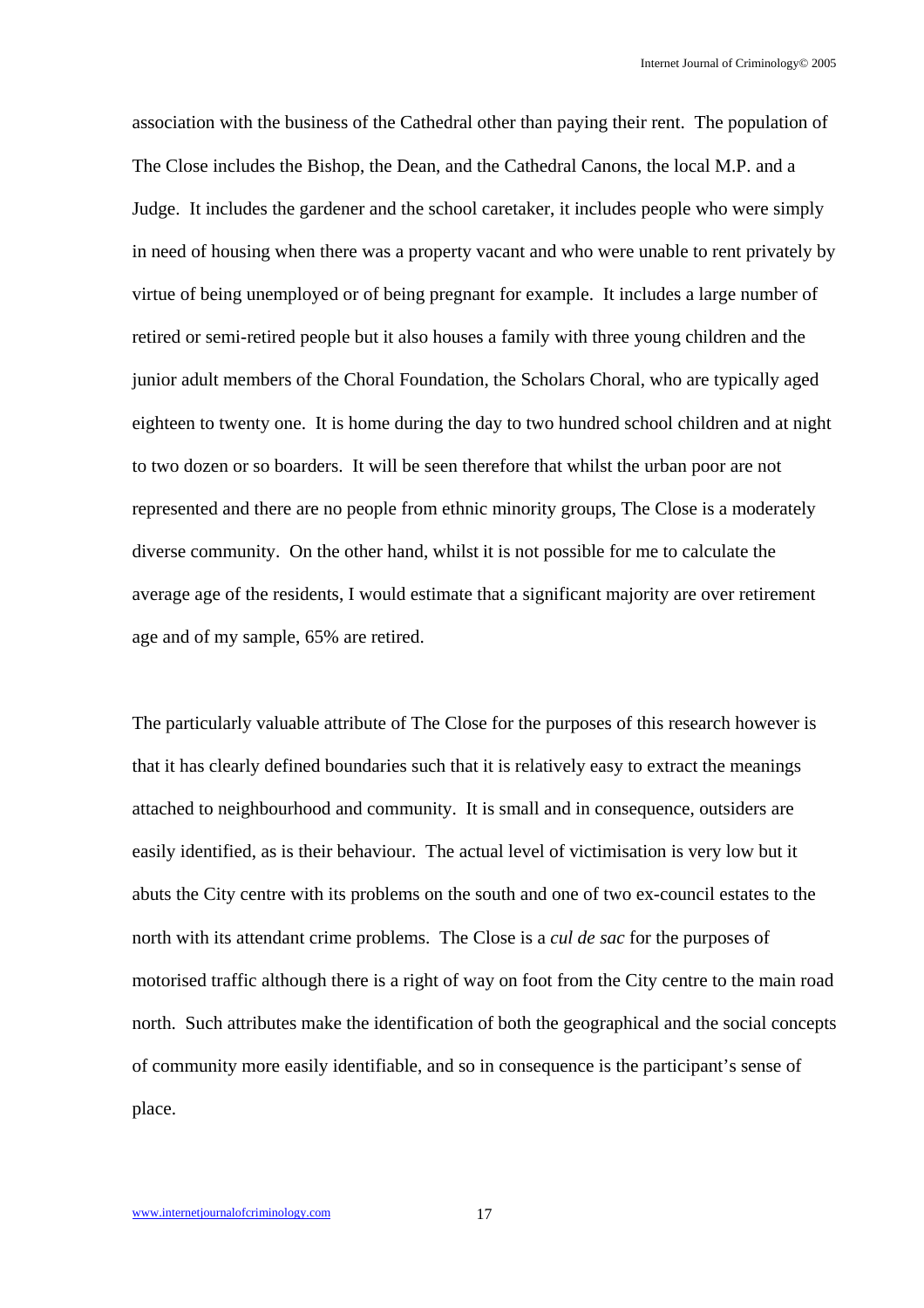The population for this survey was drawn from the residents of The Close. Permission was gained from the Chief Executive Officer to use the database of the residents names addresses and telephone numbers kept at the Chapter Offices. A letter of request to be interviewed was sent to each household in The Close except for those of The Bishop, the Cathedral Canons, other members of the Foundation and the local M.P.. These households were omitted for the following reasons. The Bishop was omitted as his status effectively sets him apart from the 'close community'. His house historically is provided as a courtesy by the Dean and Chapter, for his residence whilst performing Diocesan duties or duties within the Cathedral and as such may be considered to be non resident and in fact, he does not appear on the database as a resident of The Close despite living here almost continually. The second reason for excluding the Bishop is the same as that for excluding the Cathedral Canons and our M.P.. These people are held in awe by many and would in my view adversely affect the dynamics of any interview group in which they took part. The status of the Canons among the residents of The Close is not only as joint landlords but also as Pastors. As such they are unlikely to speak about their own experiences in the presence of their "charges" as this would adversely affect the dynamics of their daily relationship with them, the resulting "talk" in any interview group in which they took part would have a strong tendency toward being of a surrogate nature. It did cross my mind to have a separate "power" group consisting of the Canons, the Chief Executive Officer, the Head Verger (Constable of The Close), our M.P. and the resident Judge, however, talk in such a group would be likely to be about actuarial and stochastic perceptions of victimisation and risk and not of their personal experience or concerns. The further members of the Foundation (other Vicars Choral, Organists and Scholars Choral) and the Headmaster of the School were omitted on the grounds that I have a professional relationship with them that would adversely affect the dynamics of any interview group in which they took part and in which existing power relations were not replicated or were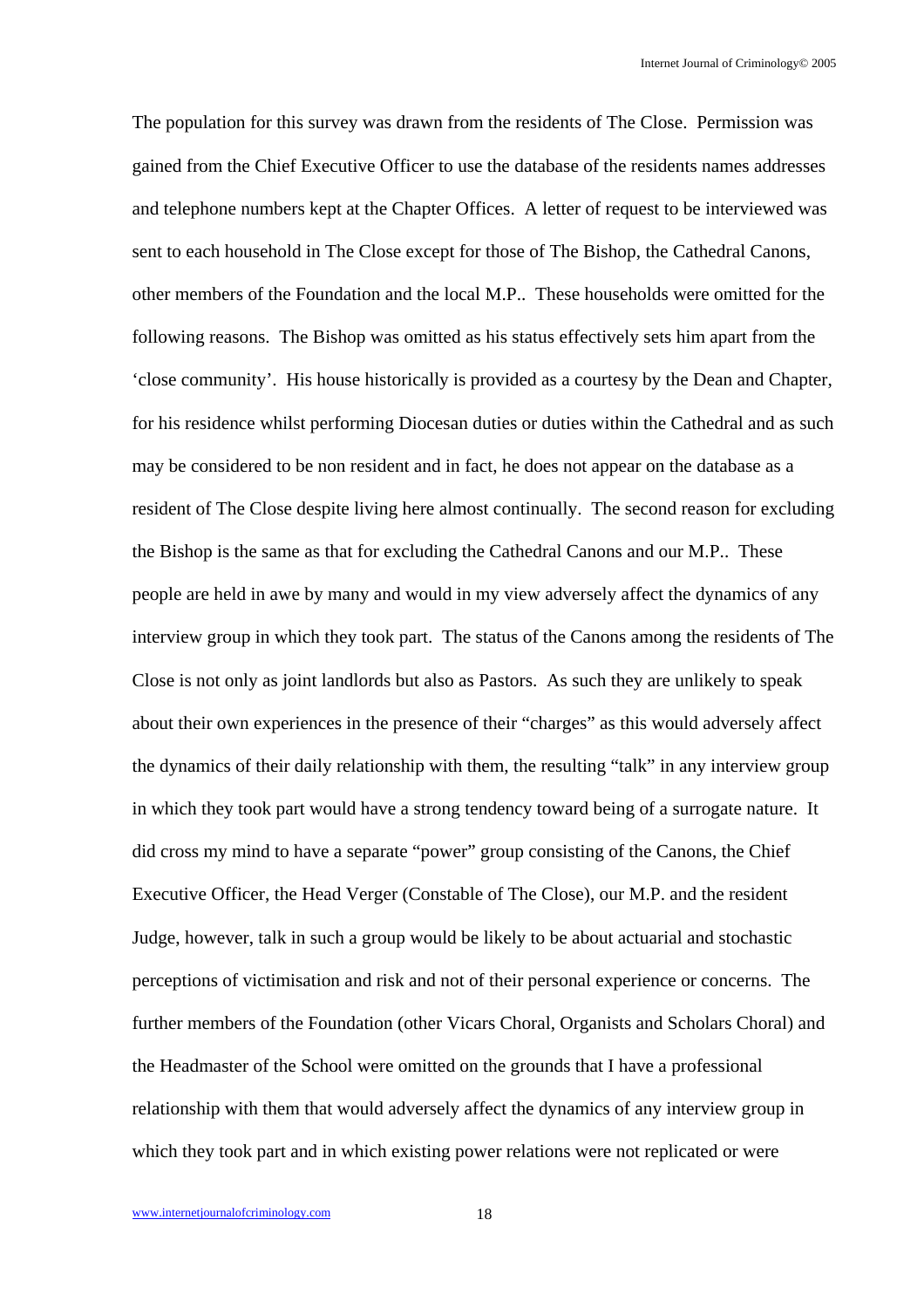replicated to the extent that responses were modified. In short, my professional seniors would be unlikely to speak freely and personally to me, as indeed would my juniors. The very large house on the north side of The Close was omitted on the grounds that its occupants spend very little time resident in The Close. Two very elderly and infirm residents were omitted on the grounds that the subject of the research itself might cause undue distress. Consequently, of the fifty-seven residential properties, letters were sent to forty-four households inviting the occupants to take part in the research. From this selected sample of forty-four households, eighteen replies were received of which thirteen were in the affirmative. It is worthy of note here that those who failed to respond were by and large (although not entirely), those who have little to do with "The Close community". The respondents were divided into three groups for interview, a group of five, a group of six (which was reduced to three as three failed to turn up), and a group of four (boosted to five by one of the no shows from the previous group).

Clearly there are issues of the ability to generalise with such a small and socially homogenous group; however, such homogeneity is inevitable when conducting peer group interviews. Secondly it will be apparent from my earlier adumbration of the problems concerning the methods used in extant studies, that attempts to generalise serve to reflect the concepts and categories of the researcher (Reinharz 1984) and in consequence constitute a significant block to the extraction of the subject's own meanings. Furthermore, there is the epistemological problem of the ability to generalise. The more we are able to generalise, the further we are from being able to show the truth of an individual situation. In other words, the more we seek to generalise the more we assume that the fear of crime means the same thing to each our research subjects and the further away we get from understanding their individual experience.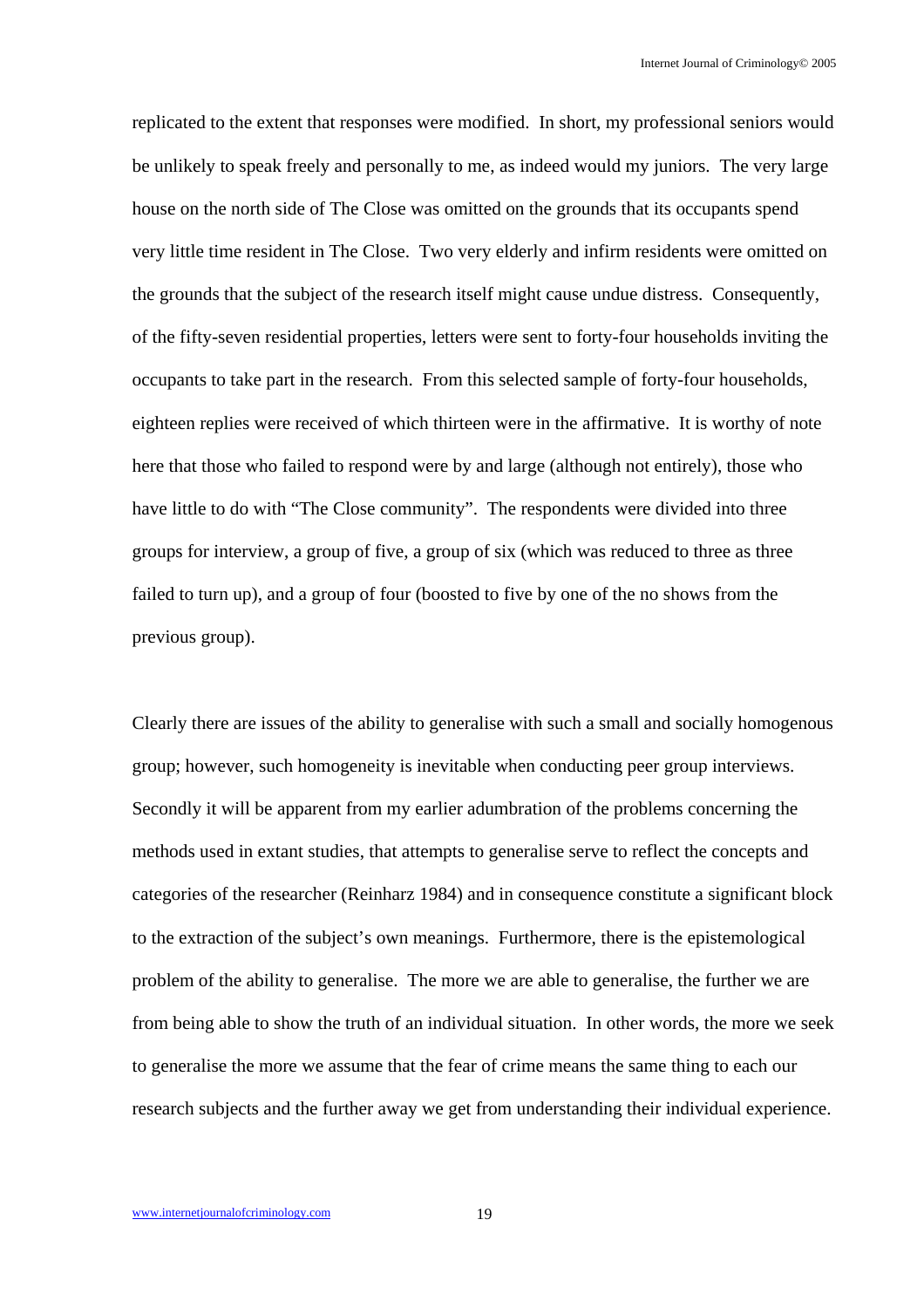#### **3.2. DATA GATHERING**

We have signalled above some of the shortcomings of extant studies into the fear of crime. At the centre of these shortcomings is a misconception of the research subject as one who carries pre-formed a fixed set of attitudes and concepts and that these correspond to the attitudes and concepts of the researcher. But in the real world, attitudes and concepts form part of an identity which is forever changing in response to differing social contexts, each rife with symbolic meaning, in response to which previously held attitudes and concepts change. In short, what people think depends *inter alia* upon who is listening and who is asking. Traditional survey methods are incapable of coming to terms with this complexity. In response to this, it was decided to make use of the Peer Group Interview (Sasson 1995) for gathering data. Like the focus group interview (Morgan 1988), peer group interview allows the researcher to listen in on the subjects conversations and allows the subjects to develop their own categories and vocabularies to generate corporate meaning or to express their own. However, unlike conventional focus group research, the peer group interview makes use of subjects who are acquainted with one another outside the interview setting. This has two main advantages. First, peer group interview participants typically interact with greater fervour and less reserve than subjects who are not acquainted (Sasson 1995: 21). This permits the interviewer to withdraw from the discussion to a greater degree resulting in richer discourse. Second, because the subjects are acquainted outside the setting of the interview, a setting that is purely of the researchers contrivance, their discourse may be regarded as being more representative of the attitudes extant in the particular community from which they are drawn. Finally, it is worthy of note that the peer group interview eliminates a bias commonly found in conventional qualitative research, namely that the presence of individuals with idiosyncratic views can badly skew the research (Sasson 1995: 23). As Gamson (1992) points out, meaningful interaction between research subjects can only take place within a framework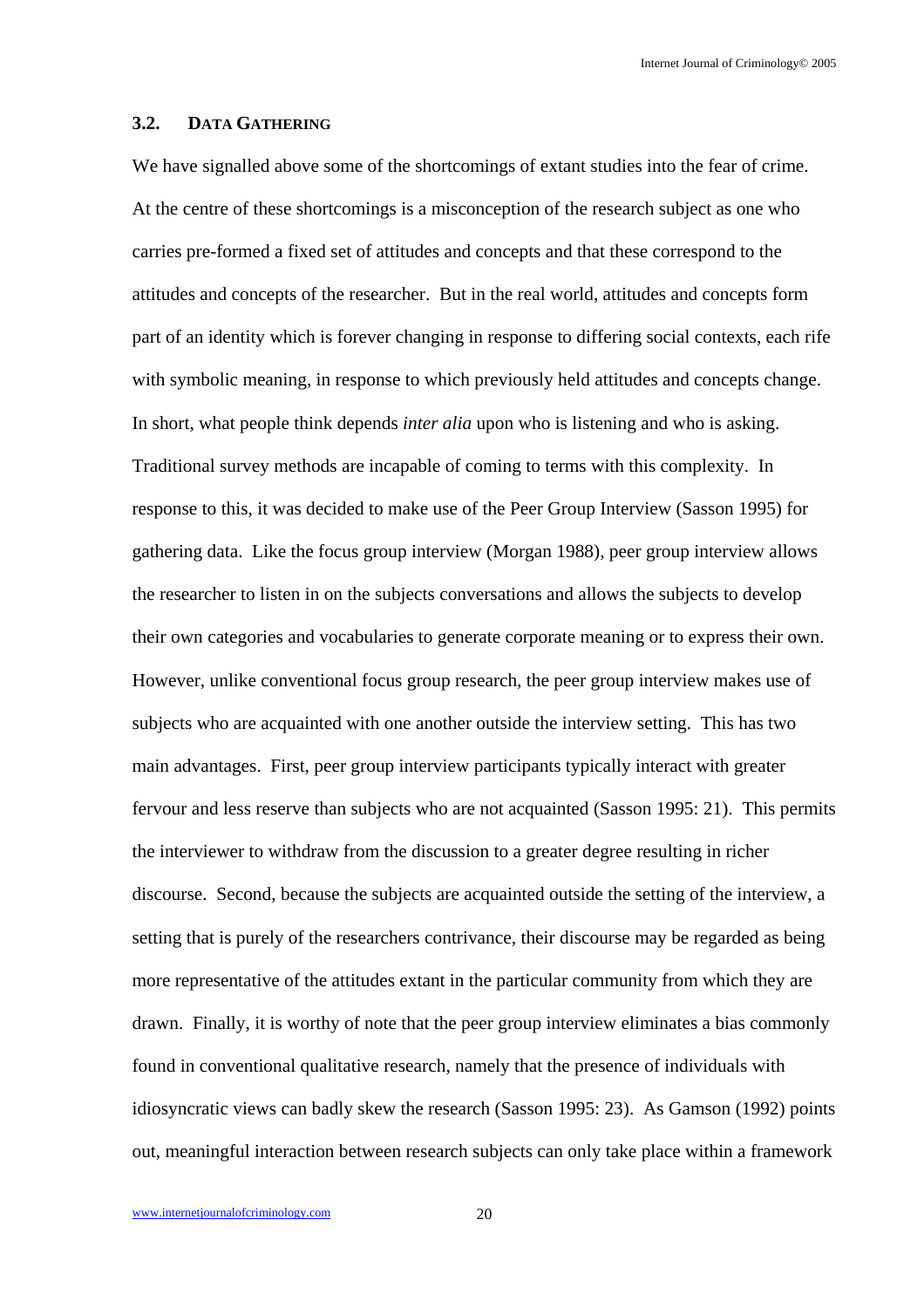of commonly held or taken-for-granted assumptions about the world – what Schutz (1967) has called intersubjectivities. The dynamics of interaction within the group tend to discourage expression of views outside these intersubjectivities regardless of the precise composition of the group. One negative attribute of this method is the possibility of discourse within the group wandering from the researchers core areas of interest. Whereas the method tends to prevent skewing of the conversation by an individual, it cannot do the same should the whole group insist upon wandering off base. This was particularly noticeable in the second interview group in this study, who, largely, were keen be involved in a discourse about law and order and social control. In this circumstance, it will be apparent that large quantities of redundant text can be produced.

The interviews were semi-structured in form. Direct questions were avoided although several questions were at the heart of the directions given to the interview groups. Following from the views of Etzioni (1993) the main thrust of the research was to question whether intimate involvement in a small community reduced the fear of crime in its members. Consequently, the interviews were structured around three main areas; the subject's own fear of crime, the subjects perception of the nature of the community in The Close and their involvement in it, and the subject's perceptions of crime in the wider community and its impact on their behaviour and state of mind. The subjects were encouraged to use their own concepts of crime and of fear and were allowed to stray into associated areas such as nuisance for example in the case of crime, or worry or apprehension for example in the case of fear. My own involvement was kept to a minimum, speaking only to initiate the discussion and to guide it into the above-mentioned areas or to stimulate the discussion should it begin to flag. However, the discussion flagging was generally taken to indicate that the particular topic was close to exhaustion and the discussion was moved on. In consequence, the group was allowed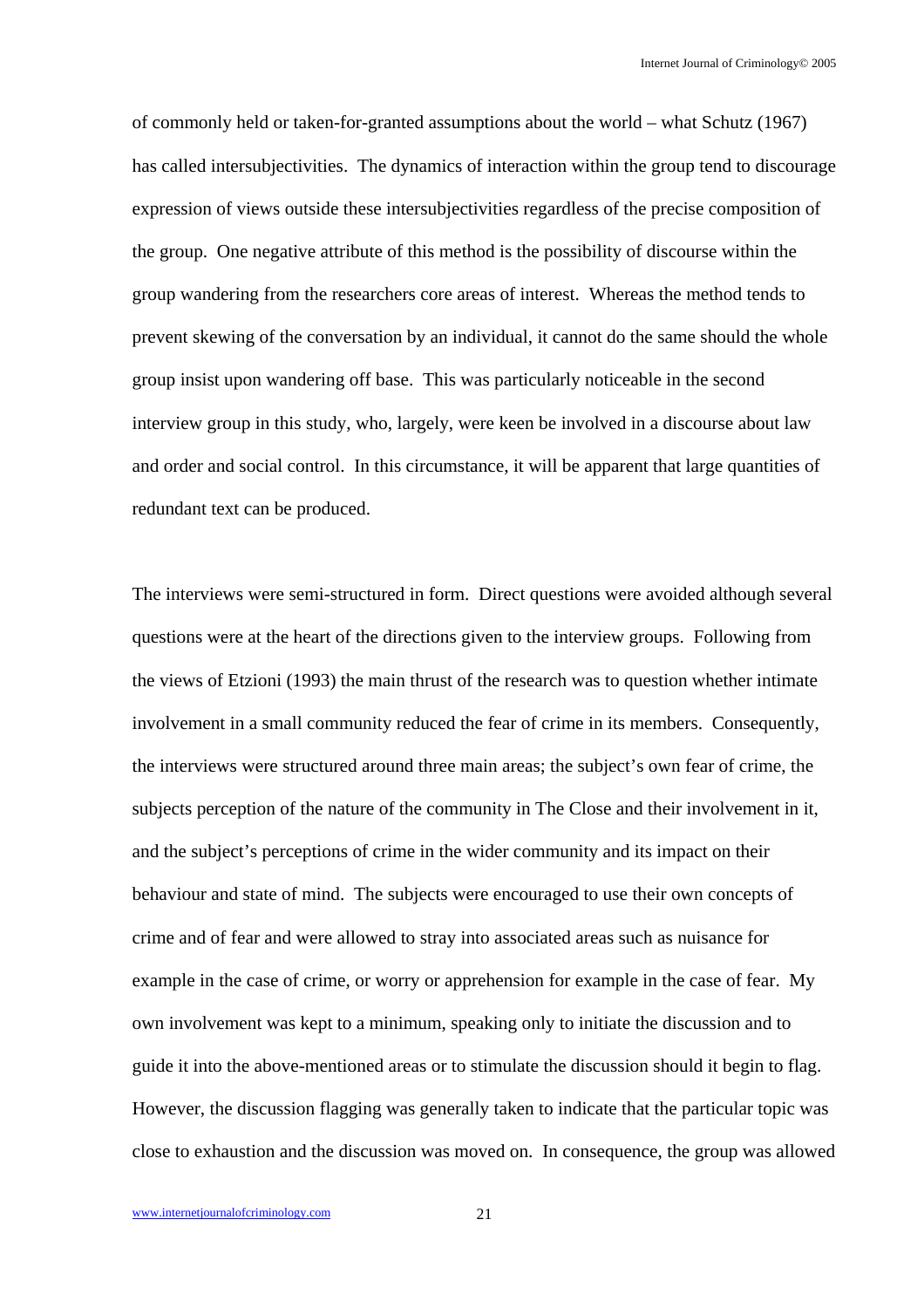to develop its own dynamic. As I have said, direct questions were not used but requests were put to the groups such as 'I would like you to talk a little about crime beyond The Close – in town or on The Dimbles (ex council estate) for example.' This was done to avoid bending the subjects responses to fit to the specific meanings inherent in a direct question and to facilitate the expression of the subjects own categories, vocabulary and meanings.

#### **3.3. ETHICAL CONSIDERATIONS**

The names of all those interviewed have been changed in this text except for that of Chris Craddock, the head verger as he is so easily identifiable by reference to his office. Clearly any one who knows the people represented in the transcripts will be able to work out who is who, but they should remain anonymous to outsiders. The issue of informed consent proved a thorny one in that I was concerned not to pre-sensitise the respondents to what is already an emotive subject. Furthermore as Eisner (1991) has pointed out the concept of informed consent implies that the researcher knows before the event to be observed, what the event will be and its possible effects. This negates one of the valued freedoms of semi-structured interviews, namely the ability to change tack mid interview in response to unanticipated leads. Ultimately it was decided to introduce the area of inquiry as being the "Perception of Crime within The Close" at the stage of the invitation to be interviewed and it was further decided, as has been mentioned in the section on sampling, to exclude from the population two particularly elderly and infirm residents whom it was felt might be unduly anxious about the topic. During the interview itself, participants were told that the study was about 'fear of crime' and only at the end were they told the full research question concerning involvement in the community and fear of crime. This was done to prevent skewing the conversations to conform to any expectations the participants may have had of the researches overall direction. Nonetheless, once the full research question had been revealed, after the tape was turned off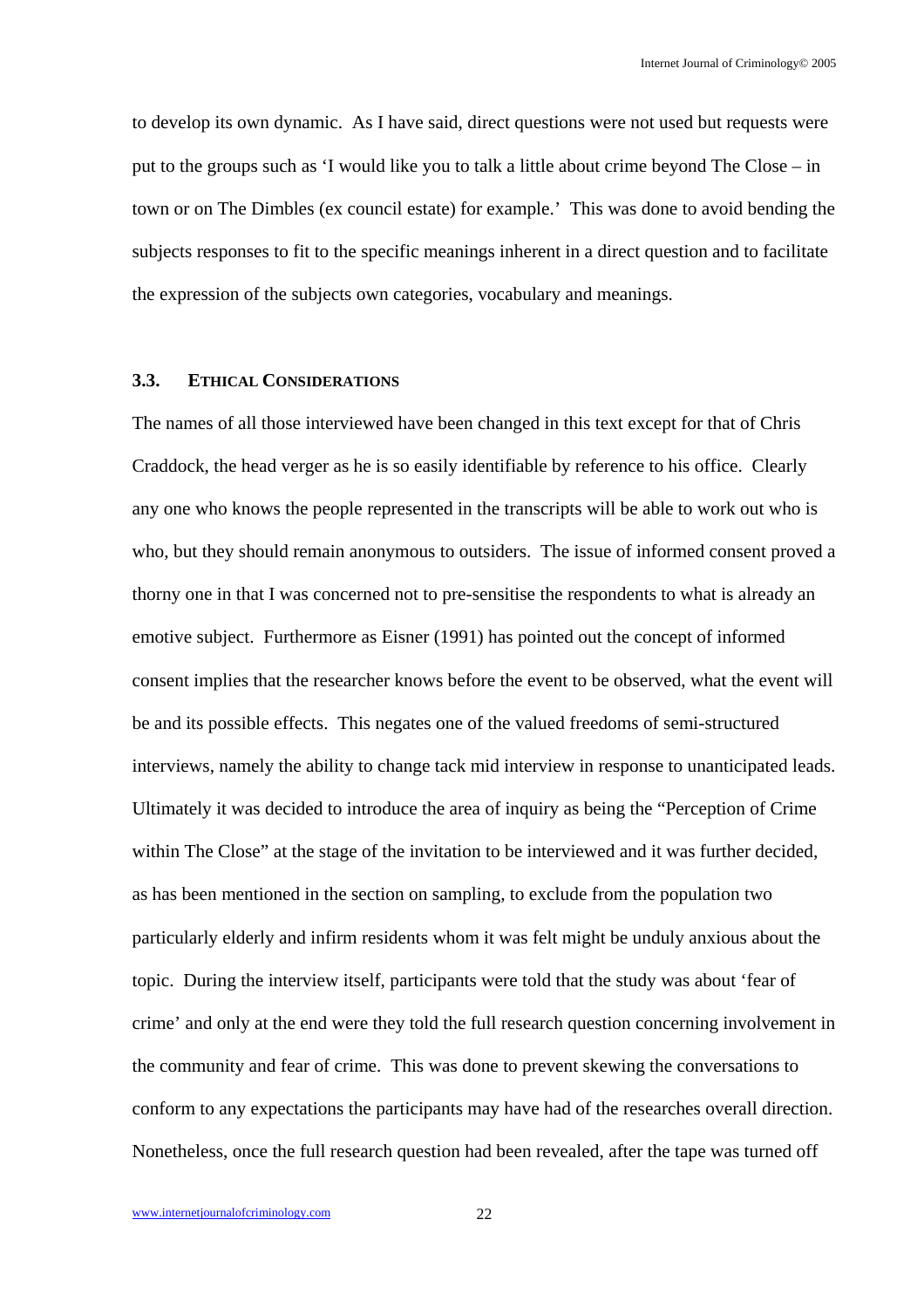and consequently off the record, a feedback and discussion session was conducted (in one case lasting longer than the interview itself) not only for the information of the participants but to prevent them from feeling cheated and to allow the interviewees to feel that the process had not been one sided with them giving all the time and getting nothing in return. All participants were offered a copy of the finished study.

## **3.4. TRANSCRIPTS AND ANALYSIS**

The interviews produced nearly four hours of more or less continuous conversation. For the purpose of analysis, it was decided to divide the conversations into two separate dialectics; the dialectic of fear and the dialectic of community. Each in turn may be divided into two opposing discourses; the discourses of what might be called vulnerability and of security and the discourses of community and of strangers. It is not possible to put each contribution into one or other of these discourses without it being apparent that at least in part it belongs in another. Indeed, these crossovers will be the focus of the concluding arguments of this study. A fifth discourse arose from time to time and in fact proved the major discourse of the second group, namely that of law and order and social control. For reasons of relevance to my initial subject and of space, I shall not be dealing with this discourse.

## **3.4.1. THE DIALECTIC OF FEAR**

#### **3.4.1.1. THE DISCOURSE OF VULNERABILITY**

The first thing that the interviewees spoke about was the level of crime within The Close as they saw it. Members of the first group said that they had no experience of crime within The Close except for Margaret who said that someone had attempted to break into her house on the south side of The Close. Margaret is 55 and has lived in The Close for twenty-six years. She has worked in the Chapter Office and was responsible for starting The Friends of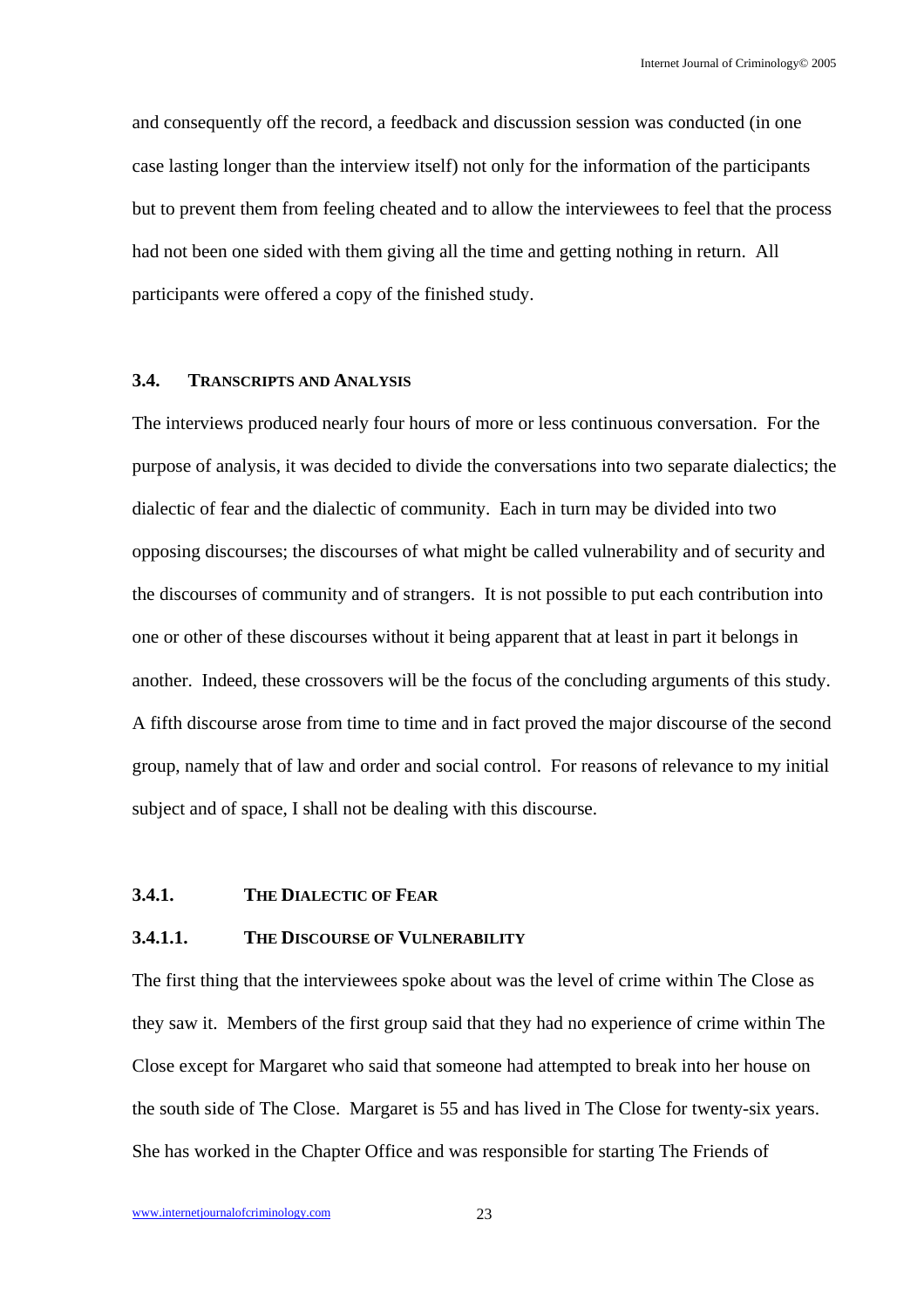Lichfield Cathedral. She has been actively involved in various fundraising appeals for the Cathedral and feels 'very much part of The Close'. Jill is the Cathedral Librarian; she lives alone– her daughter who is in her thirties having recently left home – in a flat, with other tenants above and below. She describes herself as being 'over twenty one'. George lives in Newton's College. He is retired. He is a Cathedral Steward and a "holy duster" (volunteer cleaner). Jane is seventy-five and lives in a first floor flat. She has lived in The Close for fourteen years; she helps as a volunteer in the bookshop office, and on the Diocesan Digest for the blind and is a "holy duster". Esther describes herself as being over sixty. A retired teacher, she has lived in The Close for four years, currently in the flat above Jane, and finds it a very friendly and welcoming place. She works in the Bookshop, is a lay administrant, reader, and a "holy duster".

Despite their initial assertions that there was almost no crime in The Close, lead by Margaret, it appeared that they did in fact perceive that there was a considerable level of crime in The Close.

Margaret: Well there is quite a lot in The Close ... I mean ... The Deanery has been done twice, the Mainwairings were done really, really properly I mean they had a proper burglary which is the only major burglary, the coffee shop windows were done all at the same time, that we, we, we had this problem last summer. There was a lot at one stage, I think they get weeks when they're either bored on the school holidays in the summer and then of course Jenny was mugged wasn't she outside the …

Jill: … handbag and somebody else had their handbag taken and cars …

Jane: … I was going to say cars …

Margaret: ... lots of cars over the years ...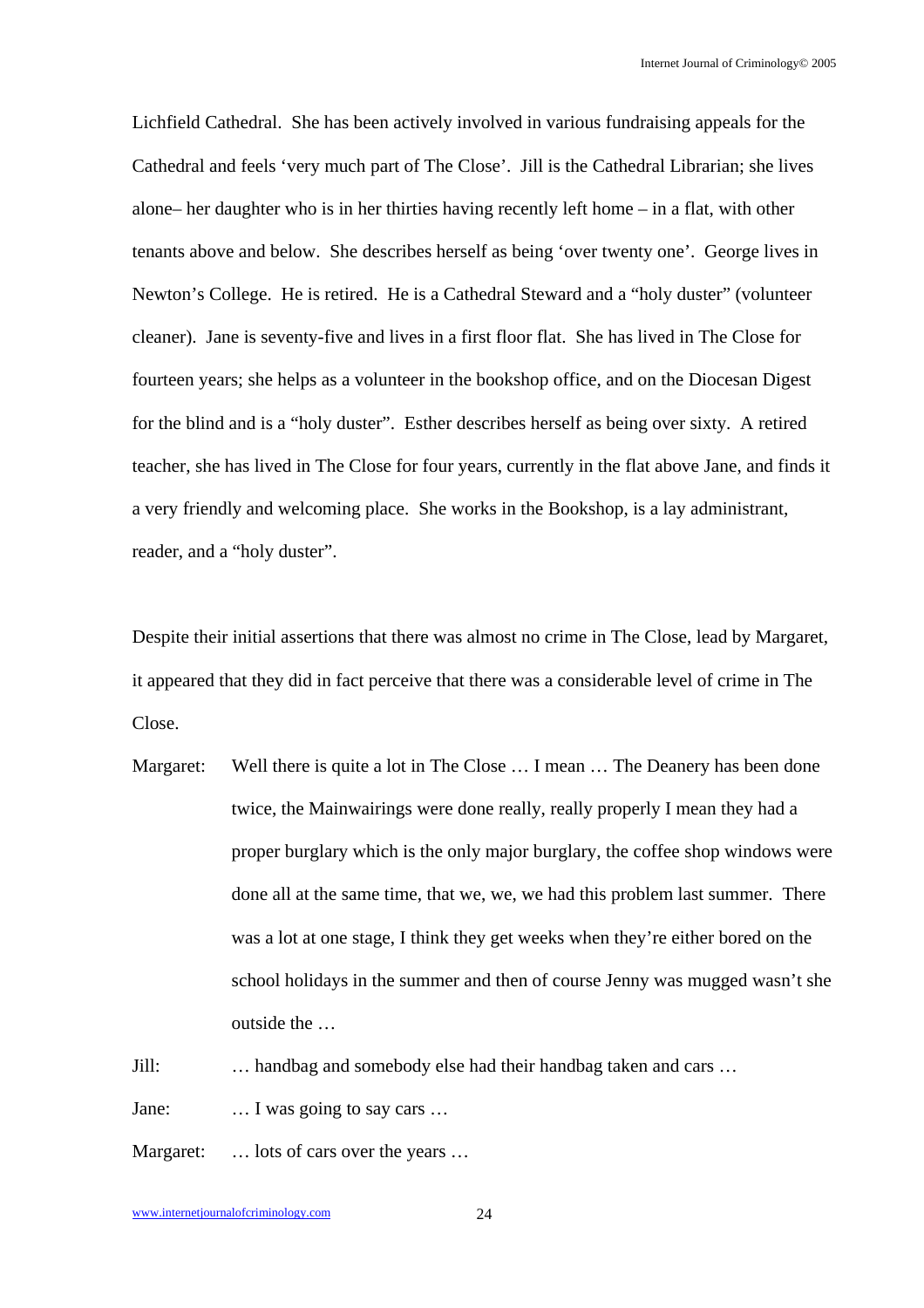Jane: … quite a lot of cars have been damaged and taken.

George: ... but it's been better since they've moved most of the local people, residents up at this end … it's been better. When they was all …

Jane: …down the other end …

George: Mm … well then there's also gone in the Cathedral 'avn't they and that, they've even got so far as getting up on the roof.

Jill: Yes.

Jane: Yes.

Jill: … and they've gone for the collection box.

George: That's right.

Jill: … taking it outside on odd occasions.

Margaret: ... I mean that is ... a lot of the Cathedral crime is when it's a bank holiday and the DHSS offices and things are closed aren't they and they just come … I mean, as Mark the groundsman said to me not so long ago he said we're just so slow because it happens every time, but we're always one step behind them because we always forget oh it's bank holiday we aught to be taking an extra … you know, guard

Jane: … yes …

Margaret: ... alert. I think there's a lot of ... opportunistic crime around The Close you know. We are very, very careful with keeping the door locked I mean Andy had someone in his hall and he said to me never ever … I don't reckon that was I think that was probably more, erm, more of a visitor, somebody taking a look around thinking oh there's an interesting house we'll go in I don't know that it was necessarily somebody going for a crime but we are very aware and especially where we live down that passage…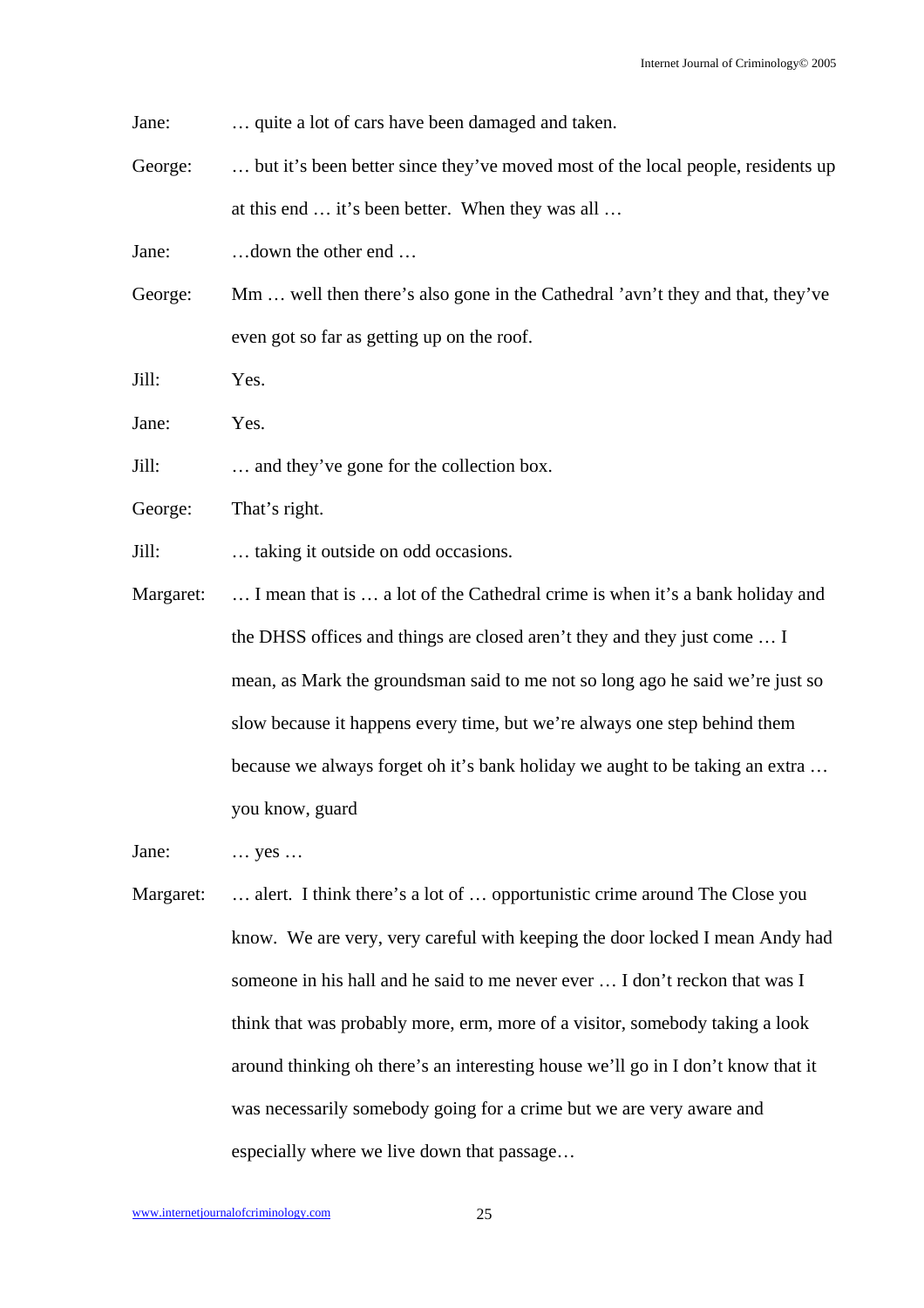… I think we're very vulnerable, I think we're very, very vulnerable, in our house, very.

DC: Do you think that's the same in Newton's College which is also slightly isolated?

George: We have one problem that's, that's where we live is the middle door, the only door which comes onto The Close and we have thought about locking it. 'Specially Friday and Saturday it would mean they'd have to go right round …

Margaret: … round …

- George: … but that's better 'cause there are lights at the back as well. But we have had people that it try it on and er but I we haven't by right we haven't been frightened or scared.
- Esther: I suppose I'm very lucky because I live in the top flat and I'm not aware of very much of this.

It will be apparent from the foregoing that the notion of fear is not expressed at all except in its absence by George at the very end. Margaret has expressed feeling 'very, very vulnerable' but she does not mention fear, neither is it clear what she feels she is vulnerable to. Margaret, and the others involved in this exchange, by implication are talking about anxiety as Croake and Knox (1971) have argued, in that their object of concern is not in focus. What is clear is that three of the other four members of the group are prepared to follow Margaret's lead in describing this "considerable" amount of crime within The Close. This is illustrative of the point made by Croake and Hinkle (1976) that the group dynamic of an interview affects the discourse in that it matters who is asking and who is listening. It will be noticed however that she is on her own in this group at this stage in the interview in her view that bored school children and unemployed people are to blame for "mini crime waves" within The Close. I t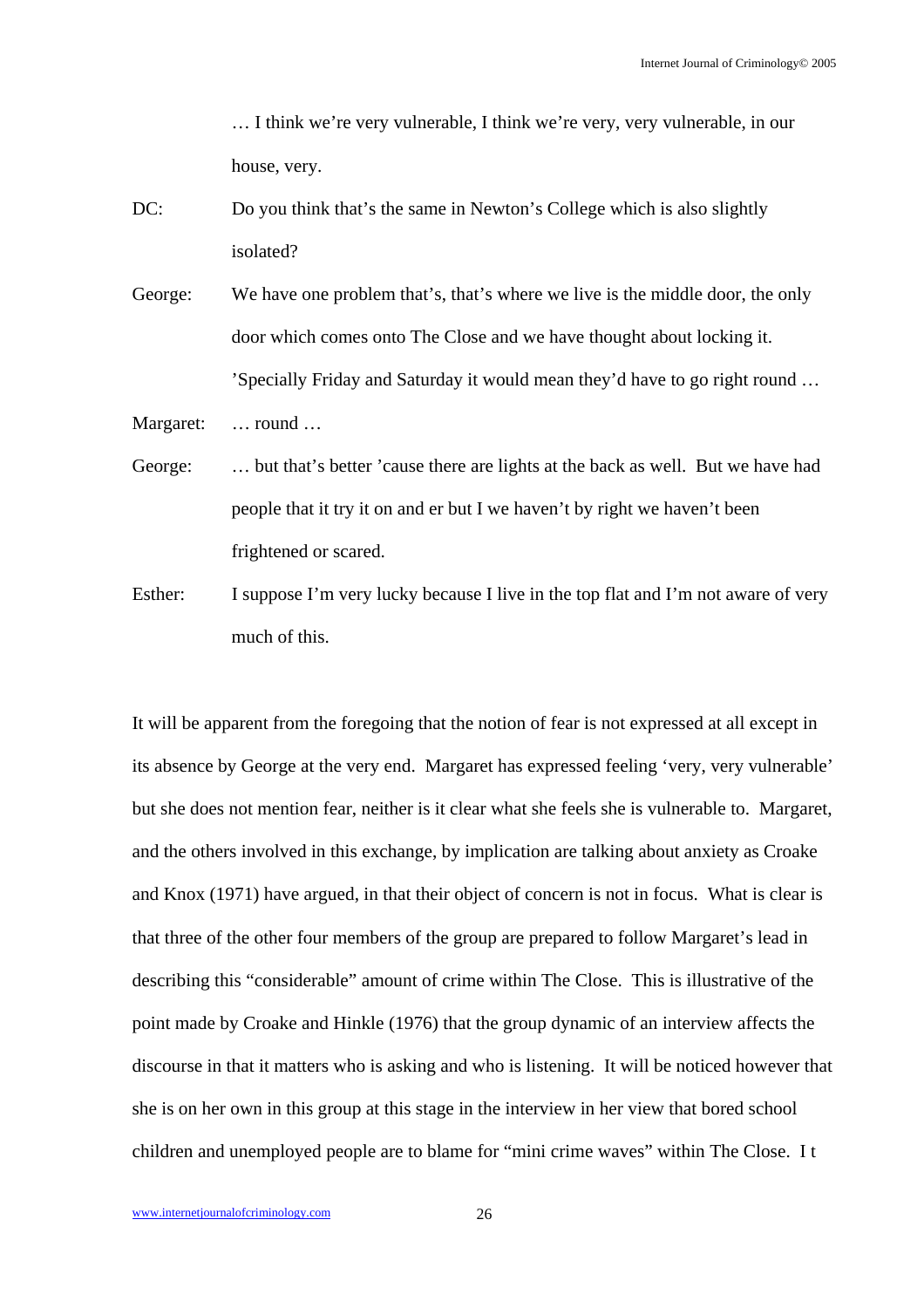will be apparent that this portion of her contribution also lies firmly within the discourse of Strangers.

Initially it may seem that we are approaching a more conventional concept of fear in this contribution from Ruth who joined in the third group and who describes herself 'with grief' as being fifty-one years old. She has lived in The Close for ten years where she runs a bed and breakfast establishment from her house. She is a supply teacher at Swinfen Hall Young Offenders Institution and teaches from home 'a school-phobic, two pregnant girlies, a broken leg and that sort of thing'. She is also responsible for organising the largest single event in the Cathedral year, the mediaeval market that opens the Lichfield International Festival of the Arts each year – which she does voluntarily.

Ruth: I sleep on the top floor and I lie awake at night and I imagine the door handle turning and you know, someone coming up the stairs and you know you're so scared that you can't cry out. I can feel it being completely unable to make a sound 'cause you're that scared …

This, however acute, this may still be seen as a representation of anxiety as the object of concern is not in focus – however, we learn that a Bed and Breakfast guest did once venture up to her bedroom in the night and we might argue consequently that this constitutes genuine fear. What this does point out is the very great difficulty that persists in defining fear. It is certainly the most "fear like" response to the interview guidance that was encountered in all the sessions. Margaret and Ruth constitute the two subjects most intimately involved in the community of The Close and amongst the longest standing residents, yet they exhibit the greatest degree of fear and anxiety. One of the most common causes of concern it appears is the quantity of lighting within The Close, indeed many passages of the text are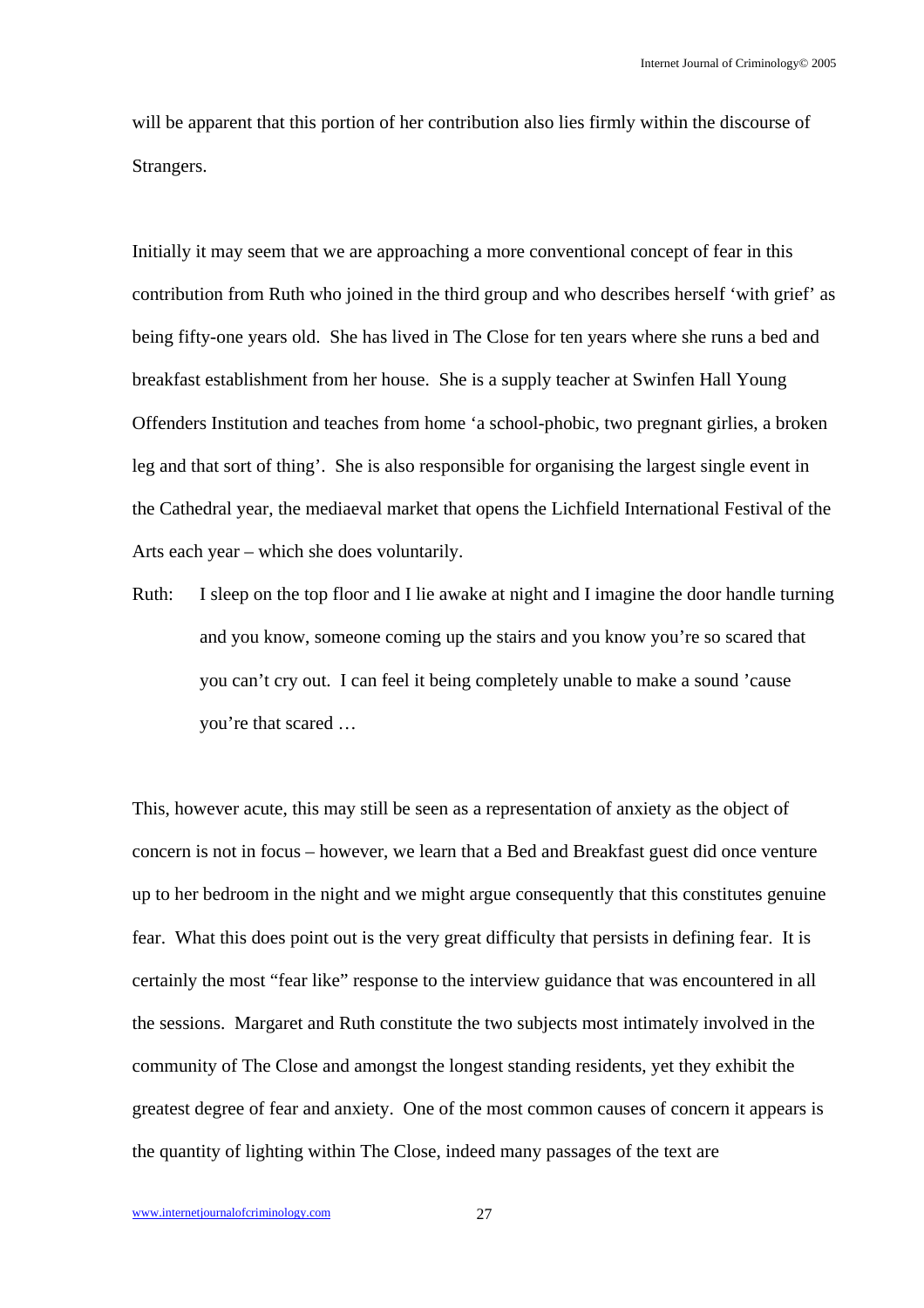untranscribable by virtue of the number of interviewees trying to speak in agreement about the poor state of the lighting within The Close. This from Margaret: 'of course it's so dark down that passage way by our house' and from the third group,

Ruth: ... some areas can be very dark ...

Chris: … The Deanery …

Ruth: … I was quite nervous walking the dog to the vet, [one hundred yards or so outside The Close to the south east down Dam Street] it was five o' clock in the winter … erm … just walking down the south side of The Close because it was pitch black. I actually walked in the middle of the road, I didn't walk on the pavement because I remember Jenny being mugged and that was a few years ago but it always sticks in your mind doesn' it.

## **3.4.1.2. THE DISCOURSE OF SAFETY.**

I chose to use the term safety here for two reasons, first that it is the term that the interviewees use. Secondly, despite the above assertion that safety and fear are not conceptual opposites, the groups tended to express notions of vulnerability rather than fear. Once again, it will be evident that individual contributions could be placed in more than one discourse; nonetheless, it is those areas where the discourses intersect that are of particular interest. The two least fearful members of my interview groups were Esther from the first group and Anne from the third group. Anne describes herself as being forty-eight or nine and has lived in The Close for nine years. She currently cares for her partner's sister who has MS, she has no involvement in the workings of The Close and its community other than 'passing the time of day with neighbours'. Beth who also speaks here is thirty nine (and looking forward to being forty), she is a projects manager involved with care schemes designed to keep elderly people in their own homes as long as possible. She is a Server in the Cathedral and helps in the bookshop.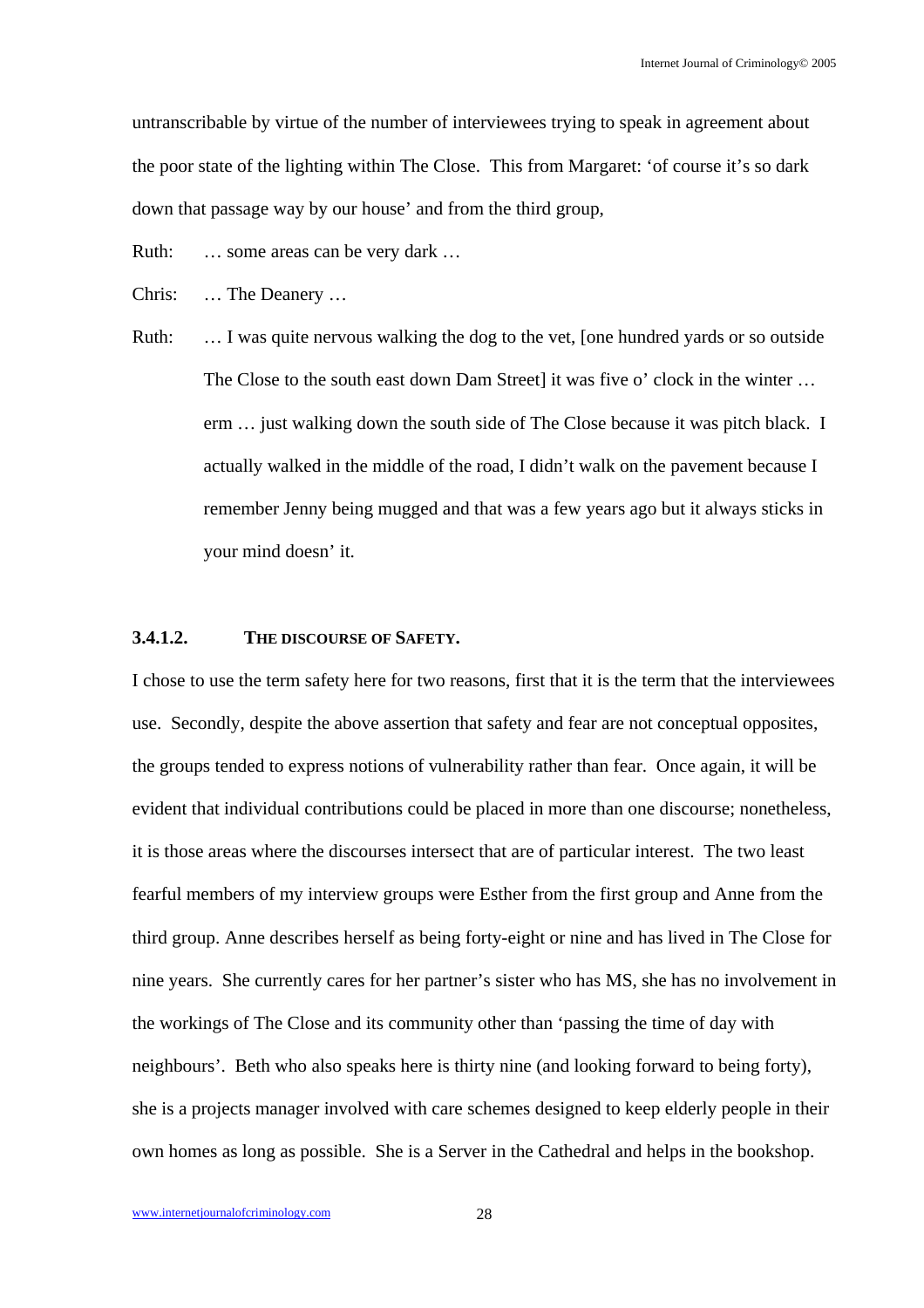Anne: ... and I don't know a lot about what goes on in The Close but I feel extremely ... erm … safe. Very safe I think we're very, very lucky in fact the time I go out I don't even put the latch down on the door – I suppose it's very stupid of me but I do feel …

Ruth: I do the same.

- Anne: … Simon's away an awful lot and as long as I can hear some one next door, as long as I can here Jonathan [undecipherable] or Brian next door I'm not I don't feel threatened in the slightest. [overlaid conversation from several participants]
- Beth: … certainly if I'm in the house and I've got the dogs with me I'm not in the slightest bit worried.
- Anne: I think it's because we all over-look each other [the houses in Vicars Close where Ann lives all face in on each other, it is almost possible to see from one house into all the others] I miss it now that Julie's gone and Mark not that I had much to do with them but it's the ... you know she used to keep her light on and now you can tell she's not there.

This and the assertion from Esther that she was unaware of the crimes within The Close perceived by others in the first group (transcribed in the first segment of conversation) was all that people had to say about safety. The notion of safety was not mentioned by me in my guidance of the conversations and indeed that may account for the small quantity of talk about safety. Furthermore the topic of conversation largely was about fear and associated emotions and as we have discussed earlier, safety is neither closely related to fear nor is it its opposite. The aspect of these small interjections that is of particular interest is who it is that expresses these views, particularly Anne who is the least involved in the concrete aspects of the community and whose contribution does not readily fall into the discourse of community as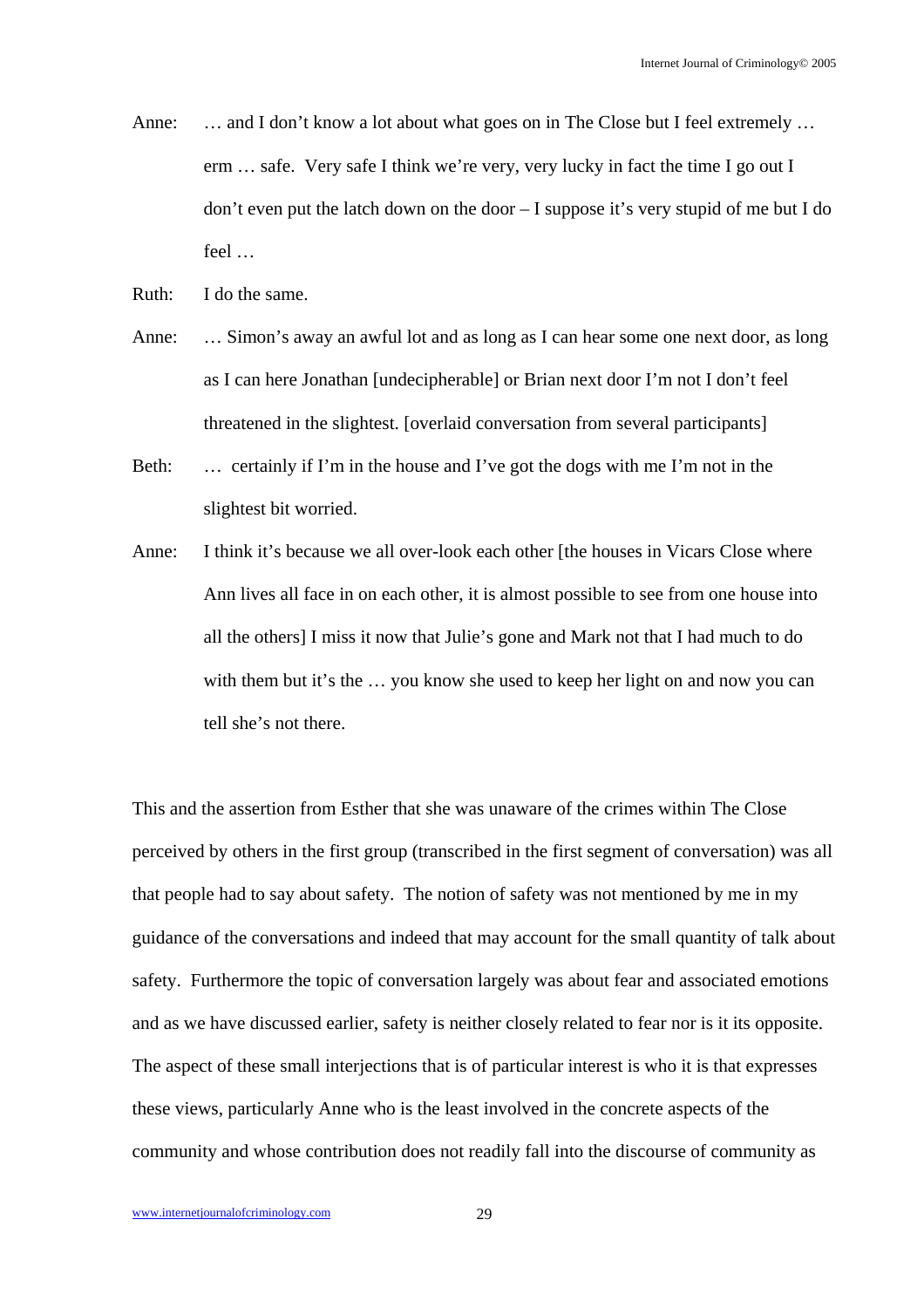represented here. Esther's contribution to the discourse of safety is augmented by her comments reported in the record of the discourse of community below, where she states that she feels safe because of the nature of the community. This correlation is what I expected to find throughout the study, that is, that close involvement with the community would reduce the fear of crime, however as will become apparent, associations that are far more powerful become evident in the dialectic of community.

## **3.4.2. THE DIALECTIC OF COMMUNITY**

## **3.4.2.1. THE DISCOURSE OF COMMUNITY**

DC: I'd like you to talk a little bit about the way you perceive The Close community and particularly in relation to what we've just been talking about (vulnerability).

Margaret: ... one is daily and I mean that, daily thankful that we live here because it is such a wonderful community although over the twenty-six years that I've known it obviously a lot of people have changed …

Jane: … they have since I've been here … [overlaid conversation]

Margaret: ... yes tremendous change round I mean there are one or two people around that are still the same people but it hasn't changed the ethos of The Close at all, not at all and I just love living in a community I just love it. When we first came here it was the fourth place we'd lived in since we'd been married … and I immediately just felt at home and just loved it and found it much easier than parish life and that the Cathedral is … it's a much wider community than a parish and I actually much prefer that to parish life … and … I actually find it difficult to lead my life without having the Cathedral there and I find the daily worship – not that we've had much of it during the last six weeks – but the daily worship just hugely, hugely important and I find it extremely moving that we do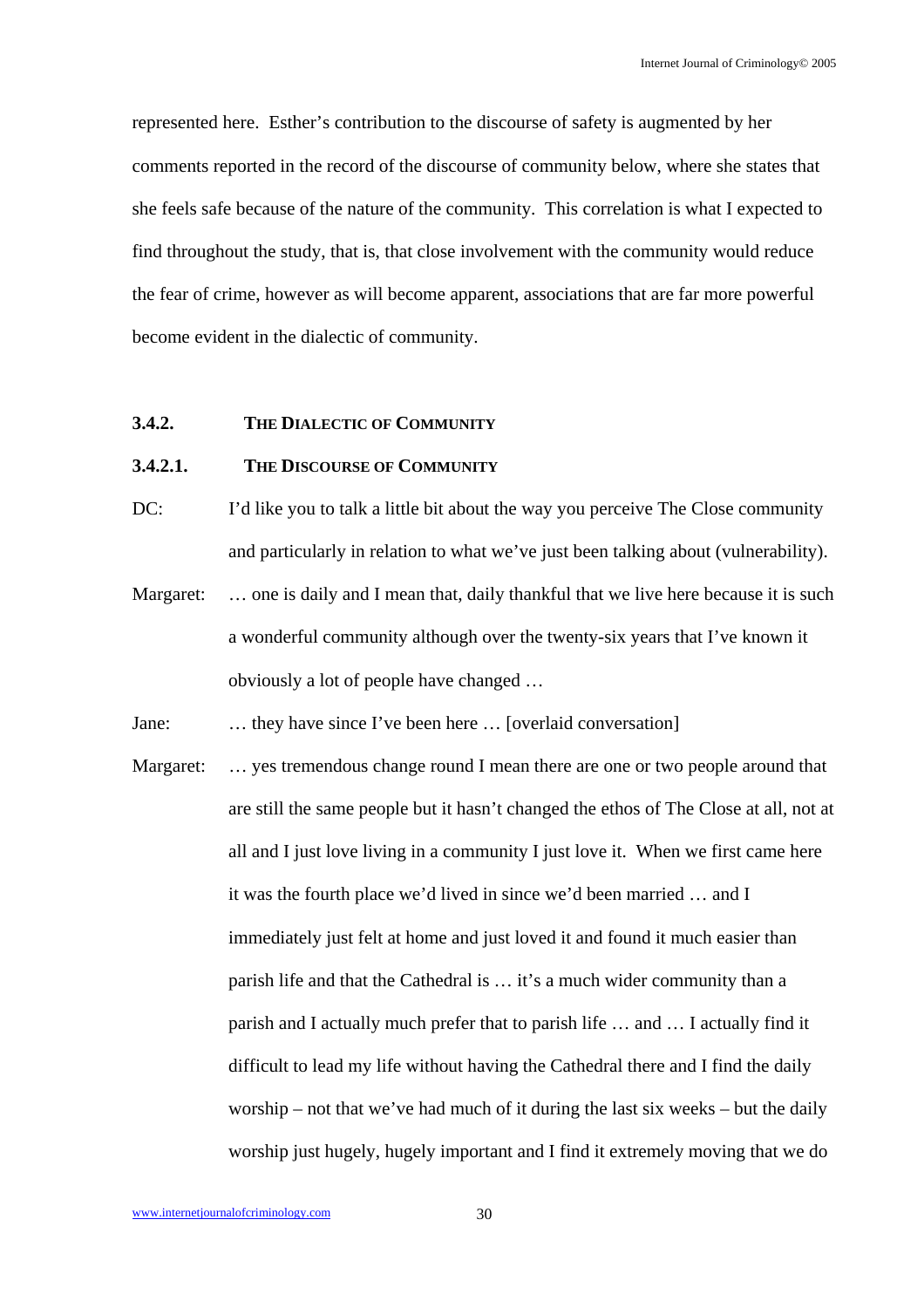all do the same thing together as a community I find it hugely moving and I love that prayer at the end of the Eucharist where it says to 'to live and work to Your praise and glory' because most of us actually do work together and live together and play together and I think that is fantastic even though as I say the characters have changed it is still just as good.

- Esther: This is why I'm feeling so safe. I've lived around in much more open communities than here and I … this is why I feel so safe here, I don't feel at all threatened and as you know I'm a bit of a night person I do go out at night and I do walk home … erm … I walked home the other night from Lynne and Steve's and they live just behind the Little Barrow [*a quarter of a mile along Beacon St*] you know I'm not … and it didn't worry me in the slightest.
- DC: Would it worry other people to do that?
- Margaret: Yes! And down past the George pub, horrible!
- DC: Would it worry you Jane?
- Jane: It wouldn't worry me in that my father was a policeman and I was brought up to be quite strong and I'm not a nervous person. I'm not saying that if I was walking I might feel a little ... I might look over my shoulder ...

Jill: … you'd be careful …

Jane: I would be careful but I wouldn't be … I wouldn't be desperately frightened or anything like that.

In the face of the initial "common sense" belief, motivating this study, that those most embedded in the community would have a lower fear of crime, the above contributions are of particular interest as they continue to show quite powerfully that this is not the case. Margaret is the longest standing of all the residents interviewed and arguably – although the time scale involved will have something to do with this – has had the most significant input into the life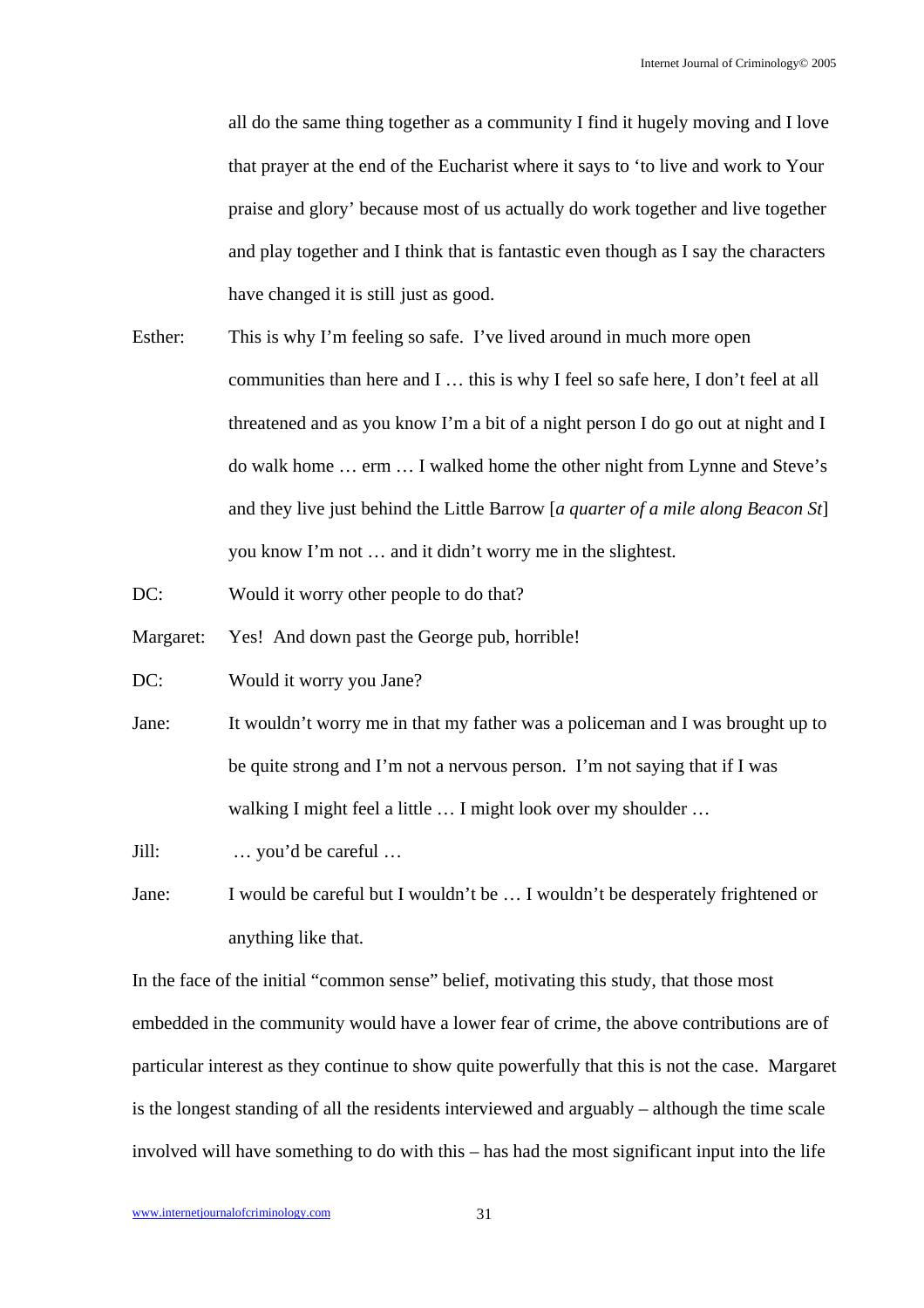of the community. She speaks of the nominally Christian nature of the community as being of great importance to her and indeed sees it as a governing 'ethos'. She speaks of 'we' very freely and appears to ignore the fact that the community of The Close is only nominally Christian. Not all the members of The Close community are Christians indeed some are strong atheists and a significant minority are not active worshipers either at the Cathedral or elsewhere. This suggests that there is, for Margaret a notional Christian community within The Close to which not all Close residents belong and that those who do not belong may be seen more or less as outsiders. Margaret did not make any specific references to this and in consequence, it must be viewed at least in part as speculation. Nonetheless, for Margaret, the defining feature of the community, that is its boundary, is set not by geographical isolation but by the possession of common beliefs. For Esther, however, the community appears to be bounded by the extent of her acquaintance. The difference is marked. For Margaret, it is easy to identify strangers, for Esther it is less so. It is to the discourse of strangers that we come next.

## **3.4.2.2. THE DISCOURSE OF STRANGERS**

Later in the interviews I returned to the respondent's feelings of vulnerability, asking them to talk about where the people came from, from whom they felt vulnerable. This initiated the discourse of strangers. This segment of conversation came from group one with Margaret, George, Jill, Jane and Esther, familiar from above, following on from their conversation about their own fear and experience, part of which is documented above. This from the first group.

DC: I'd like to get your thoughts about the kind of people committing these crimes.

Jill: Young men …

George: ... to them this is an old, old olde worlde quaint religious, and if you're not that way inclined of a sixteen or a seventeen year old nature … well …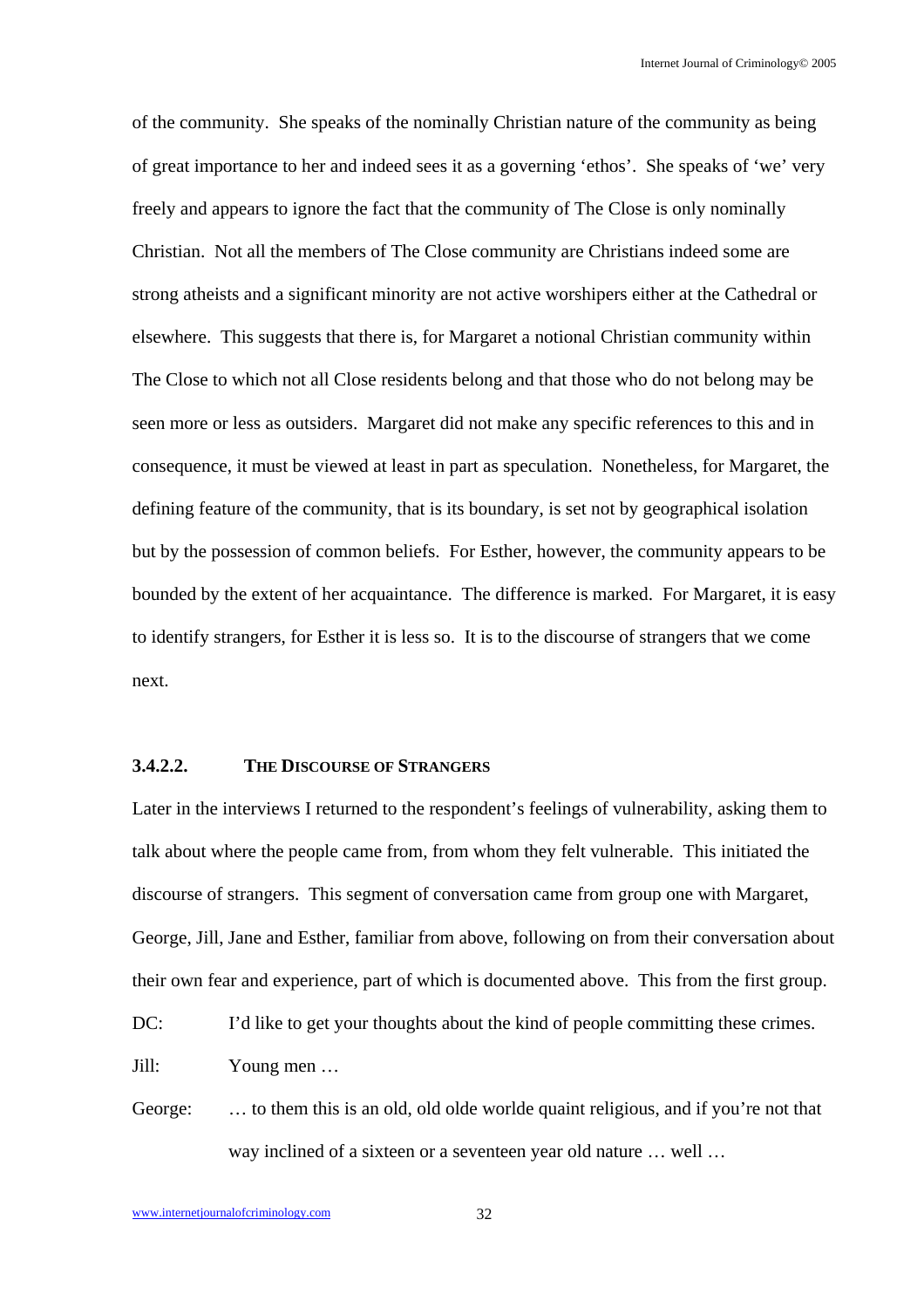Jill: … it's fair game …

George: ... yes it really is, yes ...

Jill: … because the people who live here are obviously well off, idle or comfortable [laughter] at least that's the impression.

- Jane: We get them sometimes on a Friday and Saturday nights out on the green here you … you can usually tell they're … sort of been drinking or I don't know whether it would be drugs or not but drinking and one night, the one night that we had the snow they were in the garden there 'till half past three playing snowballs and shouting and yelling – it's no good saying anything to them 'cause you'd get a …
- Margaret: ... oh absolutely. This is the trouble, this is the thing, we're all too scared to actually do anything because then they just get back at you with a knife that they happen to have in their hand or what ever.
- Jill: One thing I did see, 'cause I don't always sleep. This was some time ago, at about three in the morning and I saw a young man, obviously practising the ballet … he was appropriately dressed in black and he was definitely doing ballet. [laughter]. [overlaid conversation from several participants]
- Margaret: ...and as far as the Cathedral's concerned it's a sitting target. [overlaid] conversation from several participants] … I think the frightening … to me the frightening thing these days is that because one assumes that so many people take drugs therefore one does not know what their reactions are. [pause] Whether one was naïve twenty years or so ago or whether there really was not the drug taking that there is now I don't think there was the drug taking that there is now it has changed ones opinion of people I think …

Esther: I wonder if fear of crime isn't one of the most dangerous things. I think we have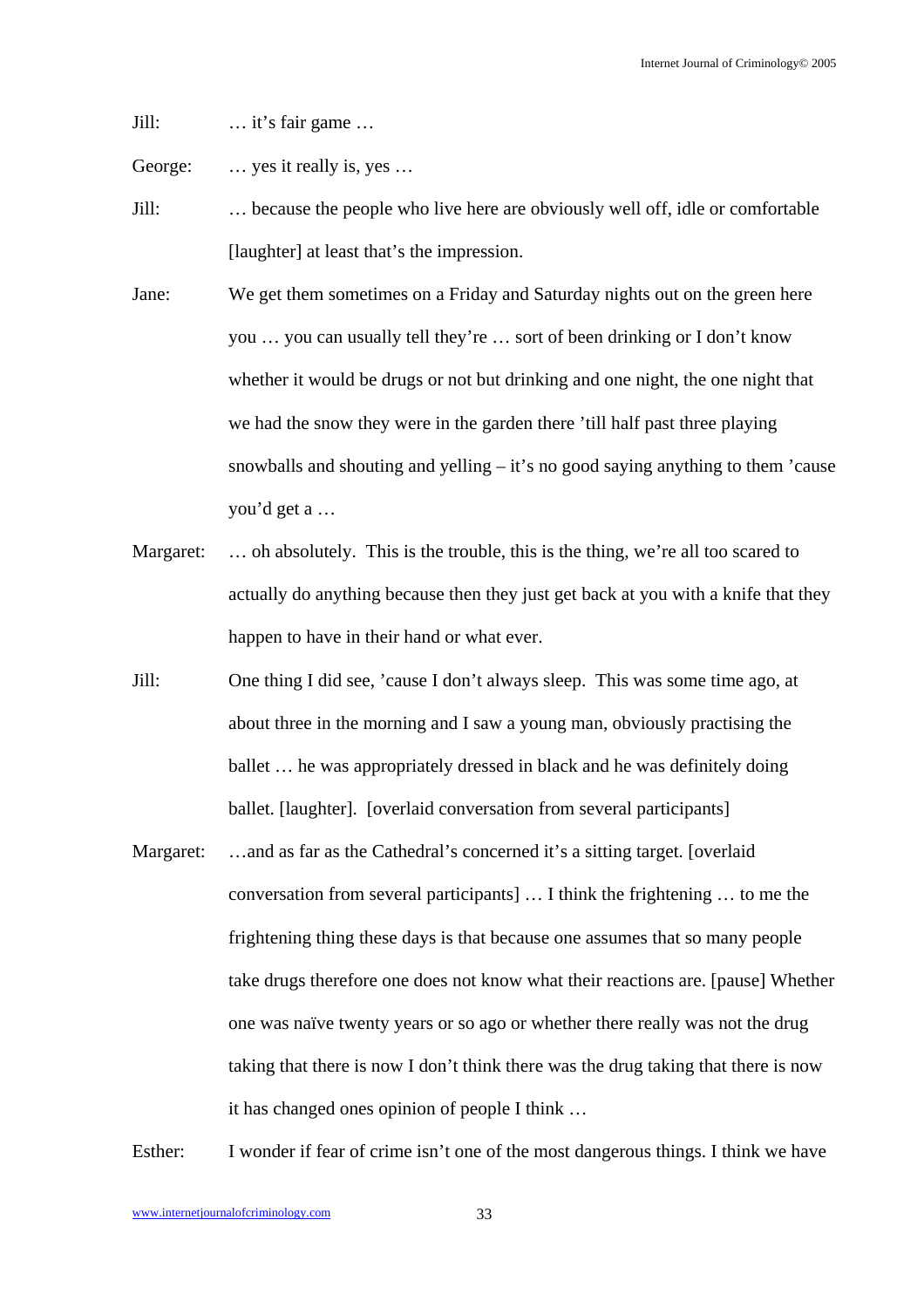so much information fed to us these days that we become very afraid, I think, twenty years ago you said you didn't know if there was [drug taking … ] [drowned out by Margaret] because it wasn't headline news.

Margaret: ... no it wasn't, so whether people were taking them or not ...

Esther: … we don't know …

Margaret: ... I really don't know. I, if somebody was walking behind me ... I used to do a lot of classes in the town I mean at night … and I just used to trot back down into town and back in the dark on my own never used to think anything about it but now I would not do that now and I if somebody was walking behind me I would be very frightened because I would think are they on drugs what are their reactions going to be … and then there's people sleeping rough in the doorway at the west end [front] of the Cathedral and you don't know whether they're on drugs or what they're going to do I think it's very frightening …

- DC: What I'd like to get from you is something of the relationship of the clearly defined Close to the areas that are around  $it - we$  assume, shall we say that the people who bother us don't actually come from The Close, we know them, there might be some but I don't think that kind of bother is what we're talking about [laughter] …erm … so what I'd like to get from you, the kind of people that you feel threat from … erm … either in the real people who you encounter or in the notional situation where there's someone who you don't see.
- Margaret: We have the Cathedral which attracts them. If we lived here but it wasn't a Cathedral … there wouldn't be so much because they would not be attracted by the fact that the Cathedral has something that they want.
- DC: So do you think that the people that we're talking about here come from the immediate vicinity outside The Close?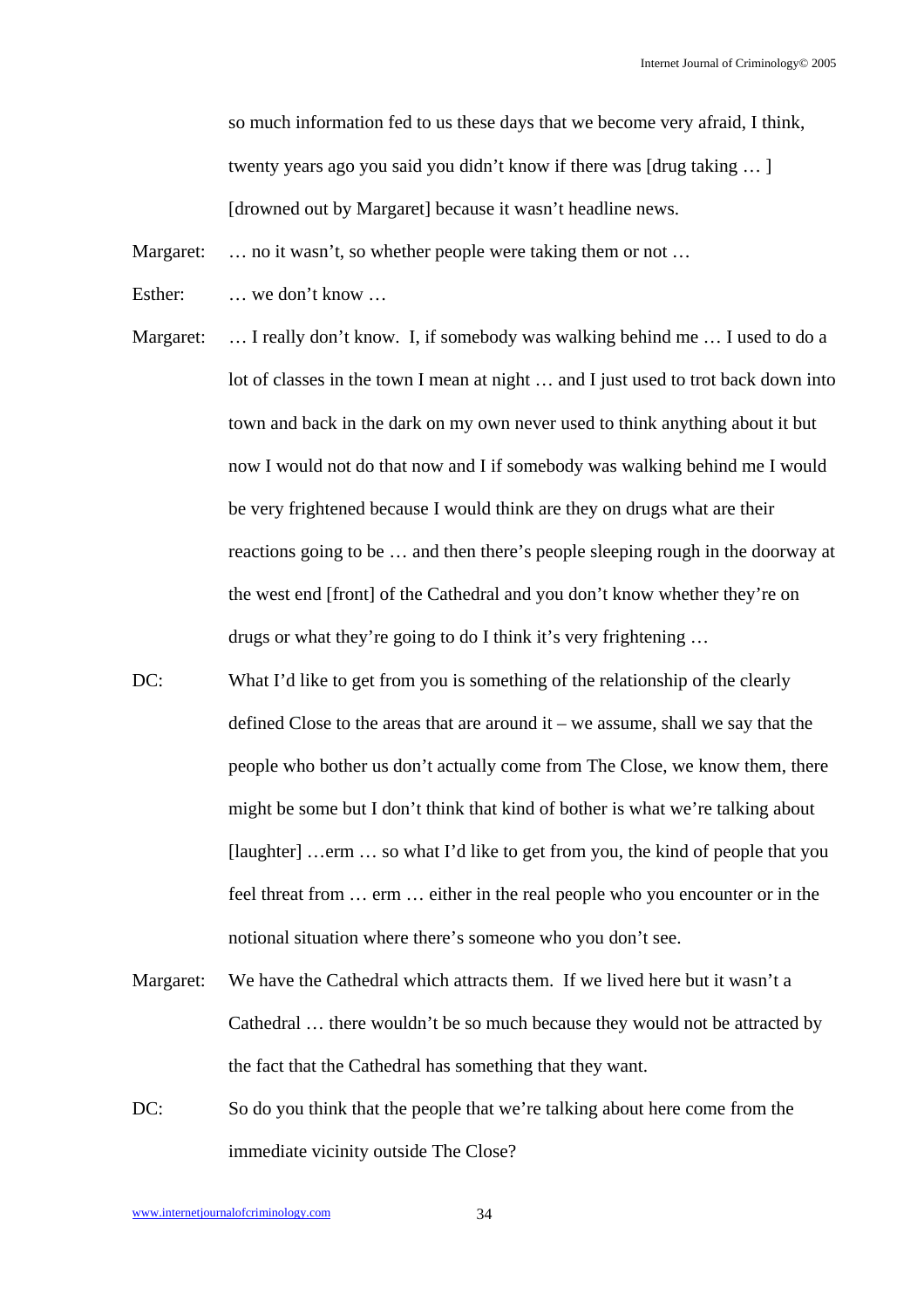Esther: There was a time when I was told ...

Margaret: When we first came here twenty six years ago we were I mean obviously like everywhere Lichfield was very much smaller but we were told that sadly the Birmingham overspill had now come to Lichfield and there was an awful lot of talk about that twenty six years ago and that it had changed the face of Lichfield which up until then had been they used to say crime free and a sleepy little Cathedral City … and that was always the Windings end and the Stowe Pool end that was always the dicey bit they lived over there …

Later on in the session, this from George.

George: I think we're looking … The Close is like, you think the moat is still relevant because on the nights – it's only certain nights really, you can forget really the Tuesdays and the Wednesdays and Thursdays you can say the Fridays – now I when I used to live at 19b [at the east end of the Cathedral and close to the pedestrian access from the town centre] they used to come up Dam street turn off and go to the housing estate at the back of the college and on a Saturday … and on the others at this end, cause I come to this end its completely different, it's as though The Close is a no go area and if somebody wants to do some crime then they will enter, but the rowdies and I complained in the beginning because of the noise that goes on, but they're not going past, they shout so loud it doesn't matter where they are they wake you.

The striking thing about these contributions is that George clearly sees strangers as those who invade his geographical space, people who cause nuisance and wake him at night, whereas Margaret sees them as being other. She contrasts the 'sleepy Cathedral City' with the residents of Birmingham and its 'overspill'. She speaks freely of "them" and of where they live 'the Windings and Stowe Pool' and she speaks freely of difference;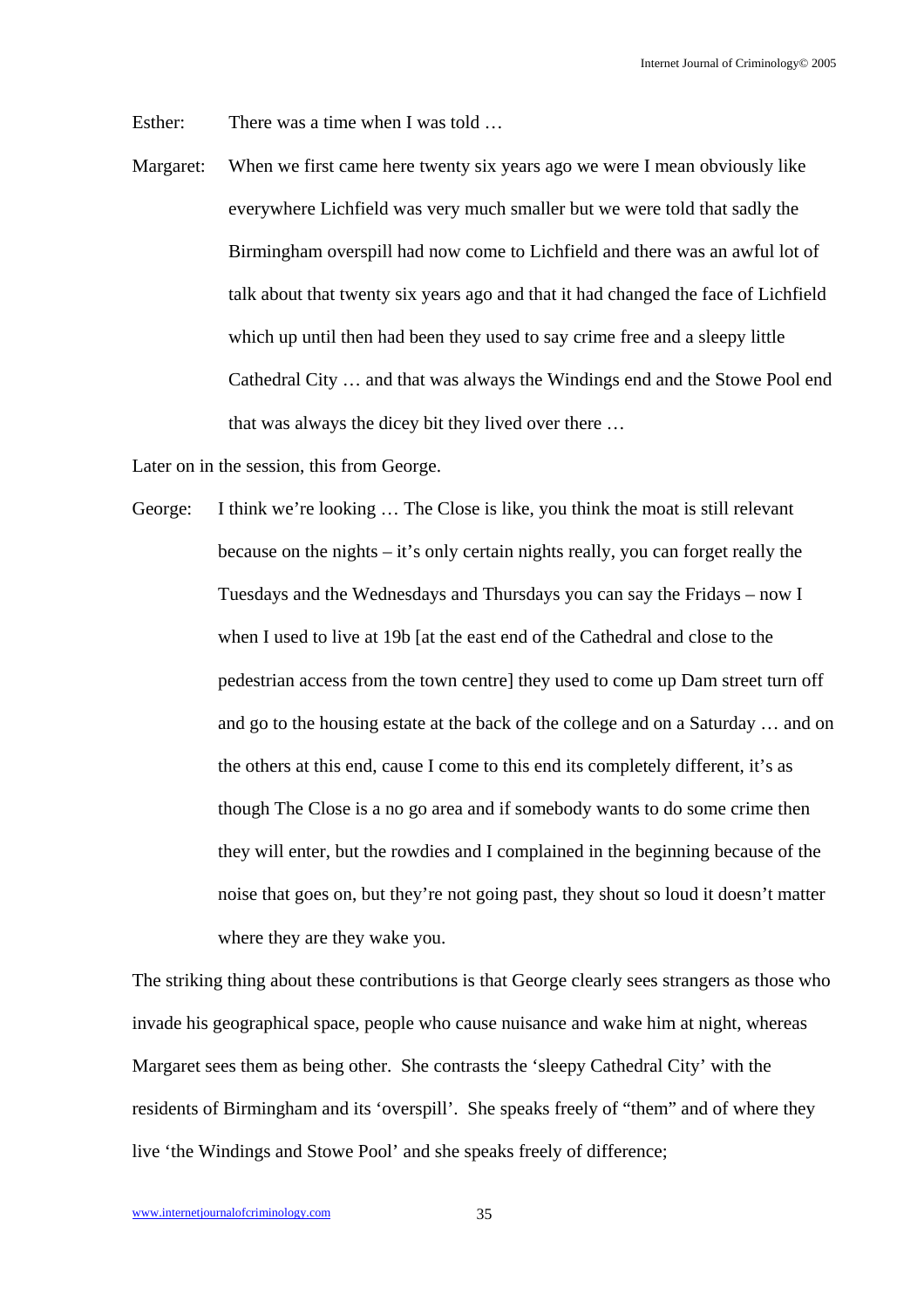Margaret: ... I do agree with that because we had a lot of that when we lived at Longton [a notoriously poor area of Stoke on Trent where her husband was a priest] and we had a lot of crime at Longton … and … er and at The Presbytery aimed at us because we were just off the planet, they'd never seen people like us before there was an awful lot aimed at us and the police, if it was children they used to take the children home and the parents just . did . not . want . to . know.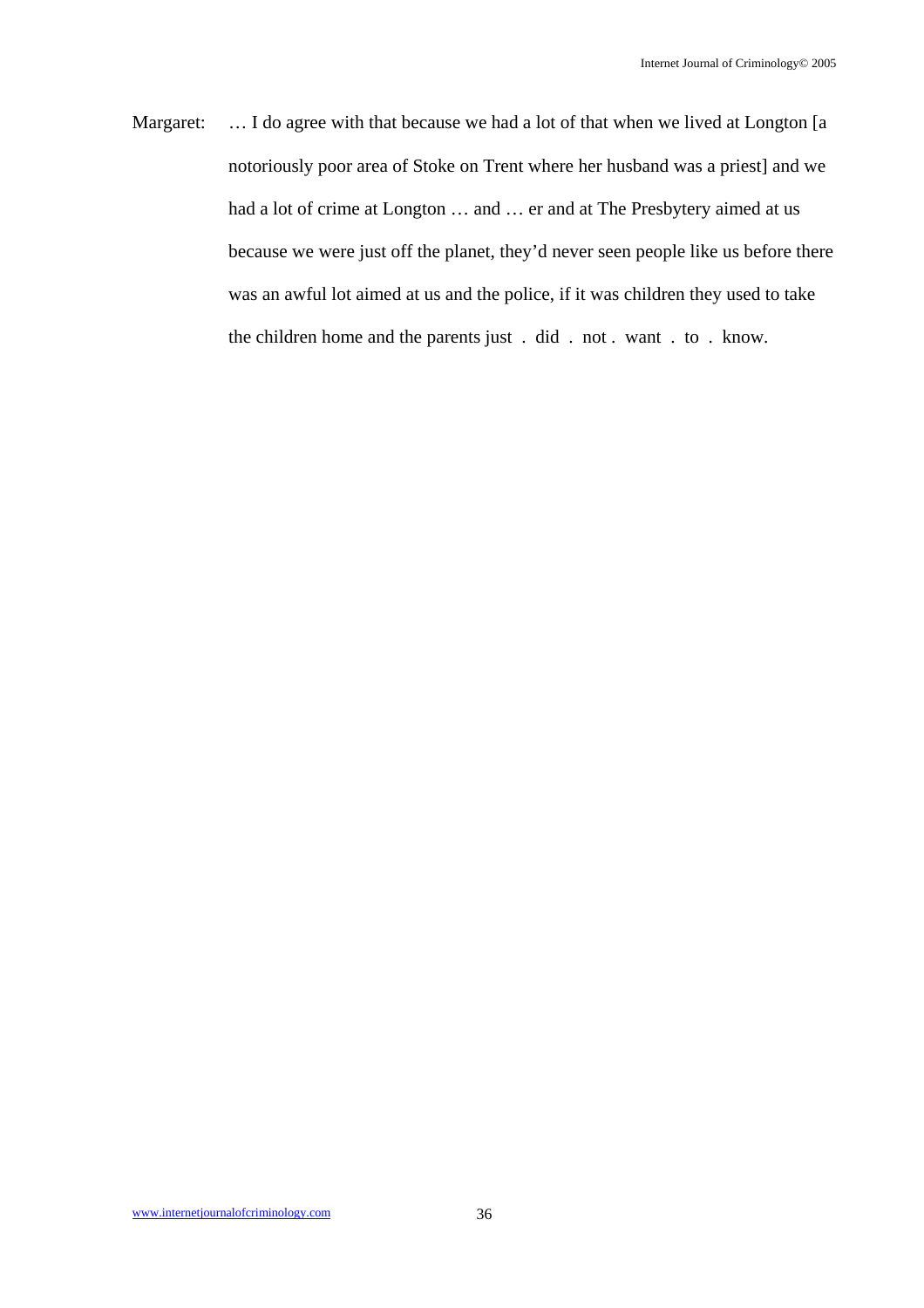Internet Journal of Criminology© 2005

### **4. CONCLUSIONS**

My study began in the old paradigm; my common sense premise was that those most embedded in the community of The Close here in Lichfield, would exhibit lower levels of fear of crime. This was not found to be so. Indeed, it is difficult to say whether any participants showed any fear of crime. Furthermore, those who were the most concerned were the ones whom one might argue were the ones most embedded in the community and certainly the respondent least embedded in The Close community might be said to have the least fear or anxiety, concern or feeling of vulnerability to crime. The reason for this can be seen when the notion of fear of crime is removed from the analysis of this study. We are aware from Said (1978) that the 'other' is no less a construct than notions of society itself. The 'orient' for example is only seen as oriental by an occident that sees its own occidentality in terms of being other than oriental. Hence, it is clear that a significant portion of identity and belonging comes from a sense of 'other'. Margaret's sense of belonging is enhanced by her identification of strangers and she expresses this, as can be seen from the transcripts, by defining those strangers as those who commit crimes. It is further apparent that when Margaret speaks of the actions of these strangers, she does not speak of crime but of them being unpredictable, as representing the unknown. This has been seen in the past as constituting an irrational fear of crime, a notion that is as insulting to the research subject as it is an academic conceit. Anne on the other hand does not define her identity in terms of The Close community. If she identifies strangers, as she does on two occasions in the text, they are not defined by their opposition to members of The Close community. Bauman has illustrated this mechanism so succinctly.

"All Societies produce strangers; but each society produces its own kind of strangers, and produces them in its own inimitable way. If strangers are the people who do not fit the cognitive, moral, or aesthetic map of the world – one of these maps, two or all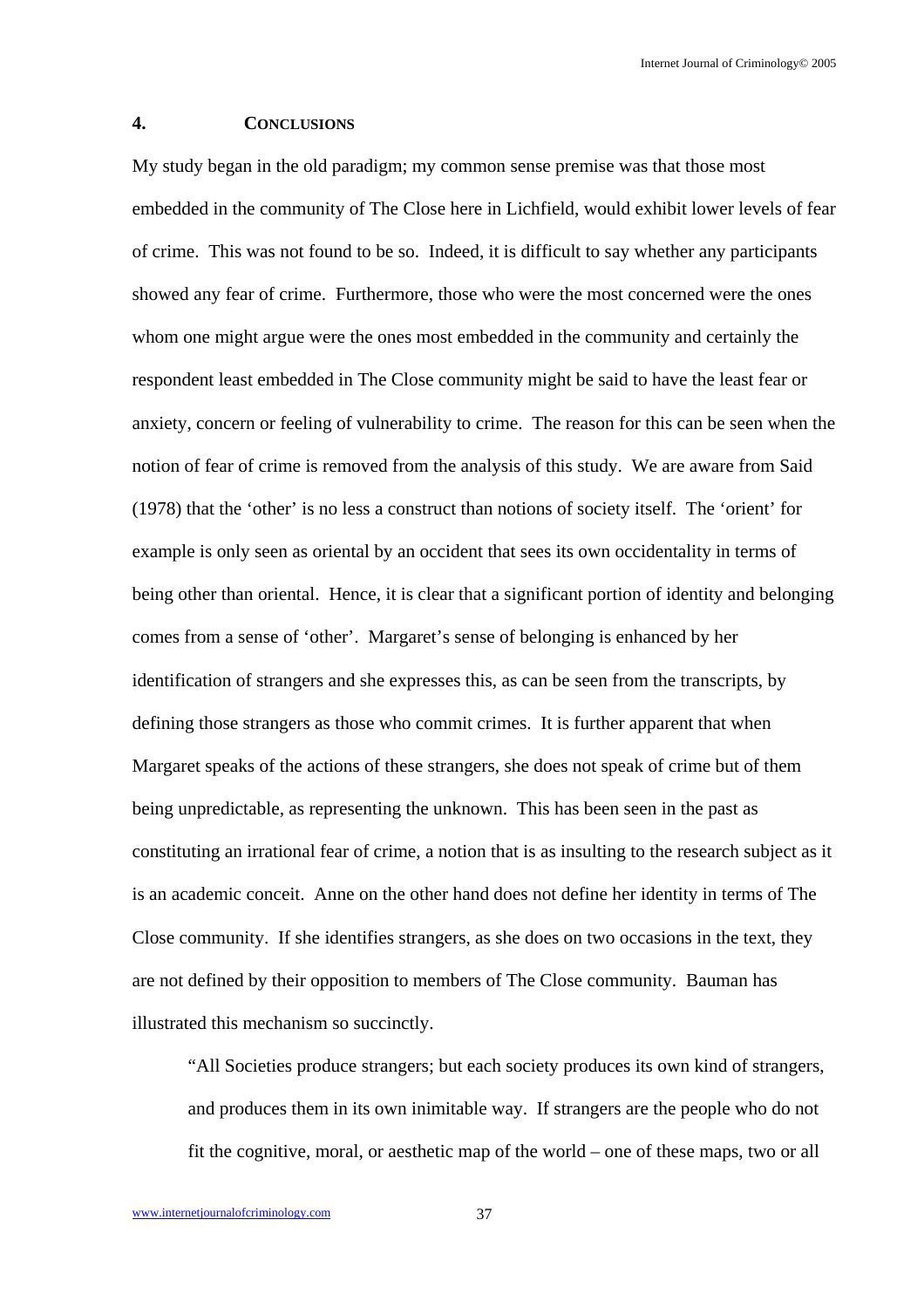three; if they, therefore, by their sheer presence, make obscure what ought to be transparent, confuse what ought to be a straightforward recipe for action, and/or prevent the satisfaction from being fully satisfying, pollute the joy with anxiety while making the forbidden fruit more alluring; if in other words, they befog and eclipse boundary lines which ought to be clearly seen; if, having done all of this, they gestate uncertainty, which in its turn breeds discomfort of feeling lost – then each society produces such strangers, while drawing its borders and charting its cognitive, aesthetic and moral map. It cannot but gestate people who conceal borderlines deemed crucial to its orderly and/or meaningful life and are thus charged with causing discomfort experienced as the most painful and least desirable." (Bauman 1995: 200)

Lichfield Cathedral Close is just such a community.

My earlier adumbration of the nature of attempts to quantify fear of crime suggested, as I think has become commonplace, that considerable errors had been made in attempts to operationalize the concepts and frames of reference. Nonetheless, more recent studies, even those like Ferraro and Lagrange, which set out to criticise the conceptualisation of the problem, have fallen into the same traps. The primary trap is that of assuming that fear of crime has any ontological reality. To make fear of crime a discrete theorisable area of study is to make the assumption that fear of crime has the same meaning for everyone. It ignores the truth that fear of crime means something different to each individual. More startlingly, it persists with the falsehood that many people have a fear of crime. Indeed, one might assert that most people have no fear of crime, that many who have been described as having a fear of crime are anxious – the thrust of Hollway and Jefferson's work – and that many people do not have fear of or anxiety about crime at all, and that some are concerned only about national crime rate trends. All these and more have been grouped together under the heading 'fear of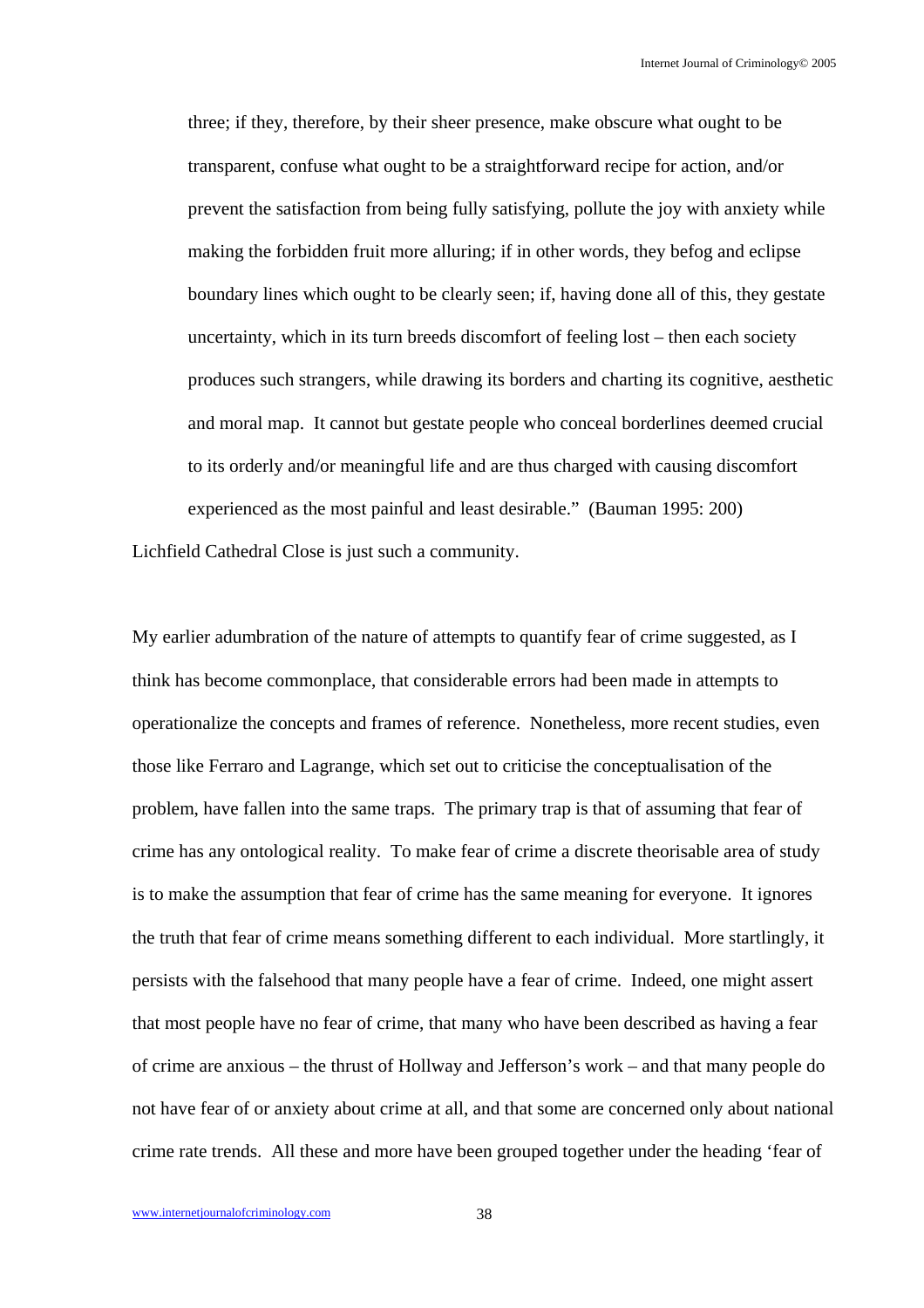crime' and the ensuing aggregation used to fuel opportunist political responses. Furthermore there are people who, when asked, profess a fear of crime, who fall into none of the above categories. Fear of crime is a hugely underdetermined and complex epistemological construct. It is constructed as an homogenous, theorisable body of knowledge by further complex mechanisms involving the relationship between politics and social science and of the complex assumptions about knowledge production within the social sciences. A new body of work, including that of Girling, Loader and Sparks, (2000) and of Sasson (1995) for example, has begun to situate people's concerns about crime and their discourses about those concerns in the broader context of all their talk about crime and social change. As such, these studies may be seen to be working within a new paradigmatic framework. Fear of crime has become a paradigm ripe, in Kuhn's (1962) terms, for shift.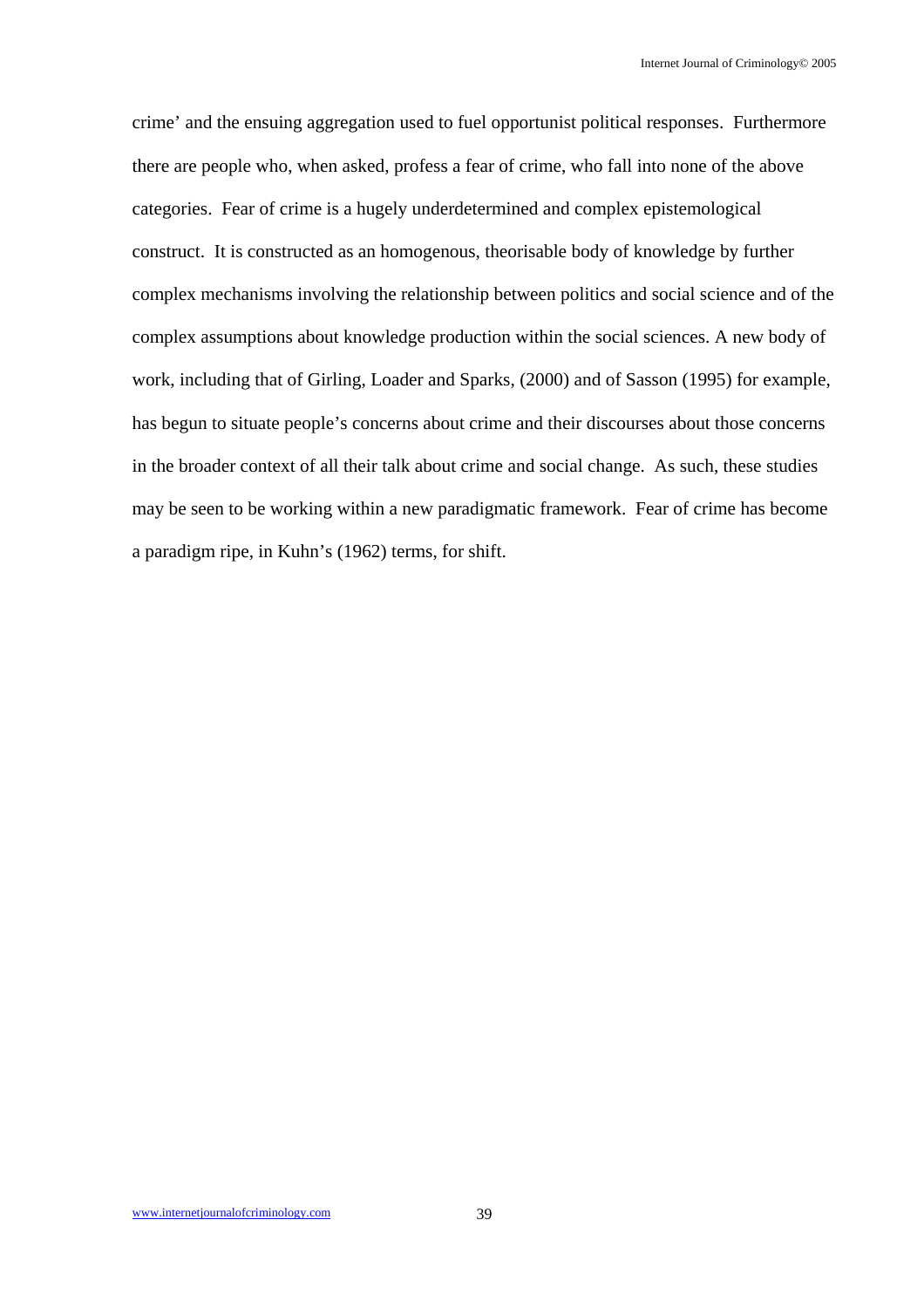#### **APPENDICES**

Questions eliciting notions of safety.

- 1. 'How safe would you feel walking alone at night in your neighbourhood?' (Baker et al. 1983);
- 2. 'Think of the worst area within a mile of your house. How safe would you feel walking alone at night in this area?' (Baker et al. 1983);
- 3. 'How safe do you feel being out alone in your neighbourhood during the day?' (Balkin 1979) (Taylor et al. 1984)
- 4. 'How safe do you feel or would you feel being out alone in your neighbourhood at night?' (Baumer 1971) (Taylor et al. 1984)
- 5. 'Do you think that people in this neighbourhood are safe inside their homes at night?' (Clarke & Lewis 1982)
- 6. 'Do you feel safe to walk in the streets alone in your neighbourhood' (Erskine 1974)
- 7. 'Compared to a year ago, do you personally feel more worried, less worried, or not much different about your personal safety on the streets?' (Erskine 1974)
- 8. 'Compared to a year ago, are you personally more worried about violence and safety on the streets, less worried, or do you feel about the same as you did then?' (Erskine 1974)
- 9. 'What about walking alone (in your neighbourhood) when it is dark how safe do (would) you feel?' (Erskine 1974)
- 10. 'Have there been any times recently when you might have wanted to go somewhere in town but stayed home instead because you though it would be unsafe to go there?' (Erskine 1974)
- 11. 'How safe do you feel or would you feel being out alone in your neighbourhood at night?' (Garofalo 1979) (Liska et al. 1982) (Maxfield 1984)

www.internetjournalofcriminology.com 40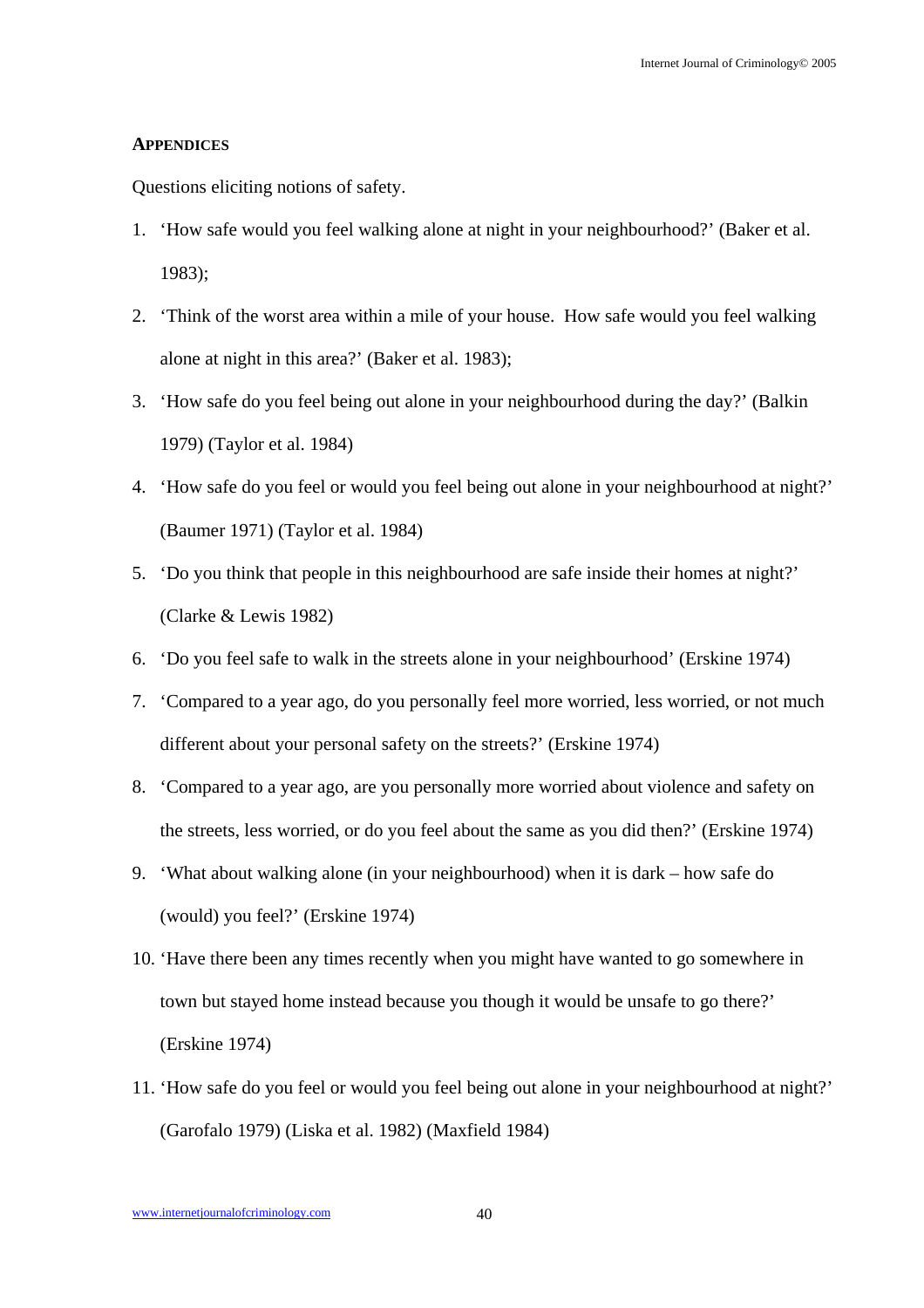- 12. Hartnagel (1979) graded 'The degree of personal safety the respondents felt in their own neighbourhoods.' and 'The safety of the city as a whole as respondents rated it.'
- 13. 'How safe do you feel walking in your neighbourhood at night?' (Kennedy and Krahn 1984) & (Kennedy and Silverman 1985).
- 14. 'In terms of crime, do you think that your neighbourhood is a very safe place in which to live?' (Lee 1982 a & b)
- 15. 'When I am away from home I worry about the safety of my property.' (Lee 1982 a & b) (Miethe & Lee 1984)
- 16. 'I worry a great deal about my personal safety from crime and criminals.' (Lee 1982 a & b) (Miethe & Lee 1984)
- 17. 'I worry a great deal about the safety of my loved ones from crime and criminals.' (Lee 1982 a & b) (Miethe & Lee 1984)
- 18. ' I worry a great deal about the safety of my property from crime and criminals.' (Lee 1982 a & b) (Miethe & Lee 1984)
- 19. 'Even in my own house I'm not safe from people who want to take what I have.' (Lee 1982 a & b)
- 20. 'My neighbourhood is a very safe place in which to live.' (Lee 1982 a & b)
- 21. 'How safe do you feel in your neighbourhood at night?' (Lewis and Maxfield 1980)
- 22. Norton and Courlander (1982) asked about 'Safety in neighbourhood during the day.' and 'Safety in neighbourhood at night.'
- 23. 'All things considered, would you say that (your town) is safer from crime, about as safe, or not as safe, as it was a few years ago?' (Ollenburger 1981)
- 24. 'How safe do you feel being out alone in your neighbourhood at night?' (Rigger et al. 1978)
- 25. 'How often do you think of your own safety?' (Rigger et al. 1978)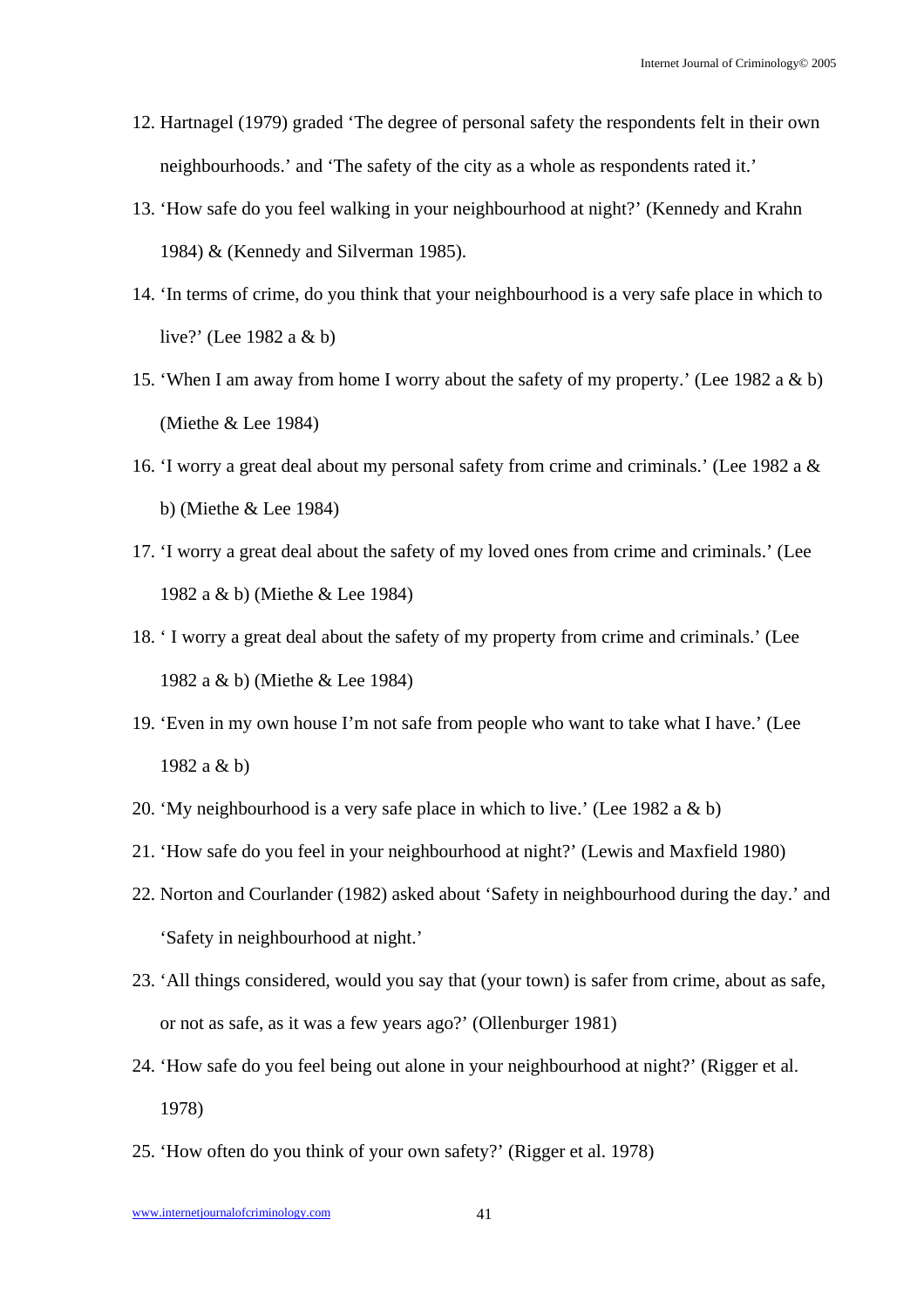- 26. 'Do you fear for the safety of others who live in your home?' (Rigger et al. 1978)
- 27. 'This city's downtown section just isn't safe at night anymore.' (Thomas and Hyman 1977)
- 28. 'My family and I feel safe in the community.' (Thomas and Hyman 1977)
- 29. 'Crime is such a problem that this city is not a safe place to raise children.' (Thomas and Hyman 1977)
- 30. 'The threat of crime has become so great that nobody can feel safe in their own home anymore.' (Thomas and Hyman 1977)
- 31. 'How safe do you feel it is to be out alone in your neighbourhood during the day?' (Yin 1982)
- 32. 'How safe do you feel it is to be out alone in your neighbourhood at night?' (Yin 1982) sample of 120 Questions 42 refer to safety.

Questions involving solitude and darkness. .

- 1. 'How safe would you feel walking alone at night in your neighbourhood?' (Baker et al. 1983);
- 2. 'Think of the worst area within a mile of your house. How safe would you feel walking alone at night in this area?' (Baker et al. 1983);
- 3. 'How safe do you feel being out alone in your neighbourhood during the day?' (Balkin 1979) (Taylor et al. 1984) (Riger et al. 1978)
- 4. 'How safe do you feel or would you feel being out alone in your neighbourhood at night?' (Baumer 1971) (Taylor et al. 1984)
- 5. 'How likely is it that a person walking around here at night might be held up or attacked?' (Block 1971) (Erskine 1974) (Mirande 1980)

www.internetjournalofcriminology.com 42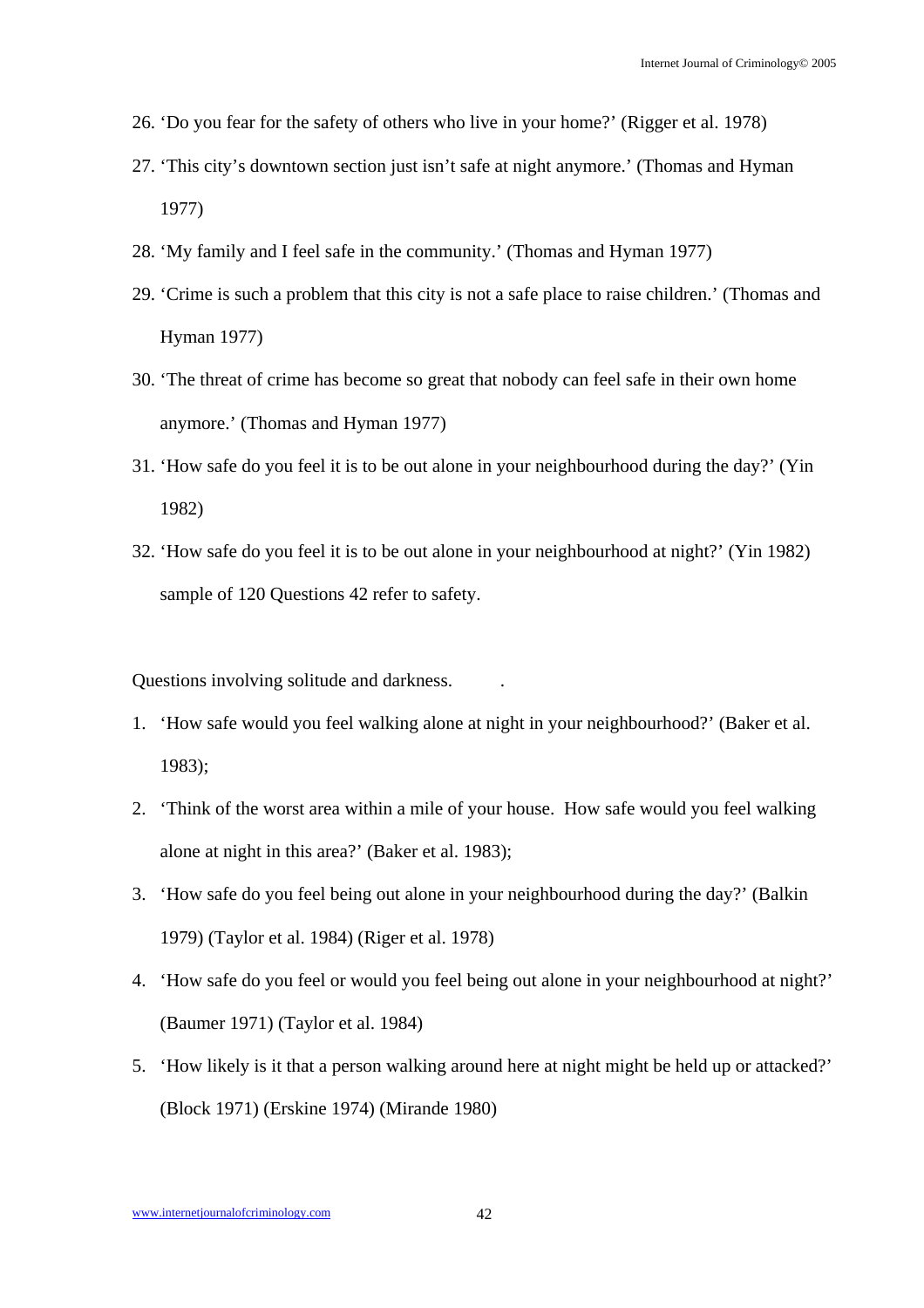- 6. 'Is there an area right around here that is, within a mile where you would be afraid to walk alone at night?' (Braungart 1980) (Clark & Lewis) (Clemente & Kleiman 1976) (Clemente & Kleiman 1977) (Cutler 1980) (DeFronzo 1979) (Erskine 1974) (Jeffords 1983 – missing 'right around here – that is') (Lebowitz 1975) (Lee 1982 a & b)
- 7. 'Do you feel safe to walk in the streets alone in your neighbourhood' (Erskine 1974)
- 8. 'How safe do you feel or would you feel being out alone in your neighbourhood at night?' (Garofalo 1979) (Liska et al. 1982) (Maxfield 1984)
- 9. 'How safe do you feel in your neighbourhood at night?' (Lewis and Maxfield 1980)
- 10. 'How safe do you feel being out alone in your neighbourhood at night?' (Rigger et al. 1978)
- 11. 'What about walking alone (in your neighbourhood) when it is dark how safe do (would) you feel?' (Erskine 1974)
- 12. 'Would you be afraid to walk alone within one block of your home at night?' (Jeffords 1983)
- 13. 'Are you afraid to be alone at night?' (Jeffords 1983)
- 14. 'How safe do you feel walking in your neighbourhood at night?' (Kennedy and Krahn 1984) & (Kennedy and Silverman 1985).
- 15. 'Are you or any members of your family afraid to go out in your neighbourhood after dark?' (Ollenburger 1981)
- 16. 'Indicate the extent of your worry to the following activities; (twelve different activities given such as (1) being home alone after dark and (2) riding with male strangers alone after dark' (Rigger et al. 1978)
- 17. 'Are you afraid to go out into your neighbourhood after dark by yourself?' (Stafford & Galle 1984)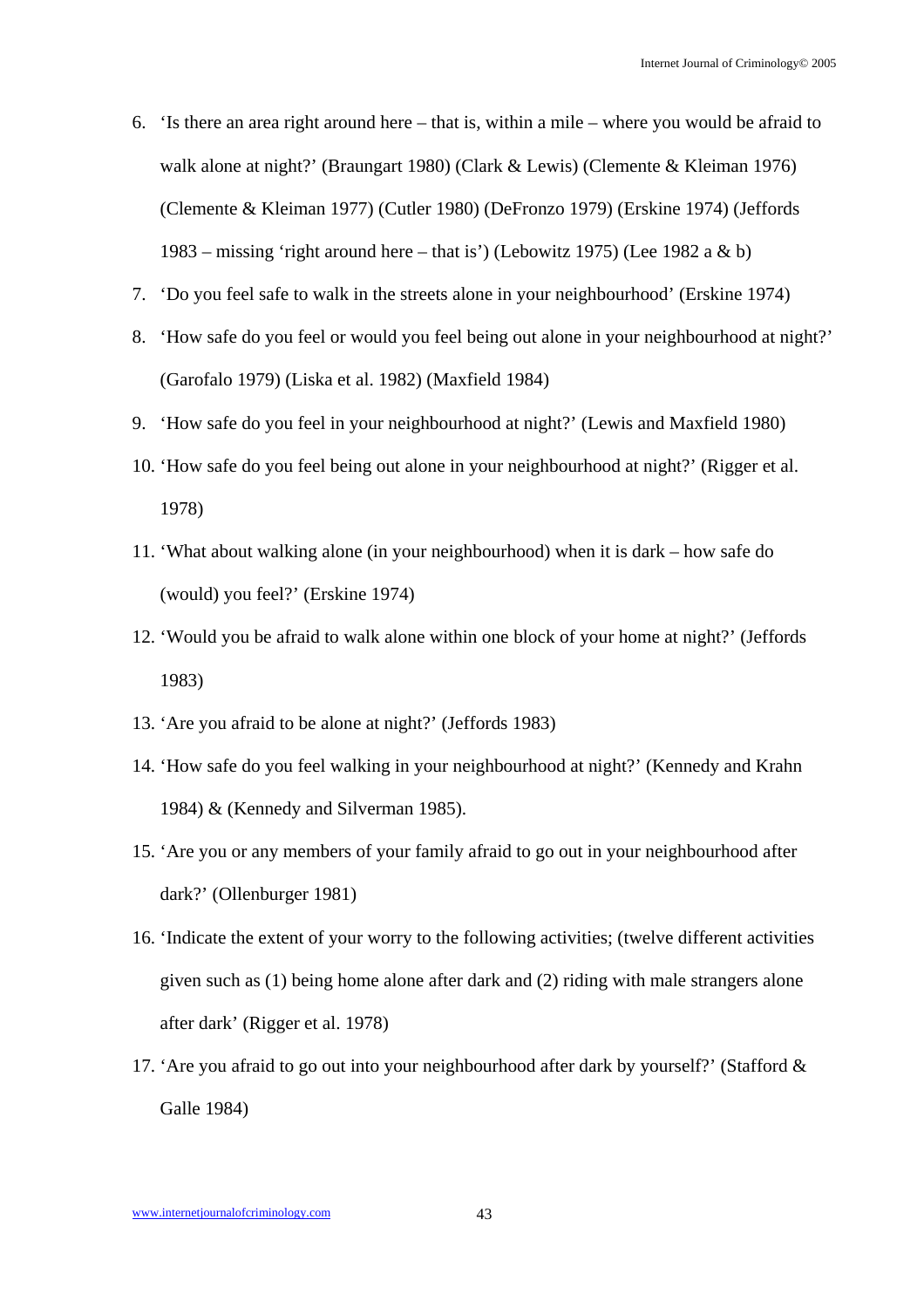- 18. 'Crime has become such a problem in my neighbourhood that I'm afraid to go out at night.' (Thomas & Hyman 1977)
- 19. 'How safe do you feel it is to be out alone in your neighbourhood during the day?' (Yin 1982)
- 20. 'How safe do you feel it is to be out alone in your neighbourhood at night?' (Yin 1982)

Of the 120 questions reviewed 38 contained references to dark or solitude or both.

Questions involving geographic variables

- 1. 'How safe would you feel walking alone at night in your neighbourhood?' (Baker et al. 1983);
- 2. 'Think of the worst area within a mile of your house. How safe would you feel walking alone at night in this area?' (Baker et al. 1983);
- 3. 'How safe do you feel being out alone in your neighbourhood during the day?' (Balkin 1979) (Taylor et al. 1984)
- 4. 'How safe do you feel or would you feel being out alone in your neighbourhood at night?' (Baumer 1971) (Taylor et al. 1984)
- 5. 'Do you think that people in this neighbourhood are safe inside their homes at night?' (Clarke & Lewis 1982)
- 6. 'Do you feel safe to walk in the streets alone in your neighbourhood' (Erskine 1974)
- 7. 'What about walking alone (in your neighbourhood) when it is dark how safe do (would) you feel?' (Erskine 1974)
- 8. 'Have there been any times recently when you might have wanted to go somewhere in town but stayed home instead because you though it would be unsafe to go there?' (Erskine 1974)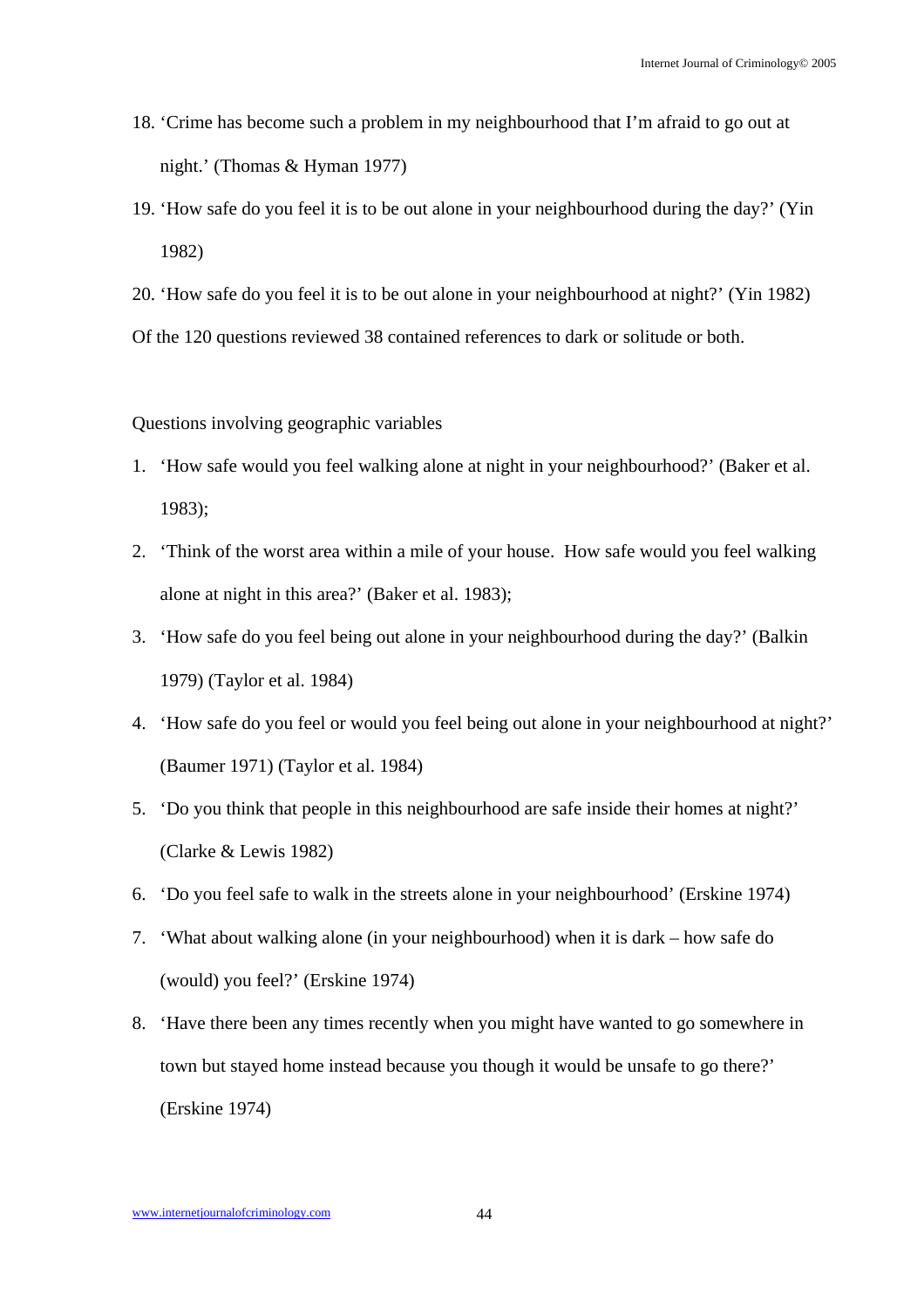- 9. 'In the pat year, do you feel the crime rate in your neighbourhood has been increasing, decreasing or has it remained about the same?' (Erskine 1974)
- 10. 'Would you say that there is more crime in this community now that there was five years ago, or less?' (Erskine 1974)
- 11. 'Is there more crime in this area than there was a year ago, or less?' (Erskine 1974)
- 12. 'Would you say there is more crime or less crime in this area than there was a year ago?' (Erskine 1974)
- 13. 'Compared to a year ago do you feel more afraid and uneasy on the streets today, less uneasy or not much different from the way you felt a few years ago?' (Erskine 1974)
- 14. 'How safe do you feel or would you feel being out alone in your neighbourhood at night?' (Garofalo 1979) (Liska et al. 1982) (Maxfield 1984)
- 15. Hartnagel (1979) graded 'The degree of personal safety the respondents felt in their own neighbourhoods.' and 'The safety of the city as a whole as respondents rated it.'
- 16. 'Is living in a high crime neighbourhood a serious problem to you?' (Janson & Ryder 1983)
- 17. 'Does crime in the streets cause you any special difficulties in getting around?' (Janson & Ryder 1983)
- 18. 'How safe do you feel walking in your neighbourhood at night?' (Kennedy and Krahn 1984) & (Kennedy and Silverman 1985).
- 19. 'There are times during the night when I'm afraid to go outside.' (Lee 1982a)
- 20. 'There is reason to be afraid of becoming a victim of crime in my community.' (Lee 1982b)
- 21. 'In terms of crime, do you think that your neighbourhood is a very safe place in which to live?' (Lee 1982 a & b)
- 22. 'My neighbourhood is a very safe place in which to live.' (Lee 1982 a & b)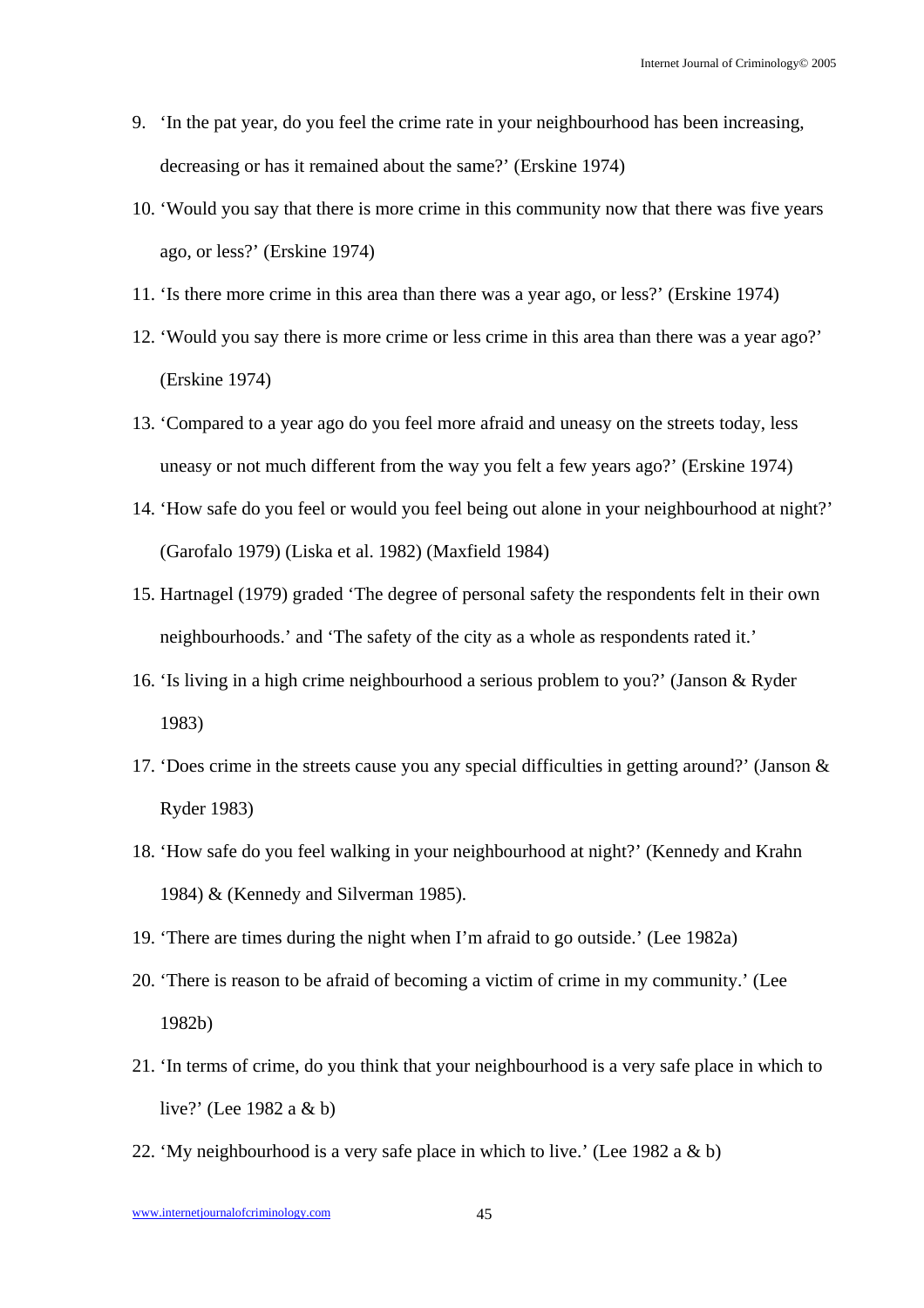- 23. 'How safe do you feel in your neighbourhood at night?' (Lewis and Maxfield 1980)
- 24. Norton and Courlander (1982) asked about 'Safety in neighbourhood during the day.' and 'Safety in neighbourhood at night.'
- 25. 'All things considered, would you say that (your town) is safer from crime, about as safe, or not as safe, as it was a few years ago?' (Ollenburger 1981)
- 26. 'How safe do you feel being out alone in your neighbourhood at night?' (Rigger et al. 1978)
- 27. 'This city's downtown section just isn't safe at night anymore.' (Thomas and Hyman 1977)
- 28. 'My family and I feel safe in the community.' (Thomas and Hyman 1977)
- 29. 'Crime is such a problem that this city is not a safe place to raise children.' (Thomas and Hyman 1977)
- 30. 'The danger of becoming the victim of a criminal offense (sic) seems to be lower in this city than in many parts of the country.' (Thomas and Hyman 1977)
- 31. 'I avoid shopping in the downtown section of this city because of the crime problem.' (Thomas and Hyman 1977)
- 32. 'How safe do you feel it is to be out alone in your neighbourhood during the day?' (Yin 1982)
- 33. 'How safe do you feel it is to be out alone in your neighbourhood at night?' (Yin 1982)
- 34. 'How likely is it that a person walking around here at night might be held up or attacked?' (Block 1971) (Erskine 1974) (Mirande 1980)
- 35. 'Is there an area right around here that is, within a mile where you would be afraid to walk alone at night?' (Braungart 1980) (Clark & Lewis) (Clemente & Kleiman 1976) (Clemente & Kleiman 1977) (Cutler 1980) (DeFronzo 1979) (Erskine 1974) (Jeffords 1983 – missing 'right around here – that is') (Lebowitz 1975) (Lee 1982 a & b)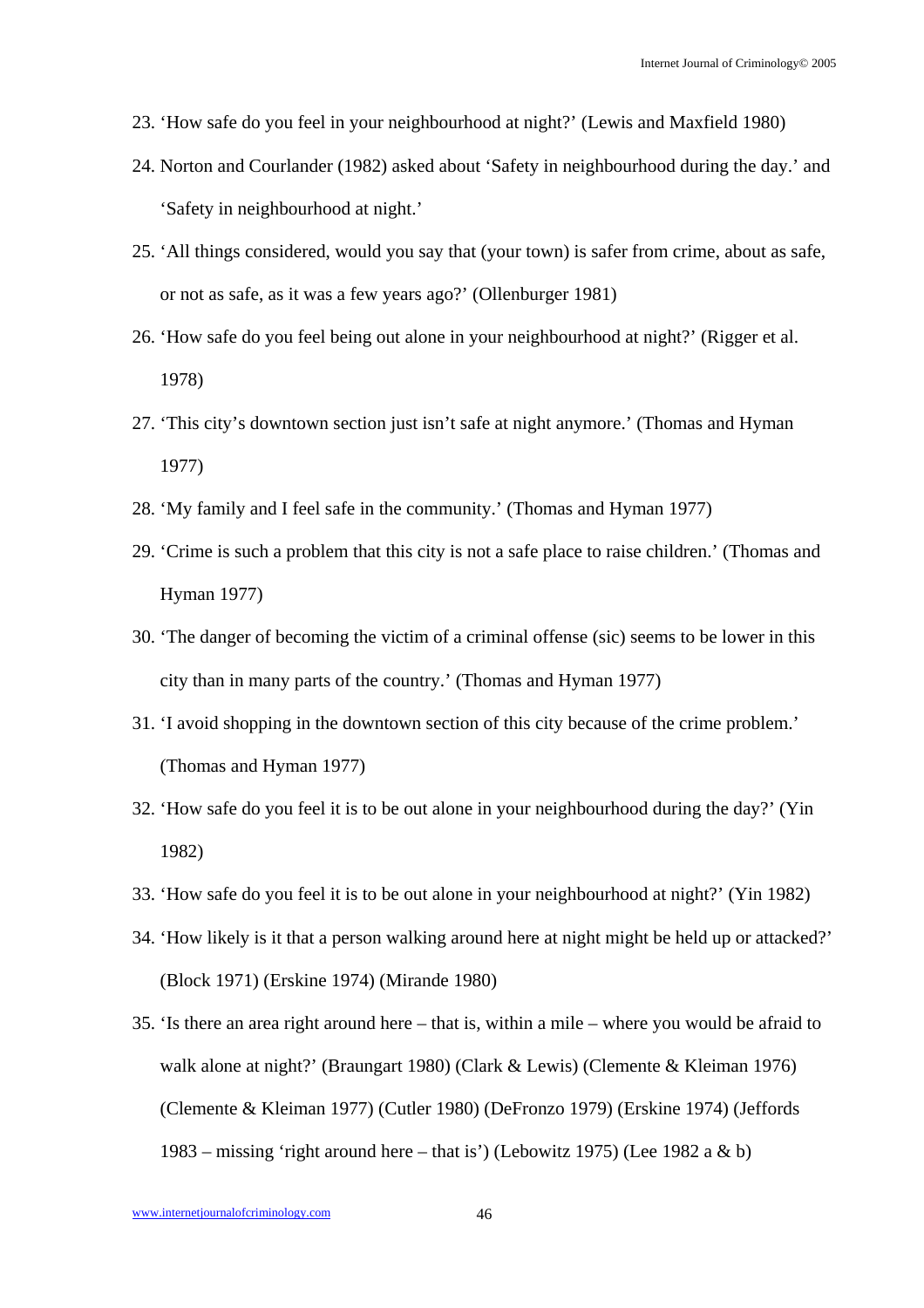- 36. 'Would you be afraid to walk alone within one block of your home at night?' (Jeffords 1983)
- 37. 'Are you or any members of your family afraid to go out in your neighbourhood after dark?' (Ollenburger 1981)
- 38. 'Are you afraid to go out into your neighbourhood after dark by yourself?' (Stafford & Galle 1984)
- 39. 'Crime has become such a problem in my neighbourhood that I'm afraid to go out at night.' (Thomas & Hyman 1977)
- 40. 'Even in my own house I'm not safe from people who want to take what I have.' (Lee 1982 a & b)
- 41. 'When I am away from home I worry about the safety of my property.' (Lee 1982 a & b) (Miethe & Lee 1984)
- 42. 'Do you fear for the safety of others who live in your home?' (Rigger et al. 1978)
- 43. 'The threat of crime has become so great that nobody can feel safe in their own home anymore.' (Thomas and Hyman 1977)

Of the 120 questions reviewed 64 contain more or less distinct geographic variables.

### Farrall's Questions

" $(1)$  On a scale of one to five  $\dots$  how worried are you that somebody might:

—Break into your house (or try to break in) and steal things, or try to, or damage things?

- —Steal your vehicle, or things from it or off it, or do damage to it?
- —Vandalize your house or something outside it?
- —Rob you or assault you or threaten to do either?

www.internetjournalofcriminology.com 47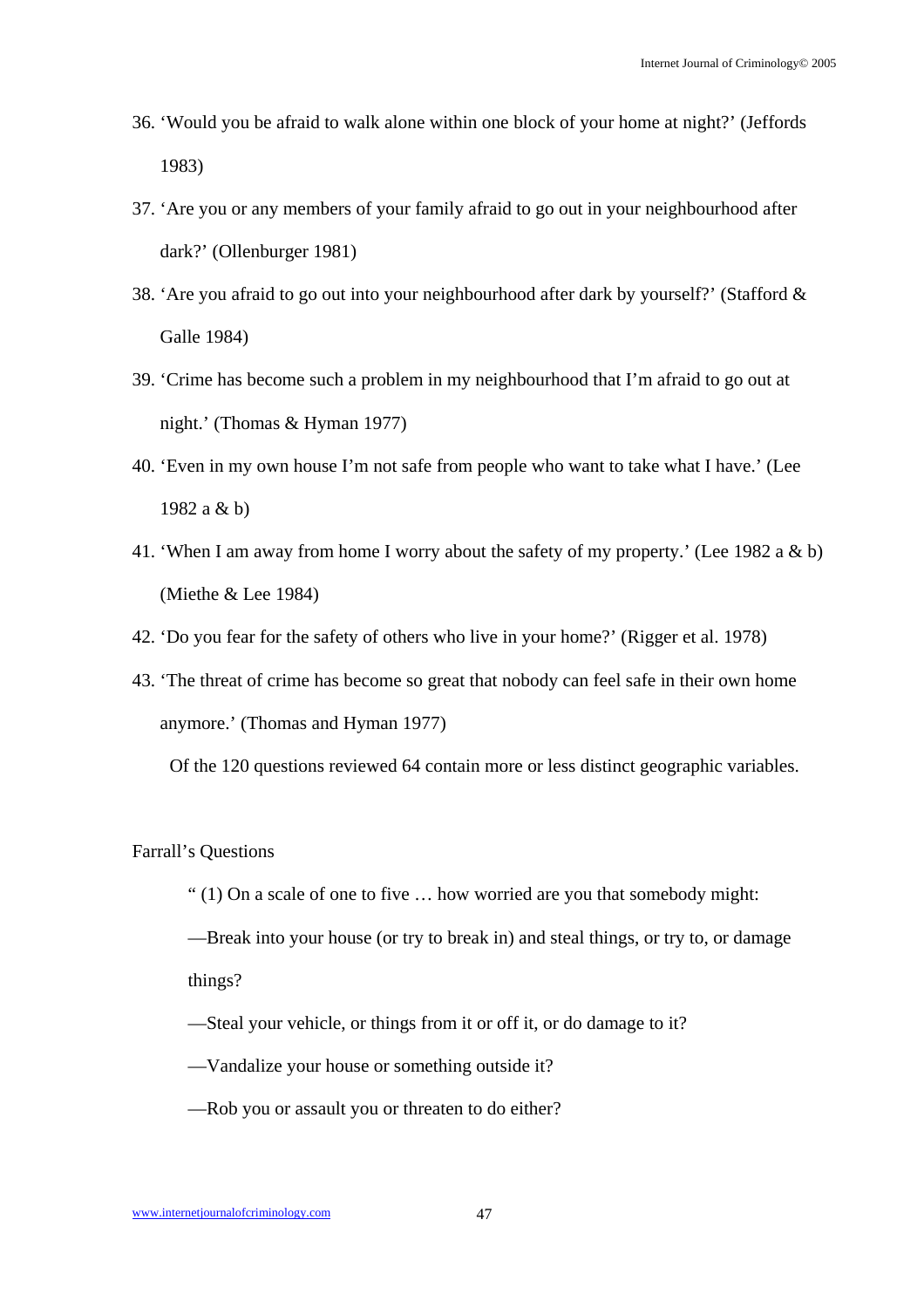(2) How many times have you been a victim of any of these crimes in the last five years?

(3) How likely … is it, do you think that you will be a victim of any of these crimes in the next year?

(4) How safe do you feel walking alone in this area after dark?

(5) How much do you worry about: Becoming seriously ill? Losing your job or being unable to find a job? Another member of your family losing their job? Becoming involved in a road accident? Your finances? Environmental pollution? Being a victim of any crime? Having a fire in your home? Noise from your neighbours?"

The first question in this set is one about worry not fear and as we have outlined earlier, there is frequent confusion about the difference between fear and anxiety. Worry is a form of anxiety, not of fear since the object of worry is not in focus. The second question is about victimisation not fear. A person may have been the victim of any of these acts any number of times and still have no fear. Question three is about risk assessment. Once again, knowledge or otherwise of risk if no guarantor of fear, indeed, one may be more afraid because one is not able to make this risk assessment than if one made an assessment of a high level of risk. Question four commits most of the trespasses earlier discussed with regard to Ferraro and LaGrange's collection of questions. It confuses fear and safety, it runs the risk of assessing an emotional state which *it* has engendered in the respondent, and it makes use of an undefined geographical term, area. Question five is a virtual palimpsest of different fears, and anxieties about numerous different life-worries. It appears to be designed to asses the general fearfulness or fearlessness of the respondent in order that his concern about crime may be placed in the context of his concerns about life in general. However, this is to treat fear of crime as a real category in the same way as an overdraft is something real, or that losing one's job is something real. Furthermore, it assumes an unproblematic construct called crime to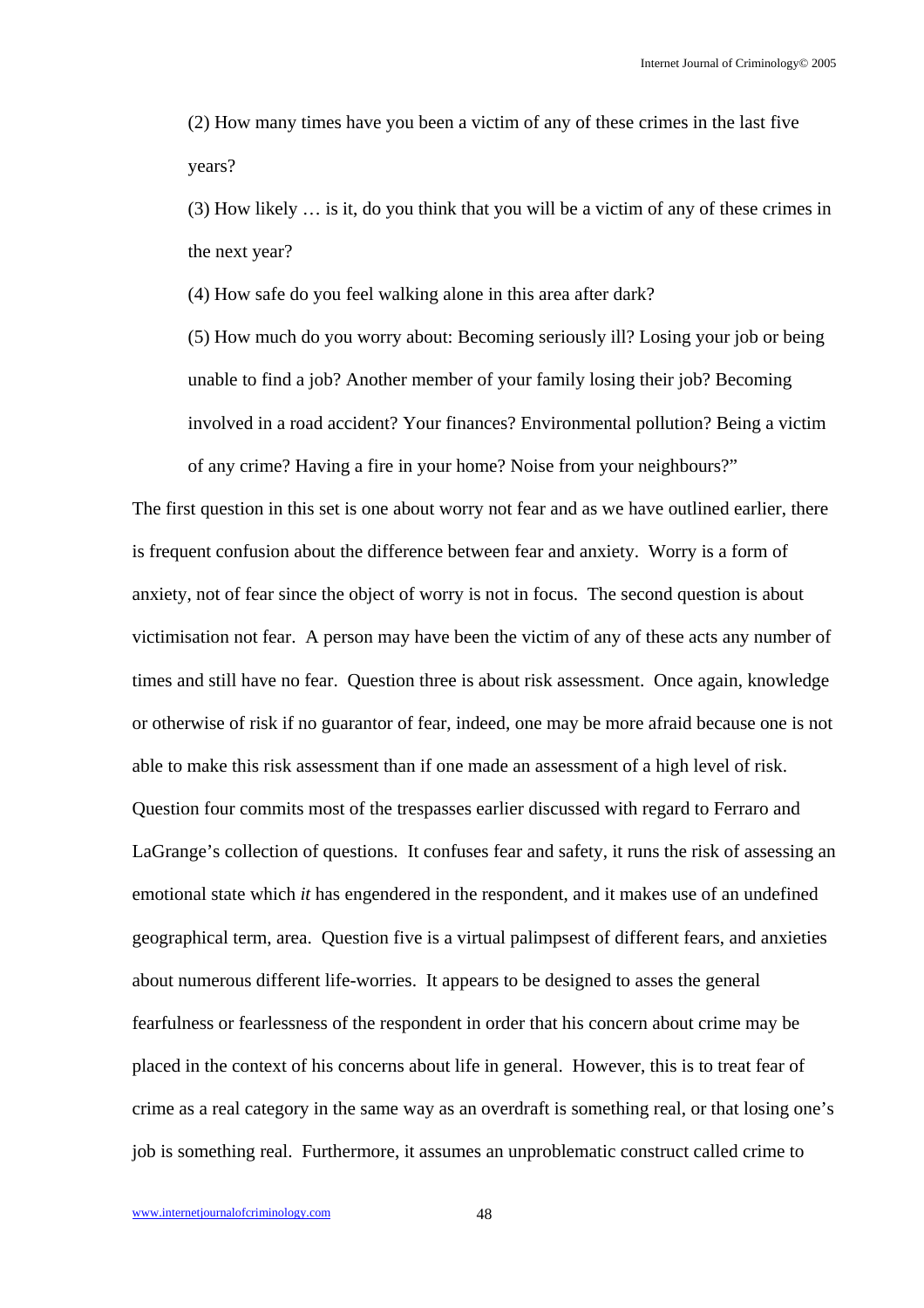which the respondent is expected to have access in forming his concept of future victimisation. It seems to be asking whether or not the respondent is generally 'laid back'. This is not as straight forward as it may seem. The respondent may feel different about each of these, in which case the answer will have little meaning, or (and this is not made clear) the survey is to ask for individual responses to each of these categories, in which case, one wonders what those other than concern about fear of crime are there for. It also raises the question of the rational versus the irrational nature of 'fear of crime'.

LICHFIELD CATHEDRAL CLOSE

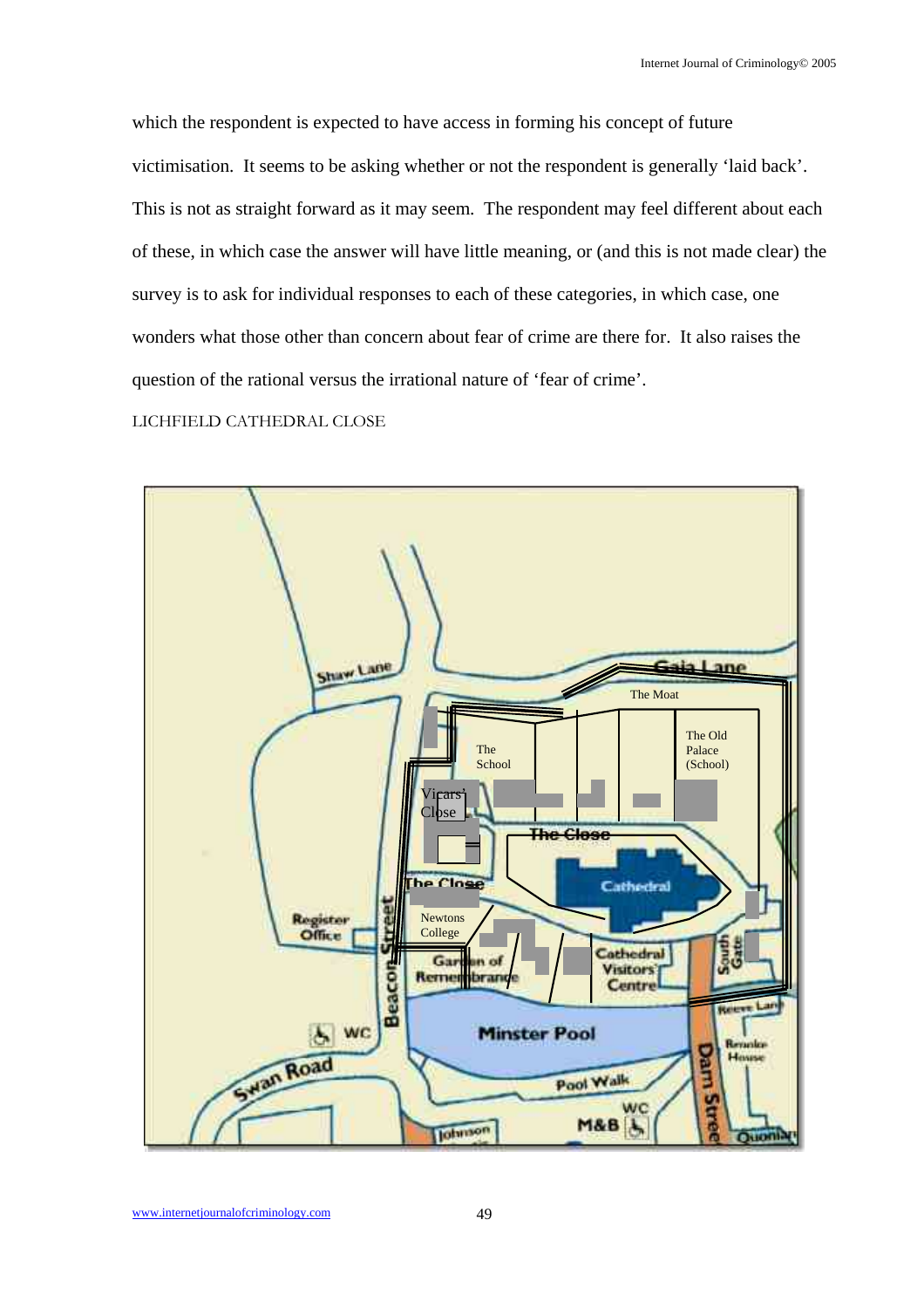The current Cathedral of St. Mary and St. Chad begun c.1200 stands in the middle of The Close and is surrounded by a single road on the outside of which stand the houses of the clergy, the Cathedral School (including the old Bishops Palace), the Chapter Offices, one very large rented house and several rented flats. There is an access road from the main highway of about 150 yards on which stand five substantial rented houses originating from the fifteenth century and significantly expanded through to the nineteenth century and an early nineteenth century block known as Newton's College which contains a dozen or so small flats. In the north west corner, separated from the main body of The Close lies Vicars' Close which consists of two flats in a large eighteenth century house and nine other houses – one large, the others very small, dating from c.1346 and largely unaltered. To the immediate south of Vicars' Close and bounded on its south side by the access road and on its east by The Close proper, the lower close has to its western side and facing the main road, the very large eighteenth century house of Erasmus Darwin and two large flats occupying the eighteenth century alteration of the Vicars' Hall of Commons.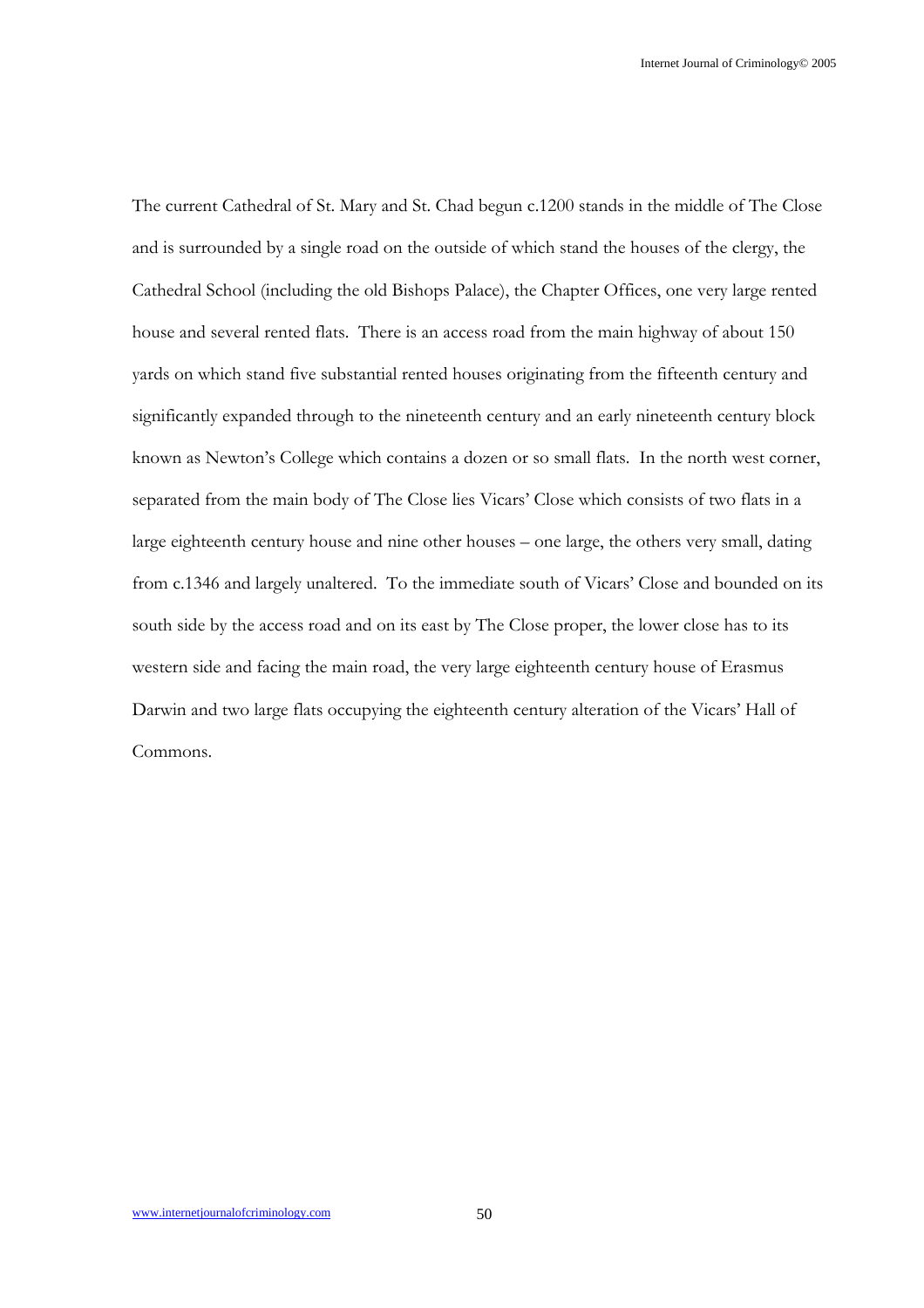## **REFERENCES**

## ARENDT. H.

1977 *Eichmann in Jerusalem: A Report on the Banality of Evil.* Penguin.

London.

BAKER. M. NIENSTEDT. R.

 1983 Impact of a Crime Wave: Perceptions, Fear and Confidence EVERET. R. & MCCLEARY. R. The Police. *Law and Society Review* 17: 319-335 cited in FERRARO and LAGRANGE 1987

## BALKIN. S.

1979 Victimization Rates, Safety, and Fear of Crime. *Social Problems*. 26:

343-358 cited in FERRARO and LAGRANGE 1987

# BAUMAN. Z

 1995 The making and Unmaking of Strangers. *Thesis Eleven* 43 in BEILHARZ. P. ed. 2001

# BAUMER. T

 1985 Testing a General Model of Fear of Crime: Data From a National Sample. *Journal of Research in Crime and delinquency*. 22: 239-255. cited in FERRARO and LAGRANGE 1987

# BECKETT. K.

 1994 *Crime and Drugs in Contemporary American Politics*, Unpublished Doctoral Dissertation. University of California at Los Angeles. Cited in SASSON 1995 p:9

BEILHARZ. P. ed.

2001 *The Bauman Reader*. Blackwell. Oxford.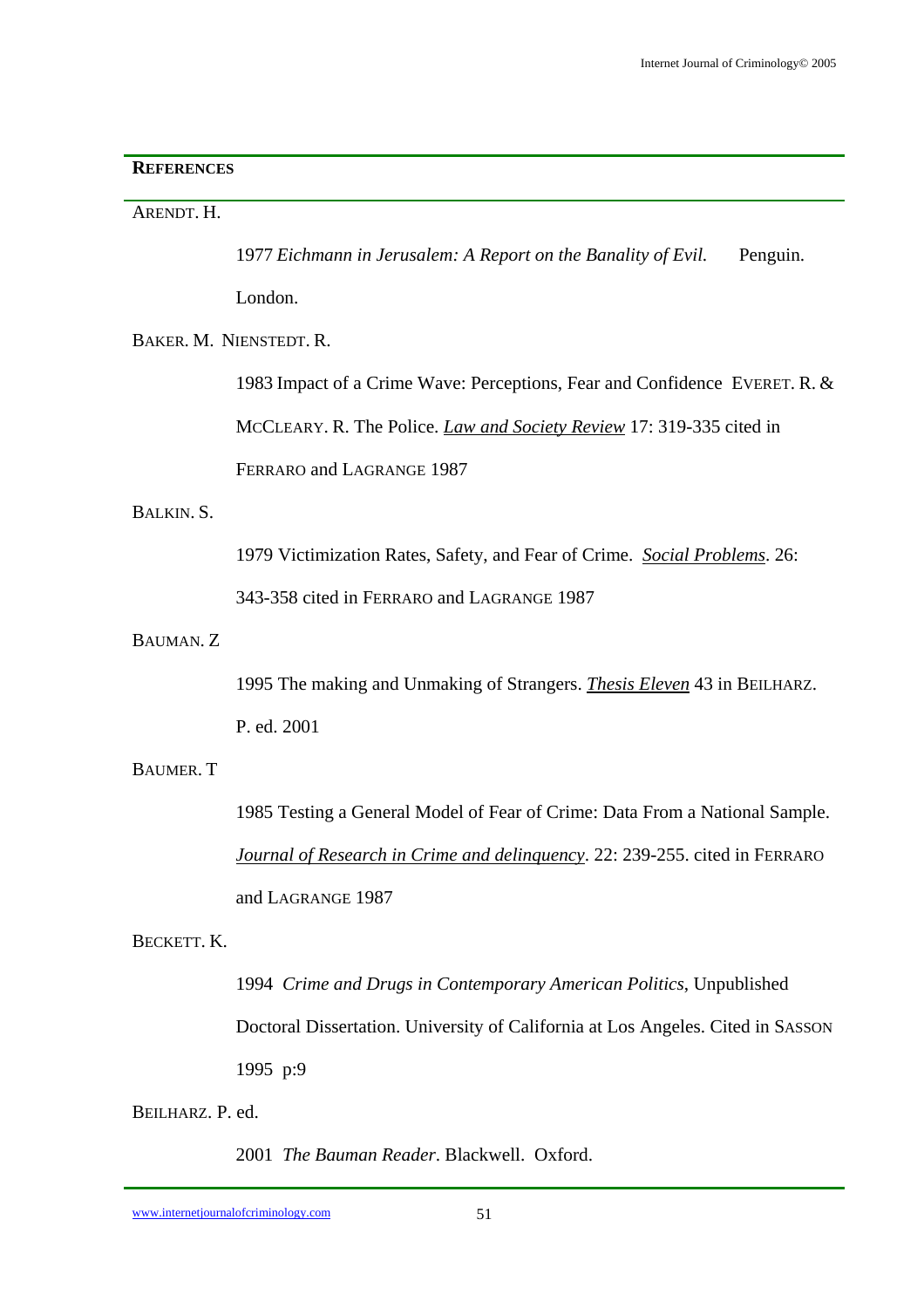BRAUNGART. M., BRAUNGART. R. & HOYER. W.

1980 Age Sex and Social Factors in Fear of Crime. *Sociological Focus* 13: 55-

56. cited in FERRARO and LAGRANGE 1987

BOWLBY. J.

1970/71 Reasonable Fear and Natural Fear. *International Journal of Psychiatry*

9: 79-88 in HOLLWAY & JEFFERSON 2000

CLARKE, A & LEWIS. M.

1982 Fear of Crime Among the Elderly. *British Journal of Criminology*. 22:49-

62. cited in FERRARO and LAGRANGE 1987

CLEMENT. F. & KLEIMAN. B.

 1976 Fear of Crime amongst the Aged. *Gerontologist* 16: 207-210. cited in FERRARO and LAGRANGE 1987

CLEMENT. F. & KLEIMAN. B.

1977 Fear of Crime in the United States: A Multivariate Analysis. *Social* 

*Forces* 56:519-531. cited in FERRARO and LAGRANGE 1987

CROAKE. J. & KNOX. F.

 1971 A Reinvestigation of Fear and Dissonance. *Psychology*. 8:51-54 in CROAKE and HINKLE 1976

CROAKE. J & HINKLE. D.

1976 Methodological Problems in the Study of fears. *The Journal of* 

*Psychology* 93: 197-202 in DITTON. J. & FARRAL. S. eds. 2000

CUTLER. S

 1980 Safety on the Streets: Cohort Changes in Fear. *International Journal of Aging and Human Development* 10: 373-384. cited in FERRARO and LAGRANGE 1987

www.internetjournalofcriminology.com 52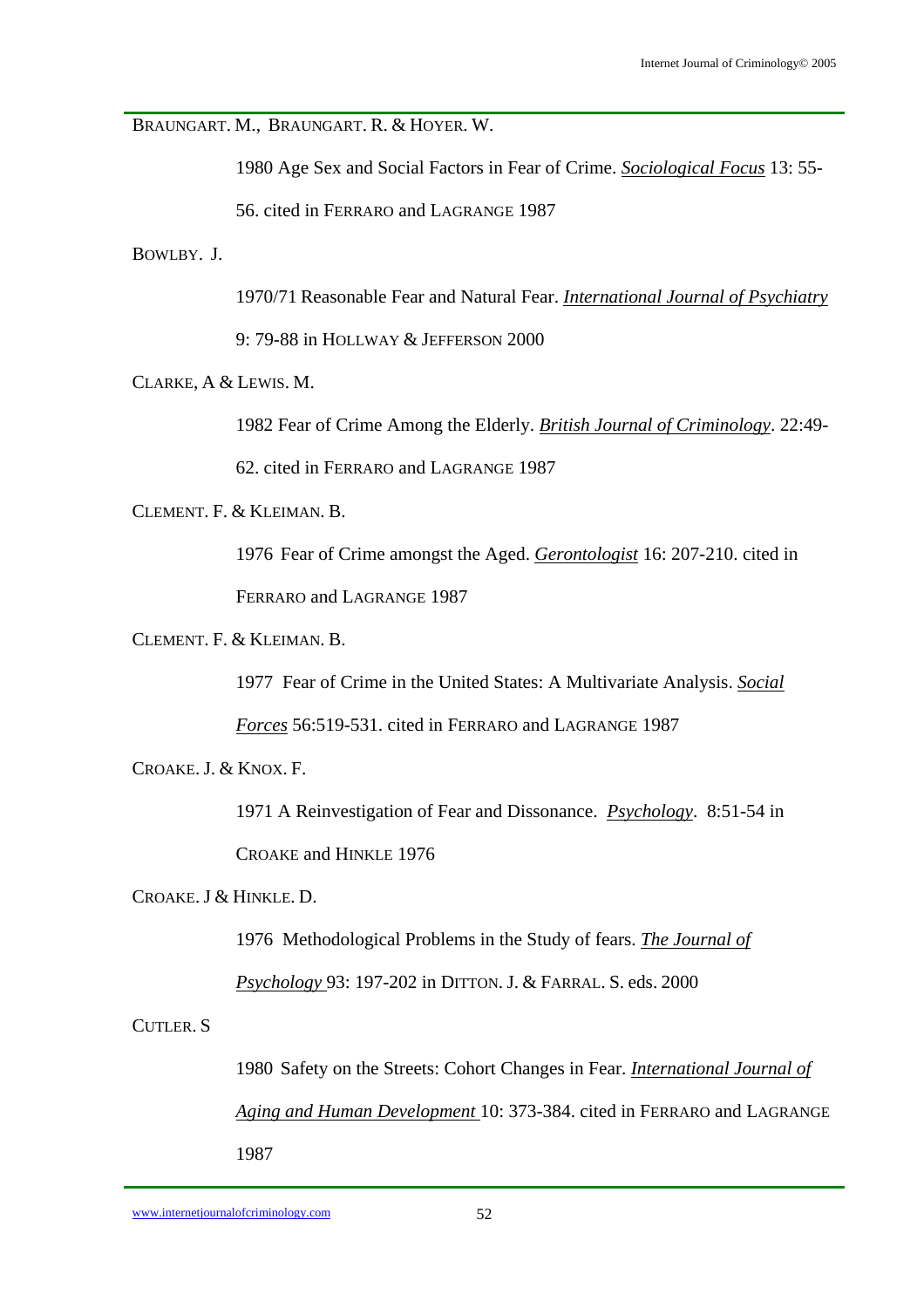DEFRONZO. J.

|                         |                                   | 1979 Fear of Crime and Handgun Ownership. <i>Criminology</i> 17:331-339. cited |  |
|-------------------------|-----------------------------------|--------------------------------------------------------------------------------|--|
|                         |                                   | in FERRARO and LAGRANGE 1987                                                   |  |
| DITTON. J. & FARRAL. S. |                                   |                                                                                |  |
|                         | eds.                              | 2000 The Fear of Crime. Ashgate. Aldershot.                                    |  |
|                         | DUBOW. F., MCCABE. E. & KAPLAN. G |                                                                                |  |
|                         |                                   | 1979 Reactions to Crime: A Critical Review of the Literature. National         |  |
|                         |                                   | Institute of Law Enforcement and Criminal justice, U.S. Government Printing    |  |
|                         |                                   | Office. Washington D.C. Quoted in FERRARO & LAGRANGE 1986: 71                  |  |
| EISNER. E.              |                                   |                                                                                |  |
|                         |                                   | 1991 The Enlightened Eye. Macmillan. New York.                                 |  |
| ERSKINE. H.             |                                   |                                                                                |  |

1974 The Polls: Fear of Violence and Crime. *Public Opinion Quarterly*. 38:

131-145. cited in FERRARO and LAGRANGE 1987

ETZIONI. A,

1993 *The spirit of community*. Touchstone. New York.

FARRAL. S. BANISTER. J.

1997 Questioning the measurement of the 'Fear of Crime': Findings from a

Major Methodological Study. *British Journal of Criminology* 37/4: 658-679

FERRARO. K. & LAGRANGE. R.

 1987 The Measurement of Fear of Crime. *Sociological Inquiry* 57(1):70-101 reproduced in DITTON & FARRAL eds. 2000

FURSTENBURG. F. JR.

 2000 *Public Reaction to Crime in the Streets* reproduced in DITTON & FARRAL eds. 2000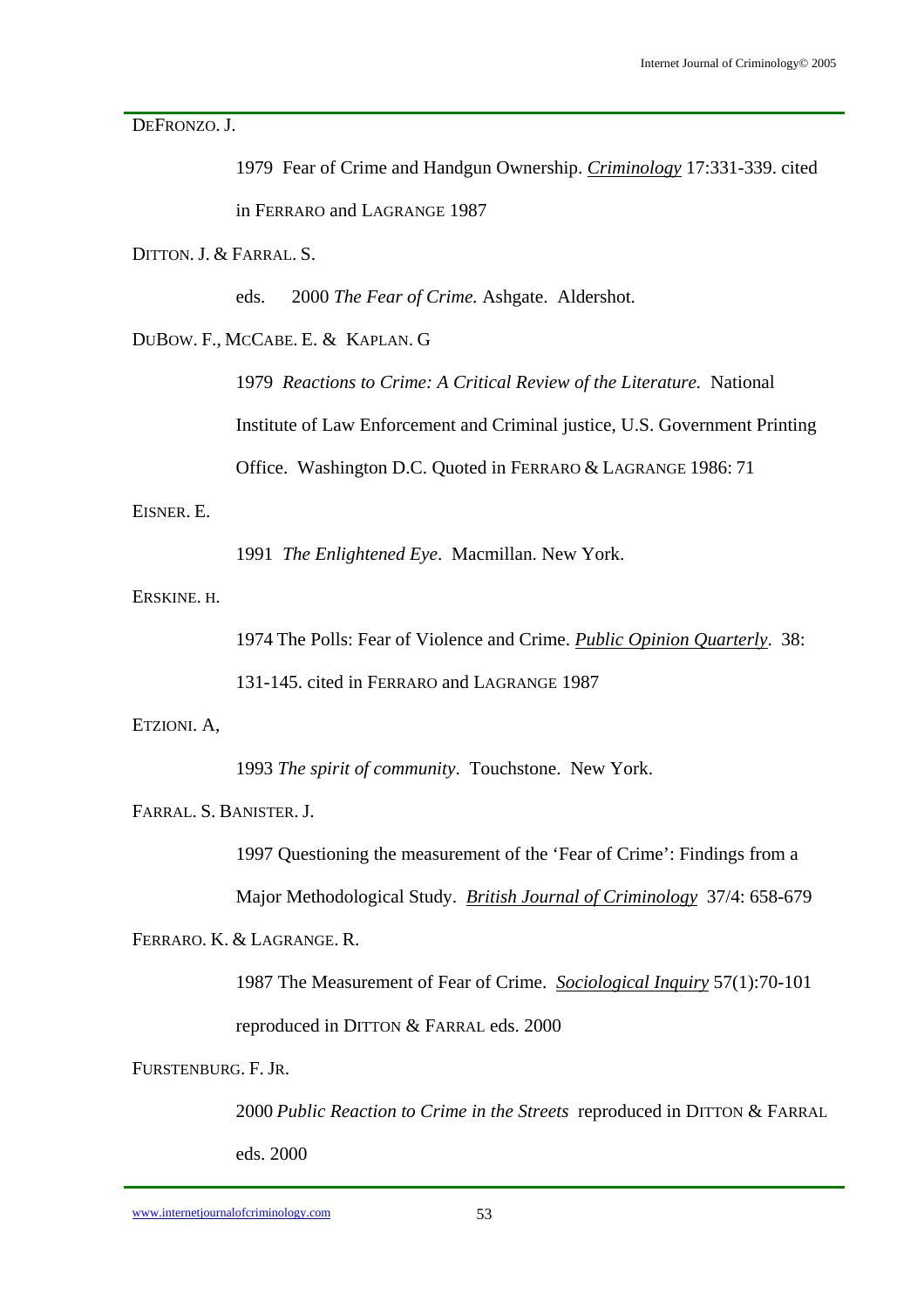GAMSON. W.

| 1988 A constructionist approach to Mass Media and Public Oppinion. |
|--------------------------------------------------------------------|
|--------------------------------------------------------------------|

*Symbolic Interaction* 11/2:161-74. Cited in SASSON 1995:9

— 1991 *Talking Politics*. Cambridge University Press. New York. Cited in SASSON 1995:23

—& MONDIGLIANI. A.

 1989 Media Discourse and public Opinion on Nuclear Power. *American Journal of Sociology* 95/1:37. Cited in SASSON 1995:9

GARLAND. D. ed

2001 *Mass Imprisonment* Sage London

GAROFALO. J.

 1979 Victimisation and the Fear of Crime. . *Journal of Research in Crime and delinquency.* 16: 80-97. cited in FERRARO and LAGRANGE 1987

GEERTZ. C

1975 *Thick description in Interpretation of cultures.* Harmondsworth. London.

GIRLING. E., LOADER. I. & SPARKS. R.

 2000 *Crime and Social Change in Middle England: Questions of Order in an English Town*. Routledge. London.

GLASER. B. & STRAUSS. A.

 1967 *The Discovery of Grounded Theory: Strategies for Qualitative Research.* Aldine de Gruyter. New York.

HARTNAGEL. T.

1979 The Perception of Fear of Crime: Implications for Neighbourhood

Cohesion. Social Activity, and Community Affect*. Social Forces*. 58: 176-193.

cited in FERRARO and LAGRANGE 1987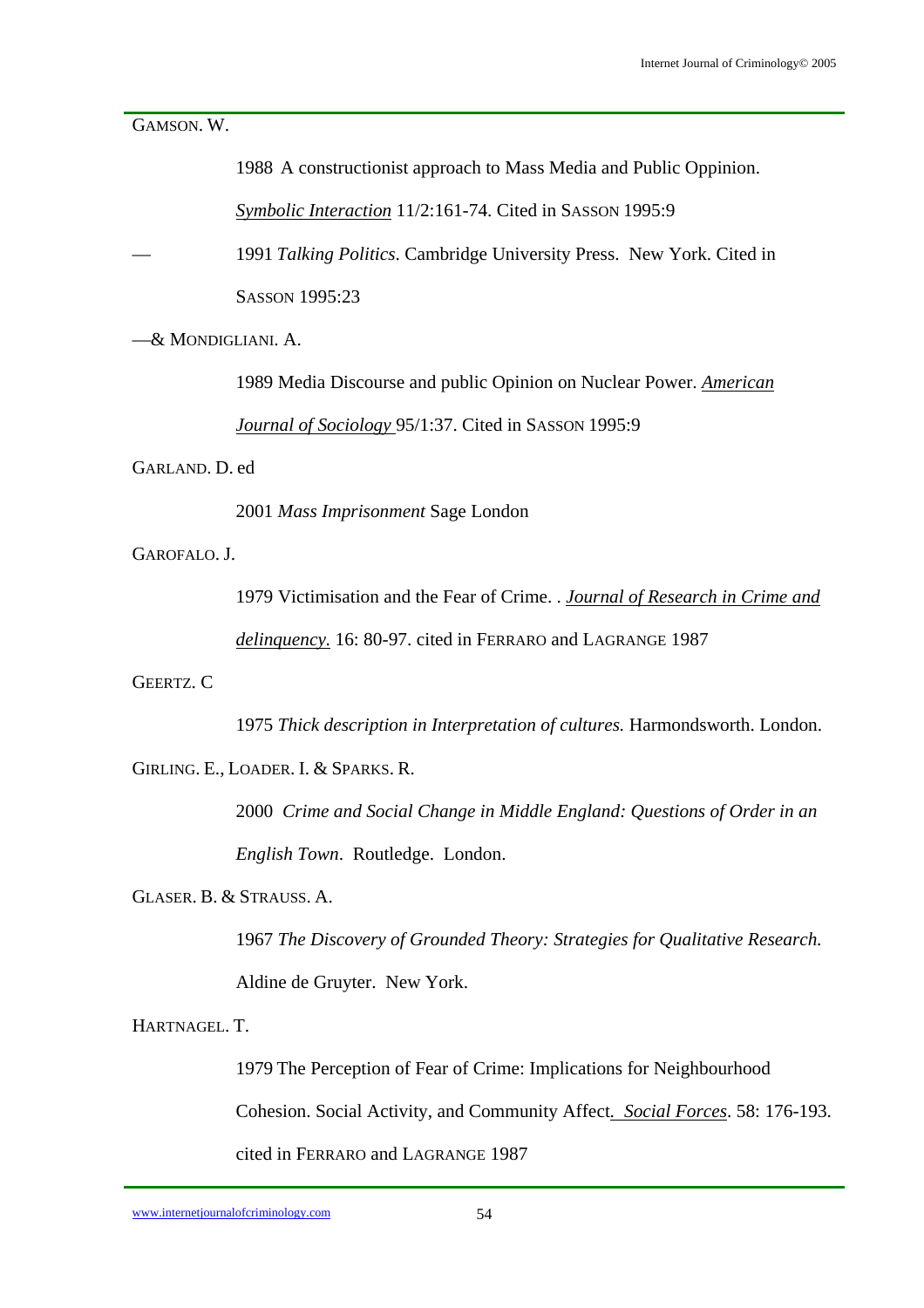#### HOLLWAY. W. & JEFFERSON. T.

2000 *Doing Qualitative Research Differently*. Sage. London

HOUGH. M.

1995 *Anxiety about Crime: Findings from the 1994 British Crime Survey* HORS

Research Findings No. 25. HMSO London

HULSMAN. L

 1986 Critical Criminology and the Concept of Crime. *Contemporary Crises* 10/1: 63-80

JANSON. P. & RYDER. L.

1983 Crime and the Elderly: The relationship between Risk and Fear

*Gerontologist* 23: 207-212 cited in FERRARO and LAGRANGE 1987

JAEHNIG. W., WEAVER. D. & FICO. F.

1981 Reporting Crime and Fear of Crime in Three Communities *Journal of* 

*Communication* 31:88-96 cited in FERRARO and LAGRANGE 1987

JEFFORDS. C.

 1983 The Situational Relationship Between Age and the Fear of Crime. *International Journal of Aging and Human Development* 17:103-111. cited in FERRARO and LAGRANGE 1987

JOSSELSON. R.

 1995 *Imagining the Real: Empathy, Narrative, and the Dialogic Self.* In Josselson and Lieblich eds. 1995

—& LEIBLICH. A.

 1995 *Interpreting Experience.* Volume 3 of The Narrative Study of Lives. Sage. Thousand Oaks.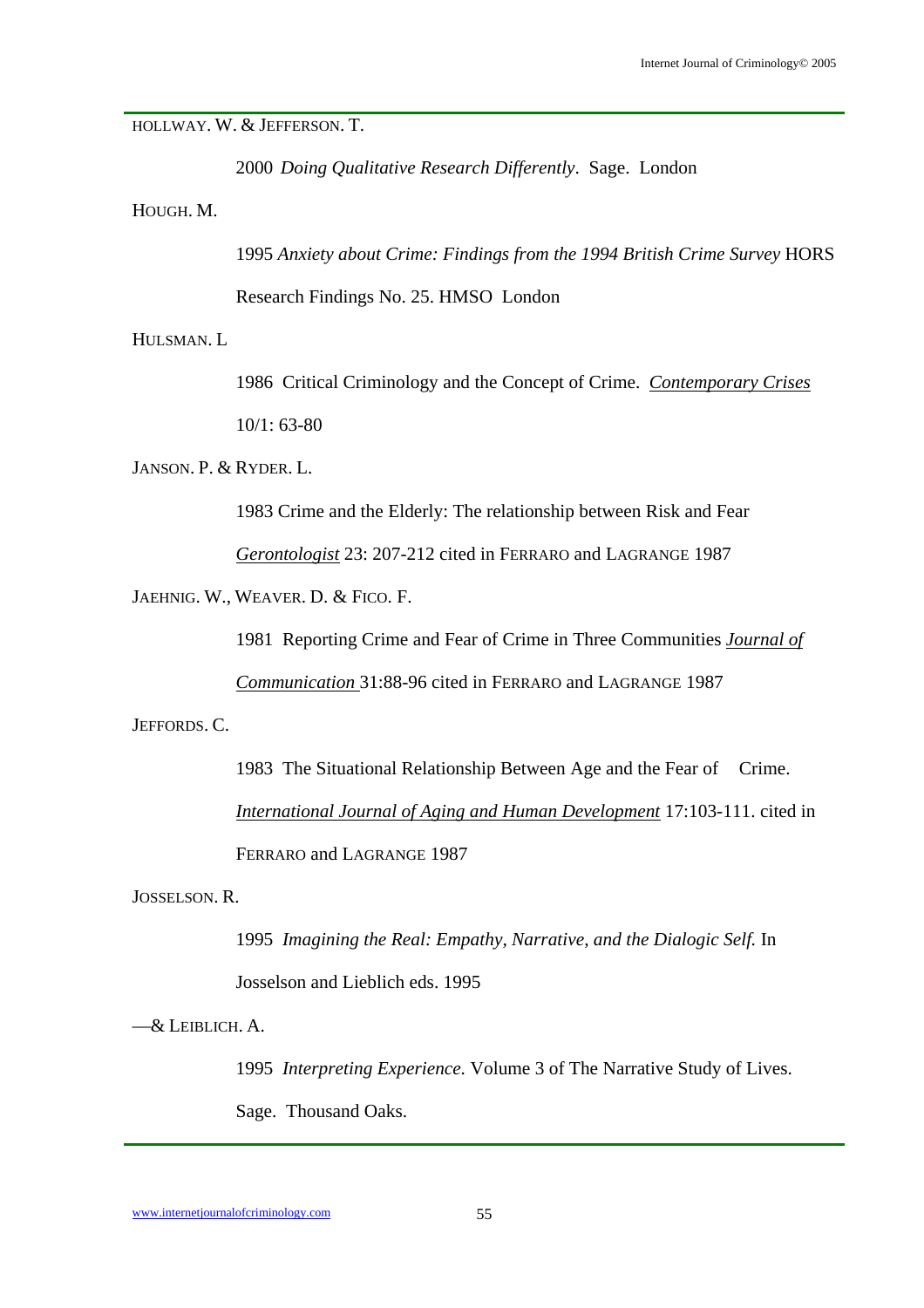KENNEDY. W. & KRAHN. H.

1984 Rural-urban Origin and Fear of Crime: The Case for 'Rural Baggage'.

*Rural Sociology*. 49: 247-260. cited in FERRARO and LAGRANGE 1987

— & SILVERMAN. R.

 1985 Significant Others and Fear of Crime Among The Elderly. *International Journal of Aging an Human Development*. 20: 241-256. cited in FERRARO and LAGRANGE 1987

KLEIN. M.

 1998a *Love, Guilt and reparation and Other Works.1921-1945*. Virago. London.

— 1998b *Envy and Gratitude and Other works*, 1946-1963. Virago. London.

LEBOWITZ. B.

 1975 Age and Fearfulness: Personal and Situational Factors. *Journal of Gerontology* 30: 696-700. cited in FERRARO and LAGRANGE 1987

LEE. G.

1982a Sex Differences in Fear of Crime Among Older People. *Journal of* 

*Gerontology.* 30: 696-779. cited in FERRARO and LAGRANGE 1987

— 1982b Residential Location and Fear of Crime Among the Elderly. *Rural* 

*Sociology.* 47: 655-669. cited in FERRARO and LAGRANGE 1987

LEWIS. D. & MAXFIELD. G.

 1980 Fear in the Neighbourhoods: An Investigation Into the Impact of Crime. *Journal of Research in Crime and Delinquency* 17:160-189. cited in FERRARO and LAGRANGE 1987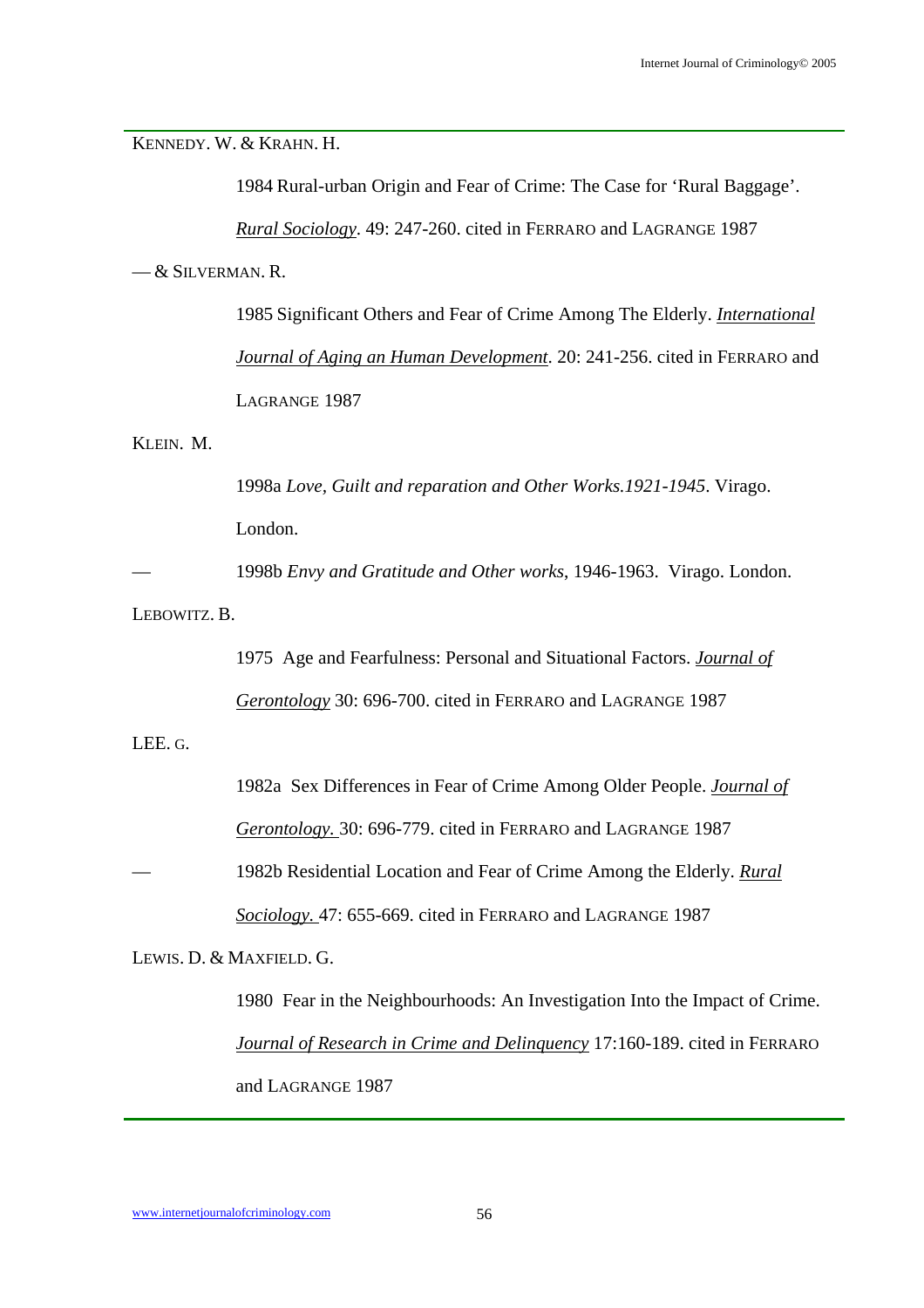LISKA, A. LAWRENCE. J.

 1982 Fear of Crime as a Social Fact. *Social Forces*. 60; 760-770. cited in FERRARO and LAGRANGE 1987

MADILL. A., JORDAN. A. & SHIRLEY. C.

 2000 Objectivity and Reliability in Qualitative Analysis: Realist, Contextualist, and Radical Constructionist Epistemologies *British Journal of Psychology* 91: 1-20

MATTHEWS. R. & YOUNG. J.

1991 *Issues in Realist Criminology.* Sage. London.

MAUER. M.

 2001 *Causes and Consequences of Prison Growth in the United States* in GARLAND 2001

MAXFIELD. M.

 1984 The Limits of Vulnerability in Explaining Fear of Crime: A Comparative Neighbourhood Analysis. *Journal of Research in Crime and Delinquency*. 21: 233-250. cited in FERRARO and LAGRANGE 1987

MIETHE. T. & LEE. G.

 1984 Fear of Crime Among older People: A Reassessment of the Predictive Power of Crime related Factors. *Sociological Quarterly* 25: 397-415. cited in FERRARO and LAGRANGE 1987

MIRANDE, A.

 1980 Fear of Crime and Fear of police in a Chicano Community. *Sociology and Social Research* 64:528-541. cited in FERRARO and LAGRANGE 1987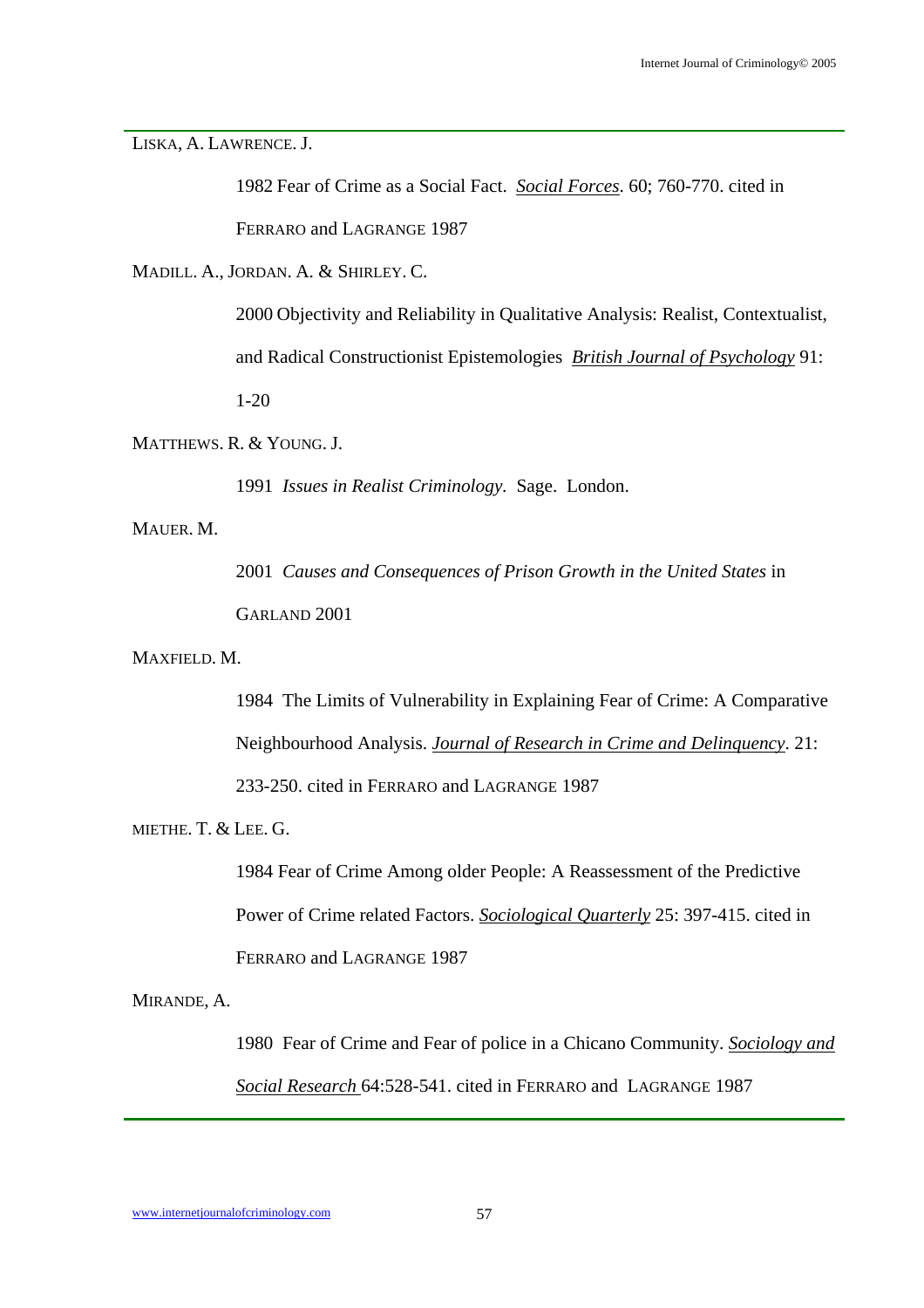MISHLER. E.

 1986 *Research Interviewing: Context and Narrative*. Harvard University Press. Cambridge MA.

MORGAN. D.

1988 *Focus Groups as Qualitative Research*. Sage. Newbury Park, CA

NEUMAN. R., JUST. M.

 1992 *Common Knowledge: News and the Constructions of Political Meaning*. University of Chicago Press. Chicago. Cited in SASSON 1995 p:9

NORTON. L. & COURLANDER. M.

1982 Fear of Crime Among the Elderly: The Role of Crime Prevention

Programs. *Gerontologist* 22; 388-393. cited in FERRARO and LAGRANGE 1987

OLLENBURGER. J.

1981 Criminal Victimisation and Fear of Crime. *Research on Aging* 3: 101-

118. cited in FERRARO and LAGRANGE 1987

REINHARZ. S.

 1984 *On Becoming a Social Scientist.* Transaction. New Brunswick NJ. In Sasson 1995 p:19

RIGER. S. GORDON. M.

1978 Women's Fear of Crime: From Blaming to Restricting the Victim.

*Victimology* 3: 274-284. cited in FERRARO and LAGRANGE 1987

SAID. E.

1978 *Orientalism: Western Conceptions of the Orient*. Routledge. London.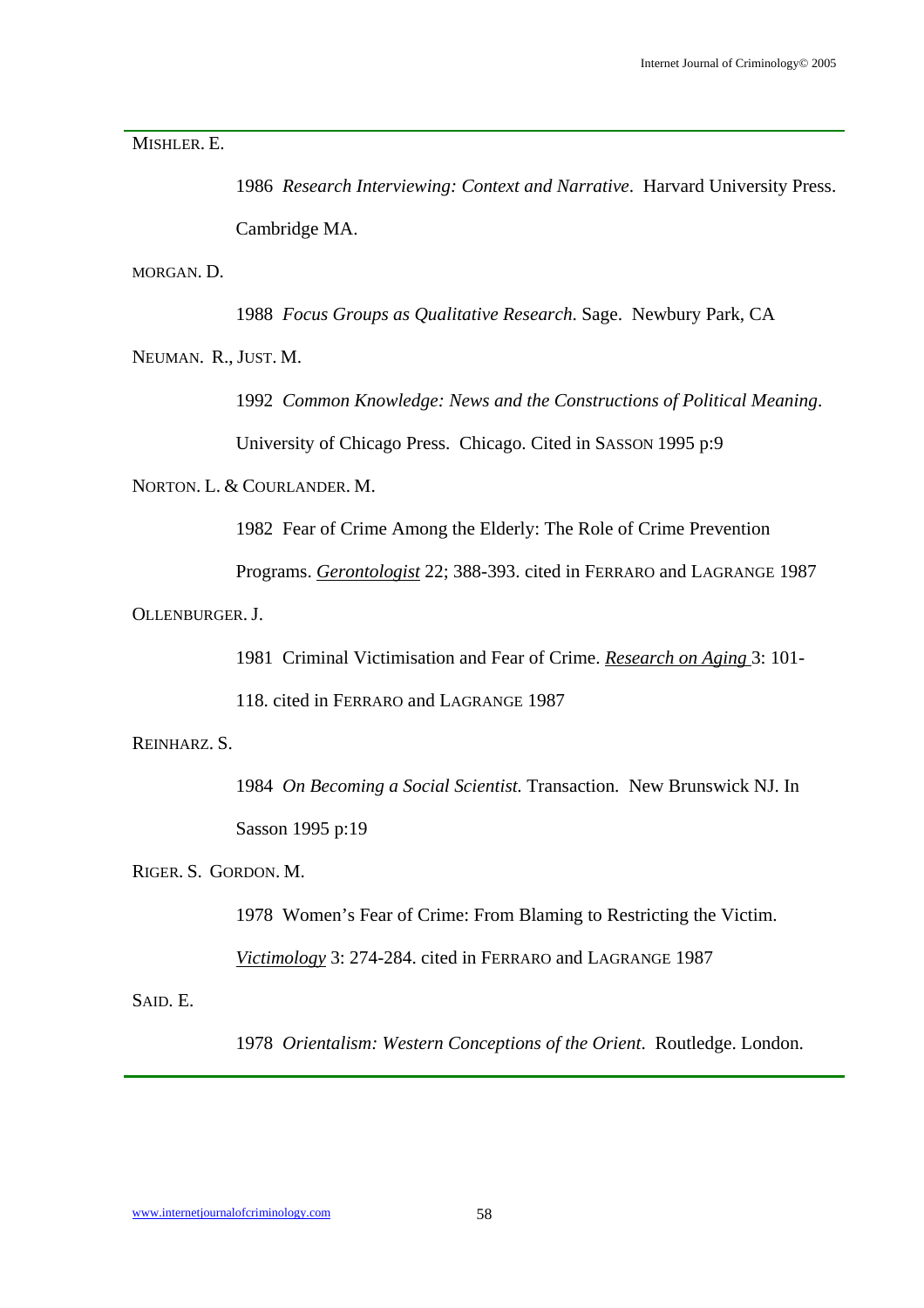SASSON. T.

 1995 *Crime Talk: How Citizens Construct a Social Problem.* Aldine de Gruyter. New York.

SCHUTZ. A.

 1967 *The Phenomenology of the Social world.* North Western University Press. Evanston IL. Cited in SASSON 1995 p: 23

SMITH D. & PATTERSON. E.

 1984 Applications and Generalization of MIMIC Models to Criminological Research. *Journal of research in Crime and Delinquency* 21: 333-352. cited in FERRARO and LAGRANGE 1987

SPARKS. R.

 1991 *Reason and Unreason in 'Left Realism': Some Problems in the Constitution of the Fear of Crime* in MATTHEWS AND YOUNG 1991.

STAFFORD. B. & GALLE. O.

1984 Victimisation Rates, Exposure to Risk, and Fear of Crime. *Criminology*

22: 173-185. cited in FERRARO and LAGRANGE 1987

TAYLOR. R. GOTTFREDSON. S &. BROWER. B

 1984 Block Crime and Fear: Defensible Space, Local social Ties, and Territorial Functioning. *Journal of Research in Crime and delinquency*. 21: 303-331. cited in FERRARO and LAGRANGE 1987

THOMAS. C. & HYMAN. J.

 1977 Perceptions of Crime, Fear of Victimization, and Public Perceptions of Police Performance. *Journal of Police Science and Administration*. 5: 305-317. cited in FERRARO and LAGRANGE 1987